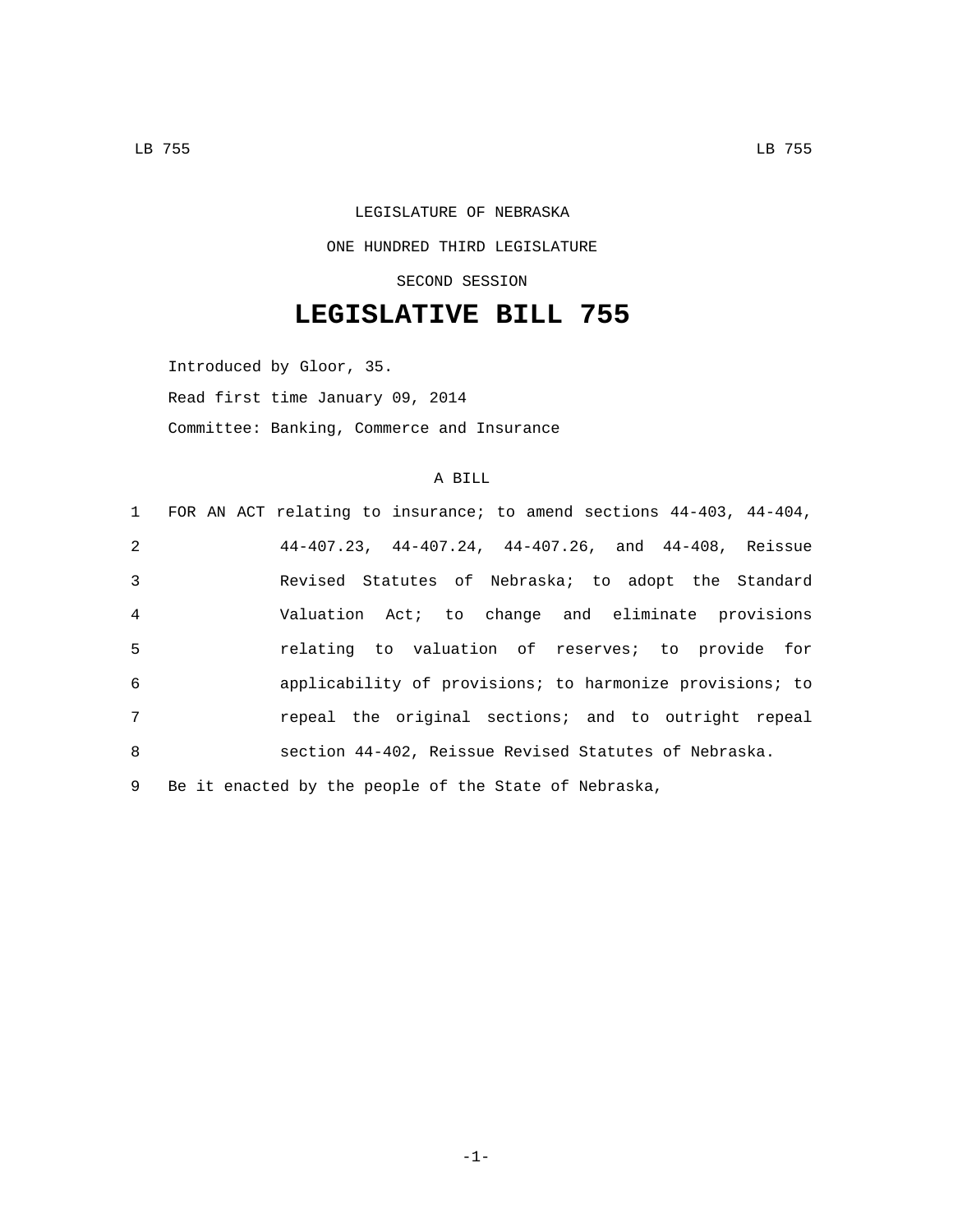| $\mathbf{1}$ | Section 1. Sections 1 to 12 of this act shall be known                |
|--------------|-----------------------------------------------------------------------|
| 2            | and may be cited as the Standard Valuation Act.                       |
| 3            | Sec. 2. Except as provided in sections 5, 6, and 7 of                 |
| 4            | this act, the Standard Valuation Act applies to those policies and    |
| 5            | contracts issued on or after the operative date of the valuation      |
| 6            | manual designated in subsection (2) of section 8 of this act.         |
| 7            | Sec. 3. For the purposes of the Standard Valuation Act:               |
| 8            | (1) Accident and health insurance means a contract that               |
| 9            | incorporates morbidity risk and provides protection against economic  |
| 10           | loss resulting from accident, sickness, or medical conditions and as  |
| 11           | may be specified in the valuation manual;                             |
| 12           | (2) Appointed actuary means a qualified actuary who is                |
| 13           | appointed in accordance with the valuation manual to prepare the      |
| 14           | actuarial opinion required in sections 44-421 to 44-425 and section 5 |
| 15           | of this act;                                                          |
| 16           | (3) Company means an entity which has (a) written,                    |
| 17           | issued, or reinsured life insurance contracts, accident and health    |
| 18           | insurance contracts, or deposit-type contracts in this state and has  |
| 19           | at least one such policy in force or on claim or (b) written, issued, |
| 20           | or reinsured life insurance contracts, accident and health insurance  |
| 21           | contracts, or deposit-type contracts in any state and is required to  |
| 22           | hold a certificate of authority to write life insurance, accident and |
| 23           | health insurance, or deposit-type contracts in this state;            |
| 24           | (4) Deposit-type contract means a contract that does not              |
| 25           | incorporate mortality or morbidity risks and as may be specified in   |

-2-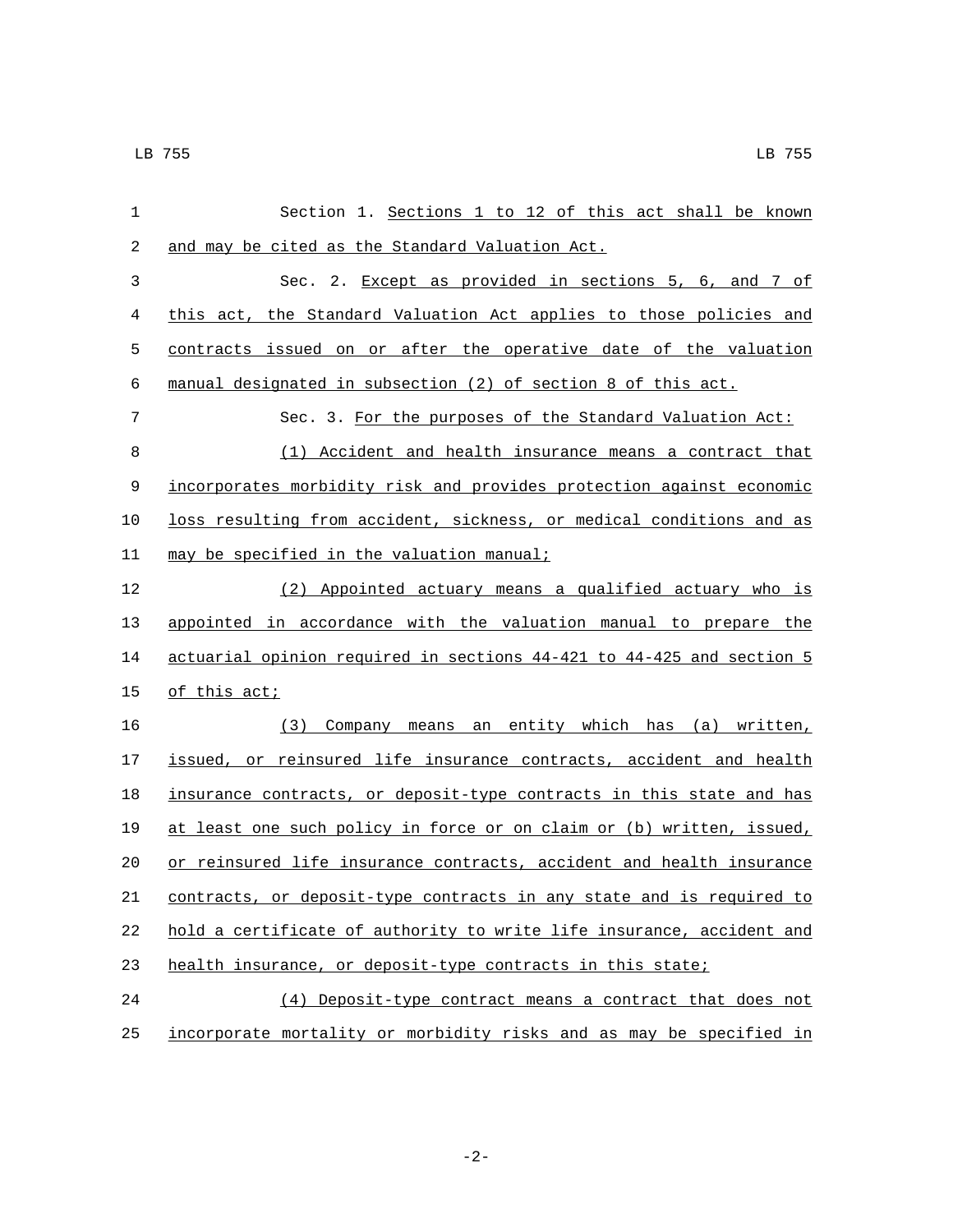| $\mathbf 1$ | the valuation manual;                                                 |
|-------------|-----------------------------------------------------------------------|
| 2           | (5) Director means the Director of Insurance;                         |
| 3           | (6) Life insurance means a contract that incorporates                 |
| 4           | mortality risk, including annuity and pure endowment contracts, and   |
| 5           | as may be specified in the valuation manual;                          |
| 6           | (7) Policyholder behavior means any action a                          |
| 7           | policyholder, a contract holder, or any other person with the right   |
| 8           | to elect options, such as a certificate holder, may take under a      |
| 9           | policy or contract subject to the act including, but not limited to,  |
| 10          | lapse, withdrawal, transfer, deposit, premium payment, loan,          |
| 11          | annuitization, or benefit elections prescribed by the policy or       |
| 12          | contract but excluding events of mortality or morbidity that result   |
| 13          | in benefits prescribed in their essential aspects by the terms of the |
| 14          | policy or contract;                                                   |
| 15          | (8) Principle-based valuation means a reserve valuation               |
| 16          | that uses one or more methods or one or more assumptions determined   |
| 17          | by the insurer and is required to comply with section 9 of this act   |
| 18          | as specified in the valuation manual;                                 |
| 19          | (9) Qualified actuary means an individual who is                      |
| 20          | qualified to sign the applicable statement of actuarial opinion in    |
| 21          | accordance with the American Academy of Actuaries qualification       |
| 22          | standards for actuaries signing such statements and who meets the     |
| 23          | requirements specified in the valuation manual;                       |
| 24          | (10) Reserves means reserve liabilities;                              |
| 25          | (11) Tail risk means a risk that occurs either when the               |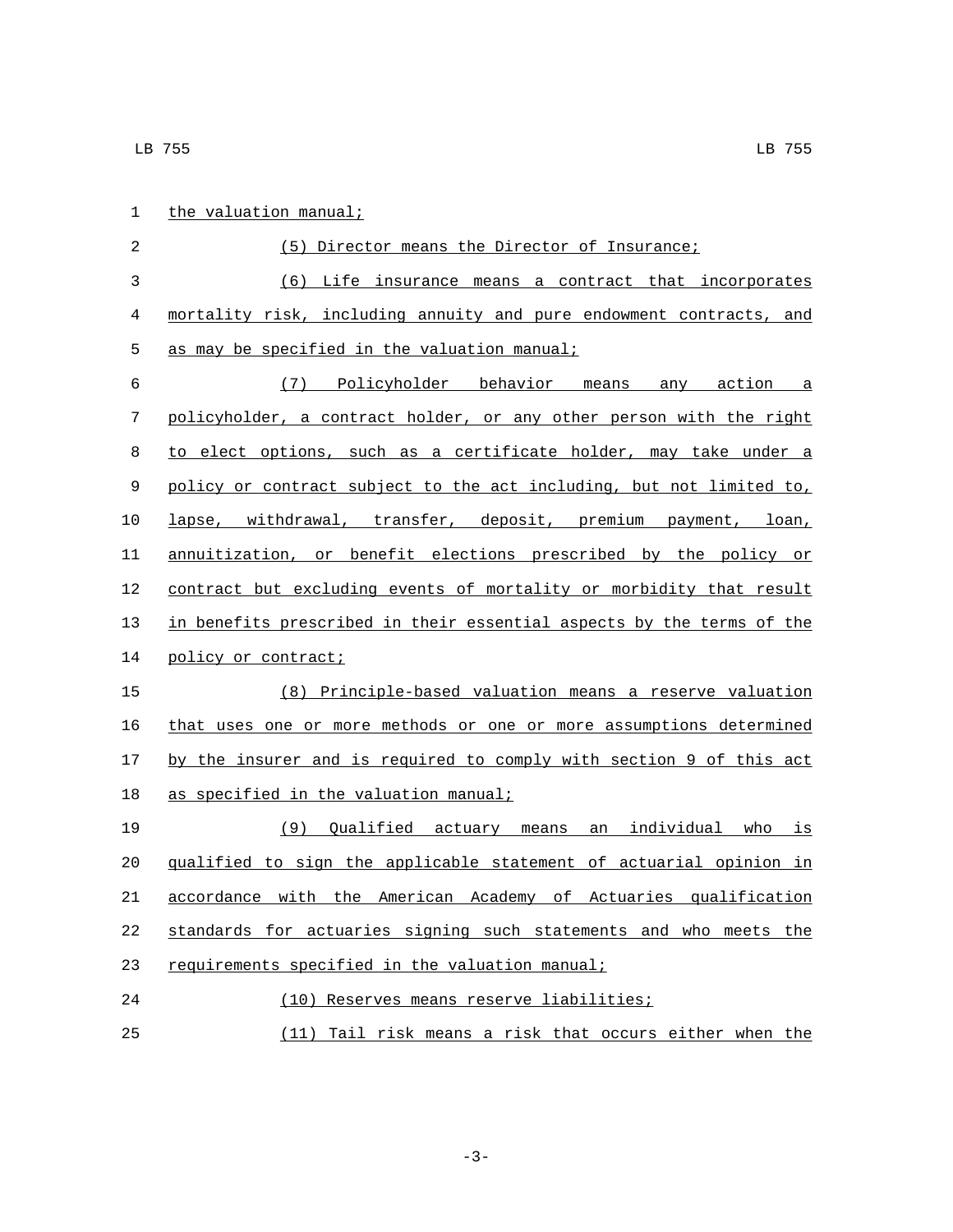| 1              | frequency of low probability events is higher than expected under a   |
|----------------|-----------------------------------------------------------------------|
| 2              | normal probability distribution or when there are observed events of  |
| 3              | very significant size or magnitude; and                               |
| $\overline{4}$ | (12) Valuation manual<br>means the valuation manual                   |
| 5              | prescribed by the director which conforms substantially to the        |
| 6              | valuation manual developed and adopted by the National Association of |
| 7              | Insurance Commissioners.                                              |
| 8              | Sec. 4. The director shall annually value, or cause to be             |
| 9              | valued, the reserves for all outstanding life insurance contracts,    |
| 10             | annuity and pure endowment contracts, accident and health contracts,  |
| 11             | and deposit-type contracts of every company issued on or after the    |
| 12             | operative date of the valuation manual. In lieu of the valuation of   |
| 13             | the reserves required of a foreign or alien company, the director may |
| 14             | accept a valuation made, or caused to be made, by the insurance       |
| 15             | supervisory official of any state or other jurisdiction when the      |
| 16             | valuation complies with the minimum standard provided in the Standard |
| 17             | Valuation Act.                                                        |
| 18             | Sec. 5. (1) Every company with outstanding life insurance             |
| 19             | contracts, accident and health insurance contracts, or deposit-type   |
| 20             | contracts in this state and subject to regulation by the director     |
| 21             | shall annually submit the opinion of the appointed actuary as to      |
| 22             | whether the reserves and related actuarial items held in support of   |
| 23             | the policies and contracts are computed appropriately, are based on   |
| 24             | assumptions that satisfy contractual provisions, are consistent with  |
| 25             | prior reported amounts, and comply with applicable laws of this       |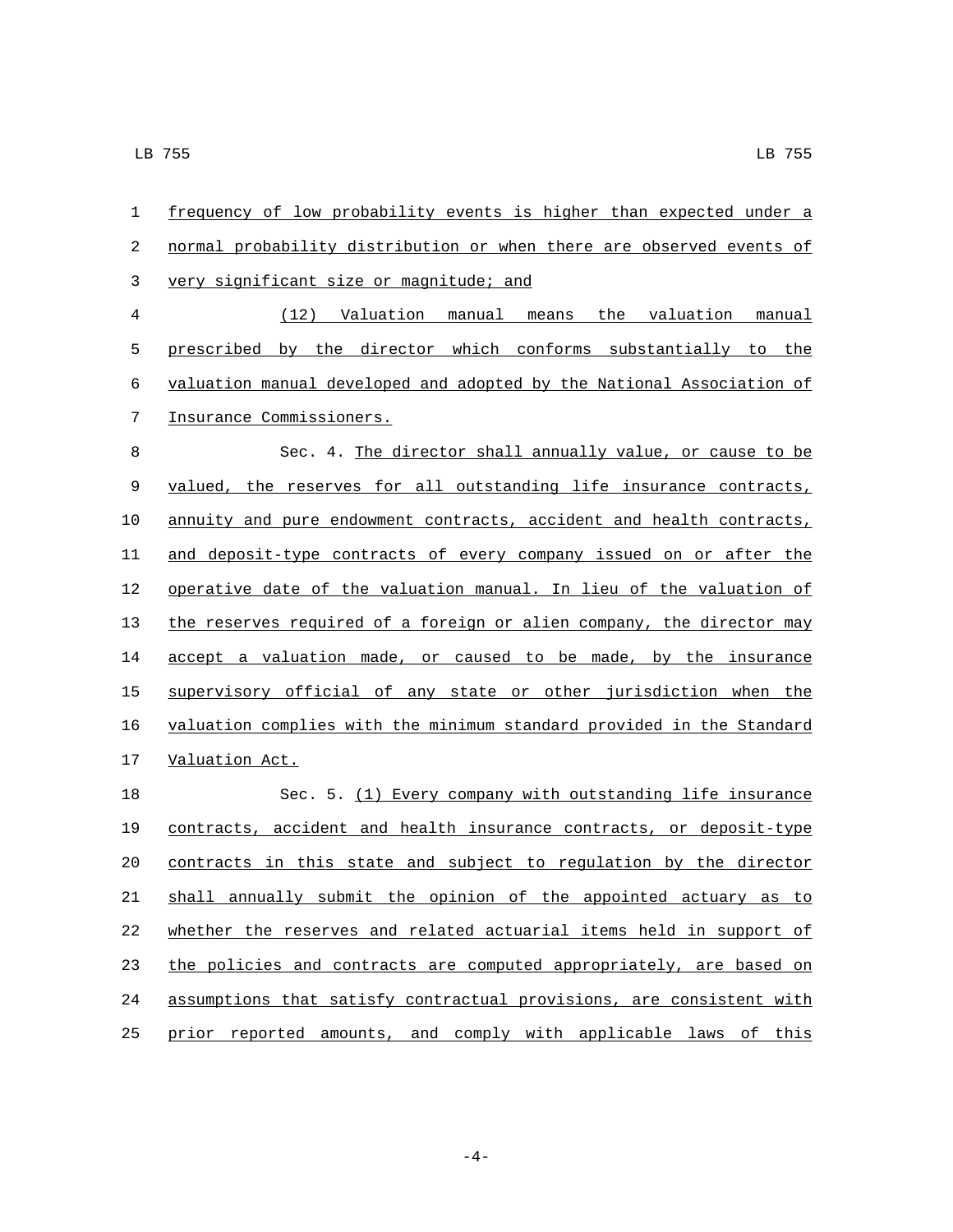| 1              | state. The valuation manual shall prescribe the specifics of this     |
|----------------|-----------------------------------------------------------------------|
| 2              | opinion including any items deemed to be necessary to its scope.      |
| $\mathfrak{Z}$ | (2) Every company with outstanding life insurance                     |
| 4              | contracts, accident and health insurance contracts, or deposit-type   |
| 5              | contracts in this state and subject to regulation by the director,    |
| 6              | except as exempted in the valuation manual, shall also annually       |
| 7              | include in the opinion required by subsection (1) of this section an  |
| $\,8\,$        | opinion of the same appointed actuary as to whether the reserves and  |
| 9              | related actuarial items held in support of the policies and contracts |
| 10             | specified in the valuation manual, when considered in light of the    |
| 11             | assets held by the company with respect to the reserves and related   |
| 12             | actuarial items, including, but not limited to, the investment        |
| 13             | earnings on the assets and the considerations anticipated to be       |
| 14             | received and retained under the policies and contracts, make adequate |
| 15             | provision for the company's obligations under the policies and        |
| 16             | contracts, including, but not limited to, the benefits under and      |
| 17             | expenses associated with the policies and contracts.                  |
| 18             | (3) Each opinion required by subsection (2) of this                   |
| 19             | section shall be governed by the following provisions:                |
| 20             | (a) A memorandum, in form and substance as specified in               |
| 21             | the valuation manual, and acceptable to the director, shall be        |
| 22             | prepared to support each actuarial opinion; and                       |
| 23             | If the company fails to provide a supporting<br>(b)                   |
| 24             | memorandum at the request of the director within a period specified   |
| 25             | in the valuation manual or the director determines that the           |

-5-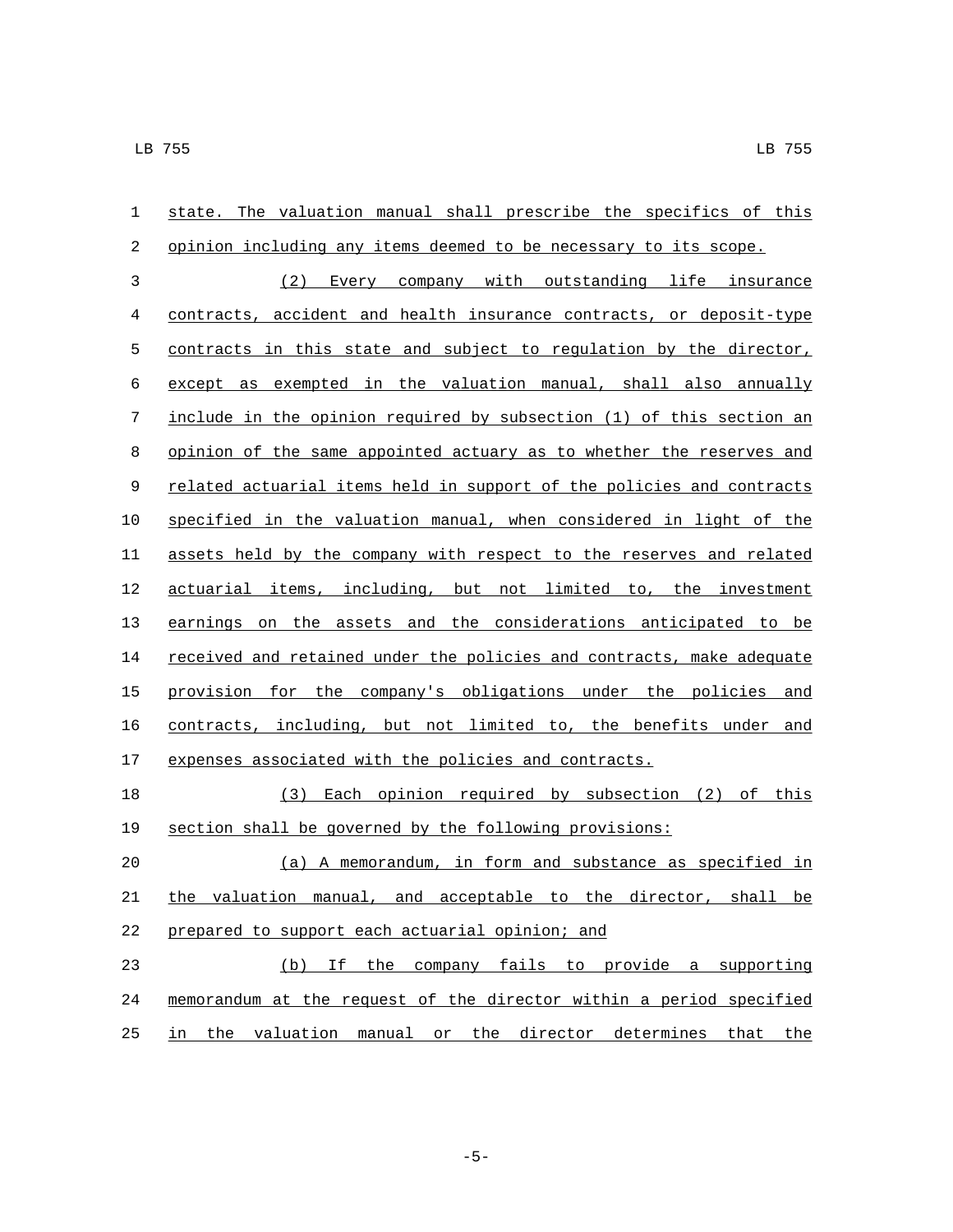| 1  | supporting memorandum provided by the company fails to meet the       |
|----|-----------------------------------------------------------------------|
| 2  | standards prescribed by the valuation manual or is otherwise          |
| 3  | unacceptable to the director, the director may engage a qualified     |
| 4  | actuary at the expense of the company to review the opinion and the   |
| 5  | basis for the opinion and prepare the supporting memorandum required  |
| 6  | by the director.                                                      |
| 7  | (4) Every opinion shall be governed by the following                  |
| 8  | provisions:                                                           |
| 9  | The opinion shall be in form and substance as<br>(a)                  |
| 10 | specified in the valuation manual and acceptable to the director;     |
| 11 | The opinion shall be submitted with the annual<br>(b)                 |
| 12 | statement reflecting the valuation of the reserve liabilities for     |
| 13 | each year ending on or after the operative date of the valuation      |
| 14 | manual:                                                               |
| 15 | (c) The opinion shall apply to all policies and contracts             |
| 16 | subject to subsection (2) of this section, plus other actuarial       |
| 17 | liabilities as may be specified in the valuation manual;              |
| 18 | (d) The opinion shall be based on standards adopted from              |
| 19 | time to time by the Actuarial Standards Board or its successor and on |
| 20 | such additional standards as may be prescribed in the valuation       |
| 21 | <u>manual;</u>                                                        |
| 22 | (e) In the case of an opinion required to be submitted by             |
| 23 | a foreign or alien company, the director may accept the opinion filed |
| 24 | by that company with the insurance supervisory official of another    |
| 25 | state if the director determines that the opinion reasonably meets    |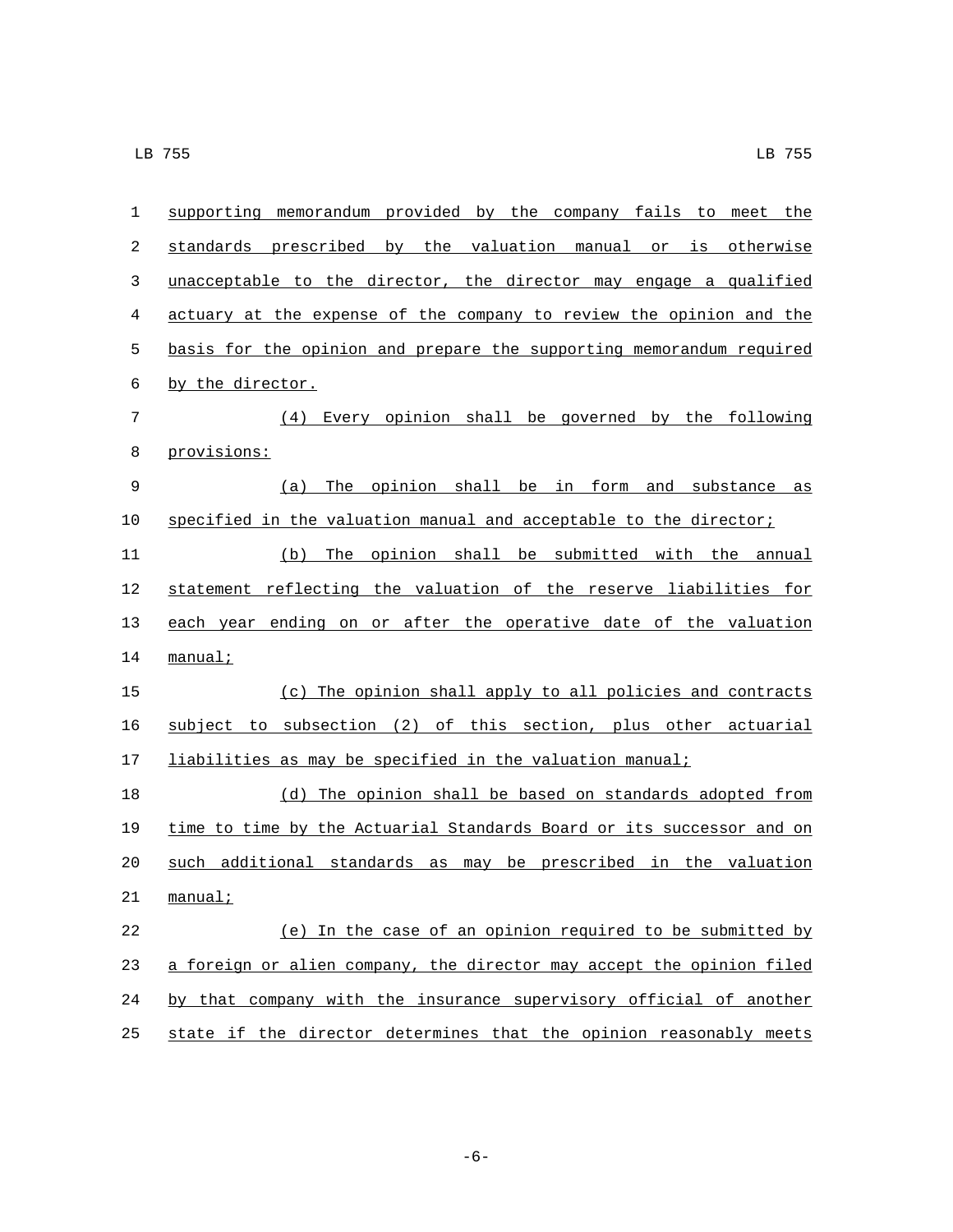| 1  | the requirements applicable to a company domiciled in this state;     |
|----|-----------------------------------------------------------------------|
| 2  | (f) Except in cases of fraud or willful misconduct, the               |
| 3  | appointed actuary shall not be liable for damages to any person other |
| 4  | than the insurance company and the director for any act, error,       |
| 5  | omission, decision, or conduct with respect to the appointed          |
| 6  | actuary's opinion; and                                                |
| 7  | (g) Disciplinary action by the director against the                   |
| 8  | company or the appointed actuary shall be as set forth in rules and   |
| 9  | regulations adopted and promulgated by the director.                  |
| 10 | $(5)(a)$ Documents, materials, or other information in the            |
| 11 | possession or control of the director that are a memorandum in        |
| 12 | support of the opinion and any other material provided by the company |
| 13 | to the director in connection with the memorandum shall be            |
| 14 | confidential by law and privileged, shall not be a public record      |
| 15 | subject to disclosure by the director pursuant to sections 84-712 to  |
| 16 | 84-712.09, shall not be subject to subpoena, and shall not be subject |
| 17 | to discovery or admissible in evidence in any private civil action.   |
| 18 | The director may use the documents, materials, or other information   |
| 19 | in the furtherance of any regulatory or legal action brought as a     |
| 20 | part of the director's official duties. Neither the director nor any  |
| 21 | person who received documents, materials, or other information while  |
| 22 | acting under the authority of the director shall be permitted or      |
| 23 | required to testify in any private civil action concerning any        |
| 24 | confidential documents, materials, or other information.              |
| 25 | (b) In order to assist in the performance of the                      |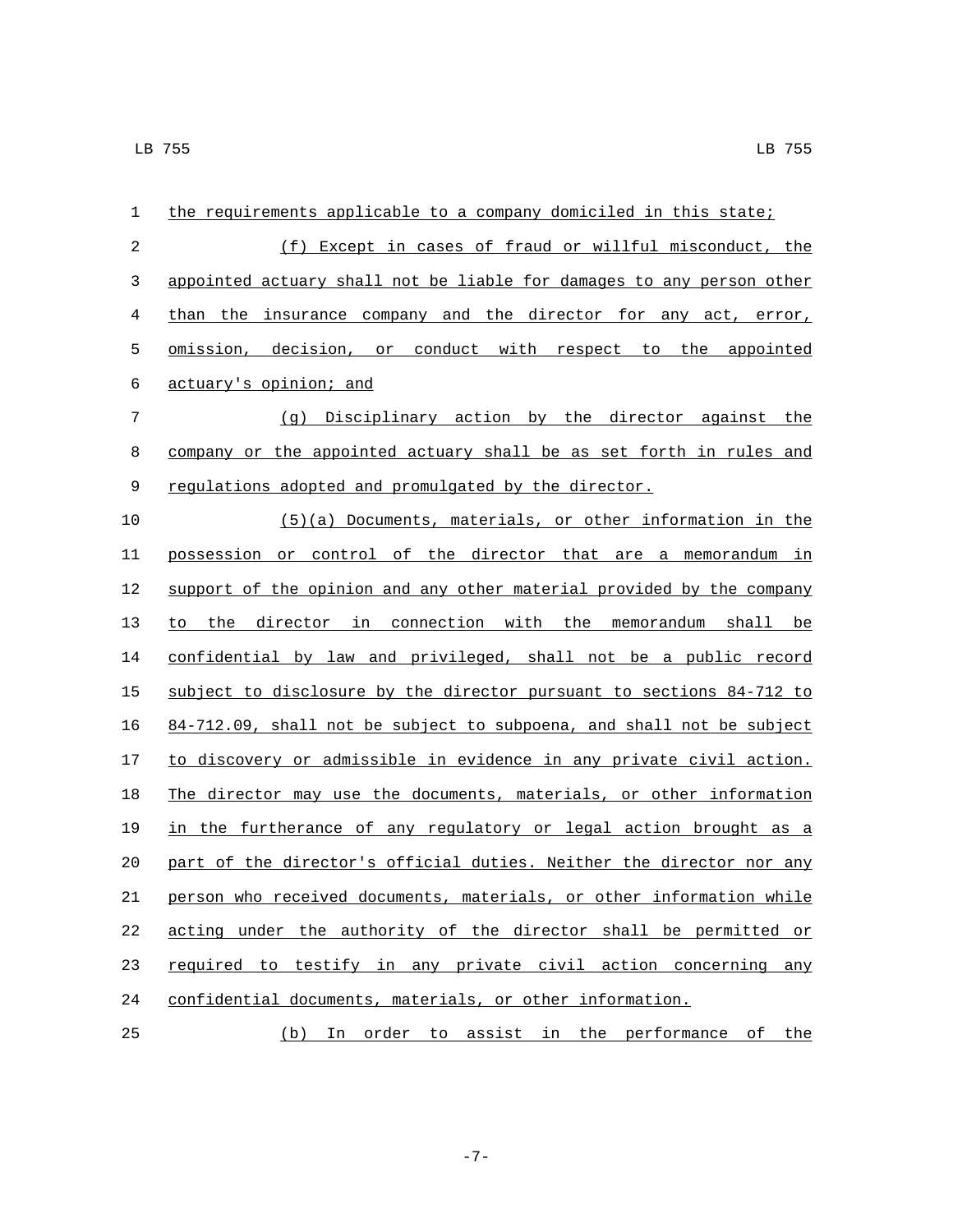| 1  | director's duties, the director:                                      |
|----|-----------------------------------------------------------------------|
| 2  | (i) May share documents, materials, or other information,             |
| 3  | including the confidential and privileged documents, materials, or    |
| 4  | information with other state, federal, and international regulatory   |
| 5  | agencies, with the National Association of Insurance Commissioners    |
| 6  | and its affiliates and subsidiaries, and with state, federal, and     |
| 7  | international law enforcement authorities if the recipient agrees to  |
| 8  | maintain the confidentiality and privileged status of the document,   |
| 9  | material, or other information; and                                   |
| 10 | (ii) May receive documents, materials, or other                       |
| 11 | information, including otherwise confidential and privileged          |
| 12 | documents, materials, or other information, from the National         |
| 13 | Association of Insurance Commissioners and its affiliates and         |
| 14 | subsidiaries and from regulatory and law enforcement officials of     |
| 15 | other foreign or domestic jurisdictions, and shall maintain as        |
| 16 | confidential or privileged any document, material, or other           |
| 17 | information received with notice or the understanding that it is      |
| 18 | confidential or privileged under the laws of the jurisdiction that is |
| 19 | the source of the document, material, or other information.           |
| 20 | (c) No waiver of any applicable privilege or claim of                 |
| 21 | confidentiality in the documents, materials, or other information     |
| 22 | shall occur as a result of disclosure to the director under this      |
| 23 | section or as a result of sharing information pursuant to this        |
| 24 | subsection.                                                           |

- (d) A memorandum in support of the opinion, and any other
	- -8-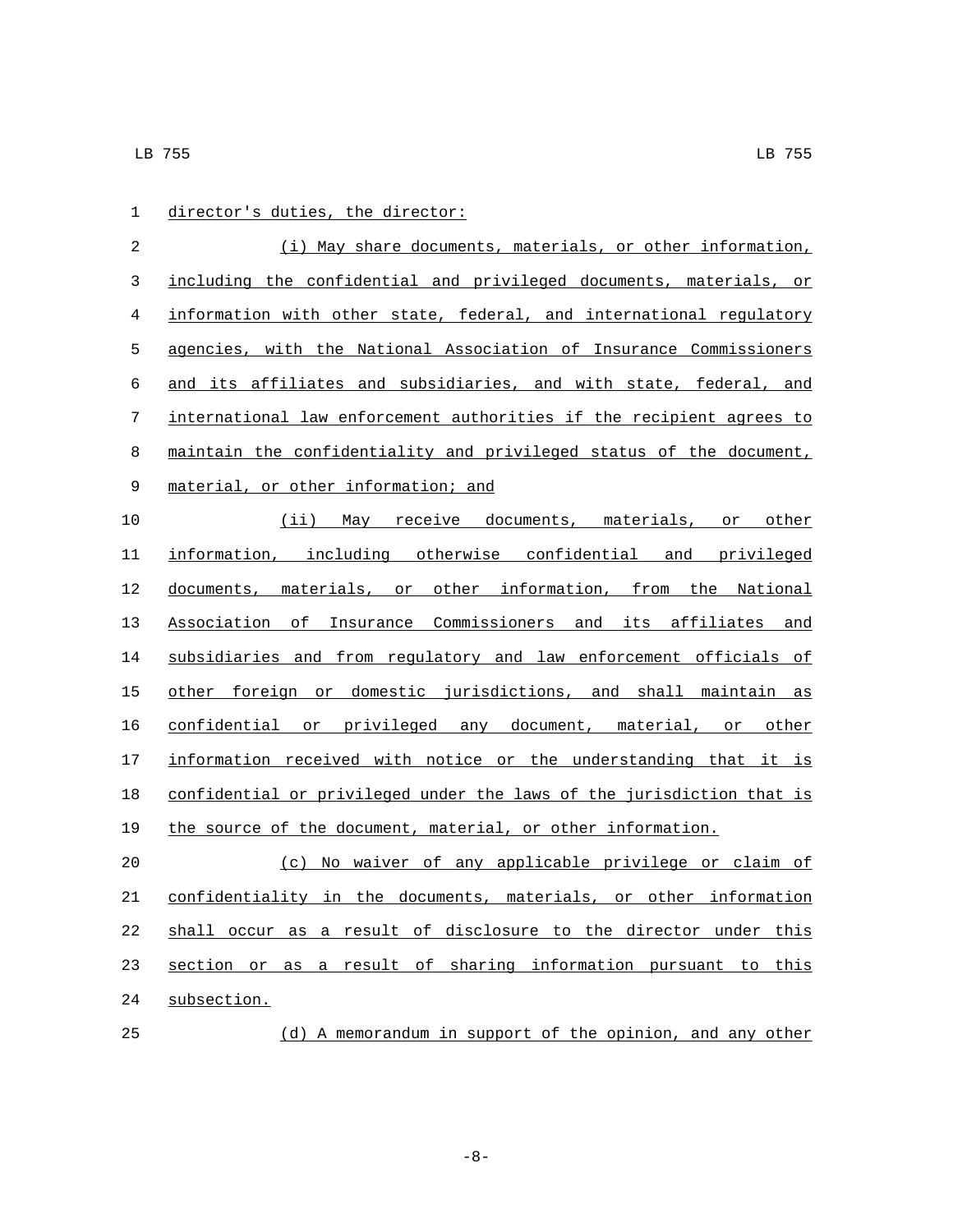| 1  | material provided by the company to the director in connection with  |
|----|----------------------------------------------------------------------|
| 2  | the memorandum, may be subject to subpoena for the purpose of        |
| 3  | defending an action seeking damages from the actuary submitting the  |
| 4  | memorandum by reason of an action required by this section or by     |
| 5  | rules and regulations.                                               |
| 6  | The memorandum or other material may otherwise be<br>(e)             |
| 7  | released by the director with the written consent of the company or  |
| 8  | to the American Academy of Actuaries pursuant to a request stating   |
| 9  | that the memorandum or other material is required for the purpose of |
| 10 | professional disciplinary proceedings and setting forth procedures   |
| 11 | satisfactory to the director for preserving the confidentiality of   |
| 12 | the memorandum or other material.                                    |
| 13 | (f) Once any portion of the confidential memorandum is               |
| 14 | cited by the company in its marketing or is cited before a           |
| 15 | governmental agency other than a state insurance department or is    |
| 16 | released by the company to the news media, all portions of the       |
| 17 | confidential memorandum shall be no longer confidential.             |
| 18 | Sec. 6.<br>For accident and health insurance contracts               |
| 19 | issued on or after the operative date of the valuation manual        |
| 20 | designated in subsection (2) of section 8 of this act, the standard  |
| 21 | prescribed in the valuation manual is the minimum standard of        |
| 22 | valuation required under section 4 of this act. For disability and   |
| 23 | sickness and accident insurance contracts issued on or after the     |
| 24 | operative date defined in section 44-407.07 and prior to the         |
| 25 | operative date of the valuation manual, the minimum standard of      |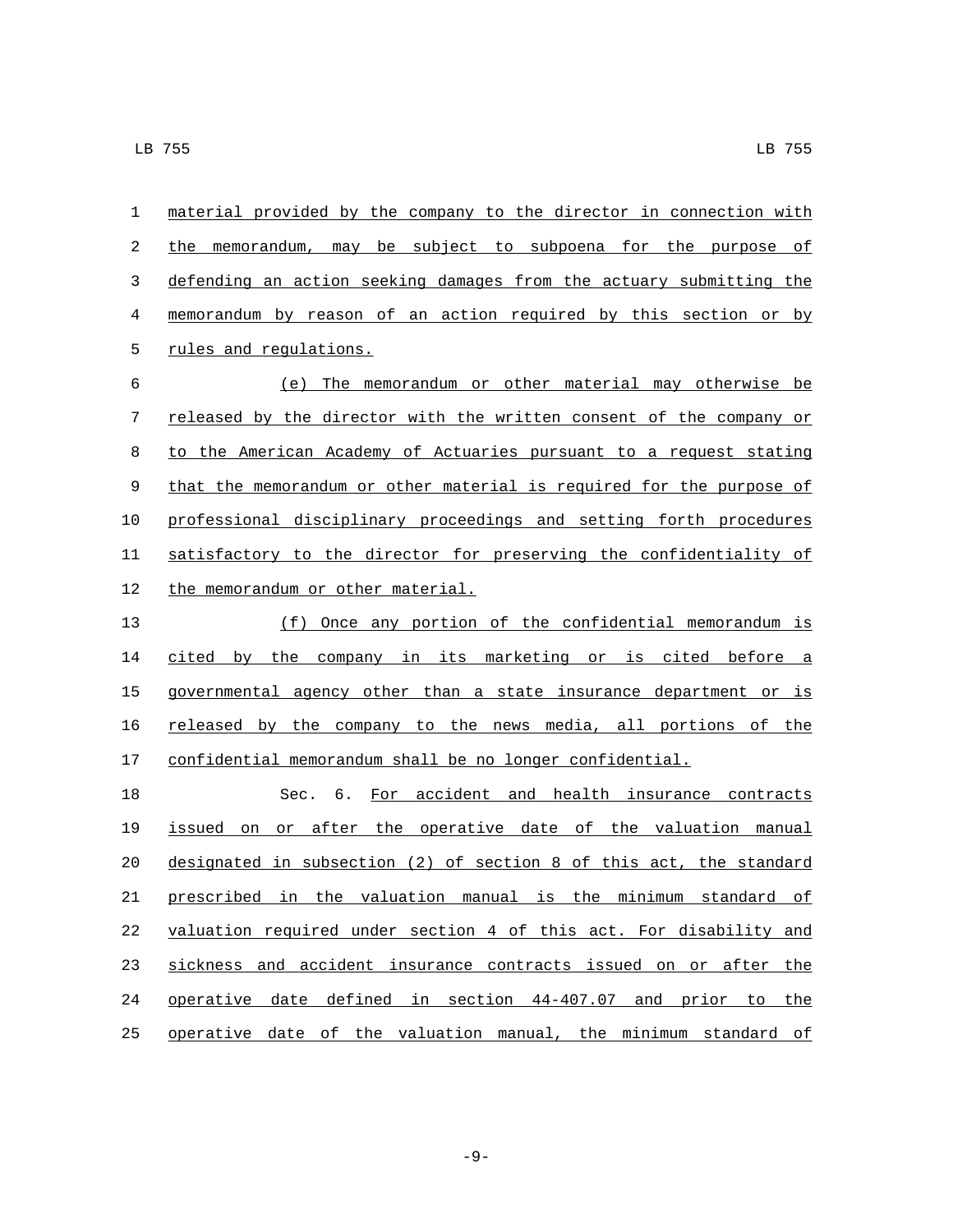1 valuation is the standard adopted and promulgated by the director by 2 rule and regulation.

3 Sec. 7. Section 44-404, Reissue Revised Statutes of Nebraska, is amended to read:4

 44-404 (1) This section shall apply to only those policies and contracts issued on or after the operative date defined in section 44-407.07 (the Standard Nonforfeiture Law for Life 8 Insurance), except as otherwise provided in subdivision (b) subsection (3) of this section for all annuities and pure endowments 10 purchased on or after the operative date of such  $subdivision$  (b) subsection (3) under group annuity and pure endowment contracts issued prior to such operative date defined in section 44-407.07. This section shall apply to all policies and contracts prior to the operative date of the valuation manual designated in subsection (2) of section 8 of this act, and sections 8 and 9 of this act shall not 16 apply to any such policies and contracts.

 $(a)$   $(2)$  Except as otherwise provided in subdivisions (b)  $\ldots$  and (c) subsections (3) and (4) of this section, the minimum standard for the valuation of all such policies and contracts issued prior to August 30, 1981, shall be that provided by the laws in effect immediately prior to such date. Except as otherwise provided in 22 subdivisions (b) and  $(e)$  subsections (3) and (4) of this section, the minimum standard for the valuation of all such policies and contracts shall be the Commissioners Reserve Valuation Methods defined in 25 subdivisions  $(d)$ ,  $(e)$ , and  $(h)$  subsections  $(5)$ ,  $(6)$ , and  $(9)$  of this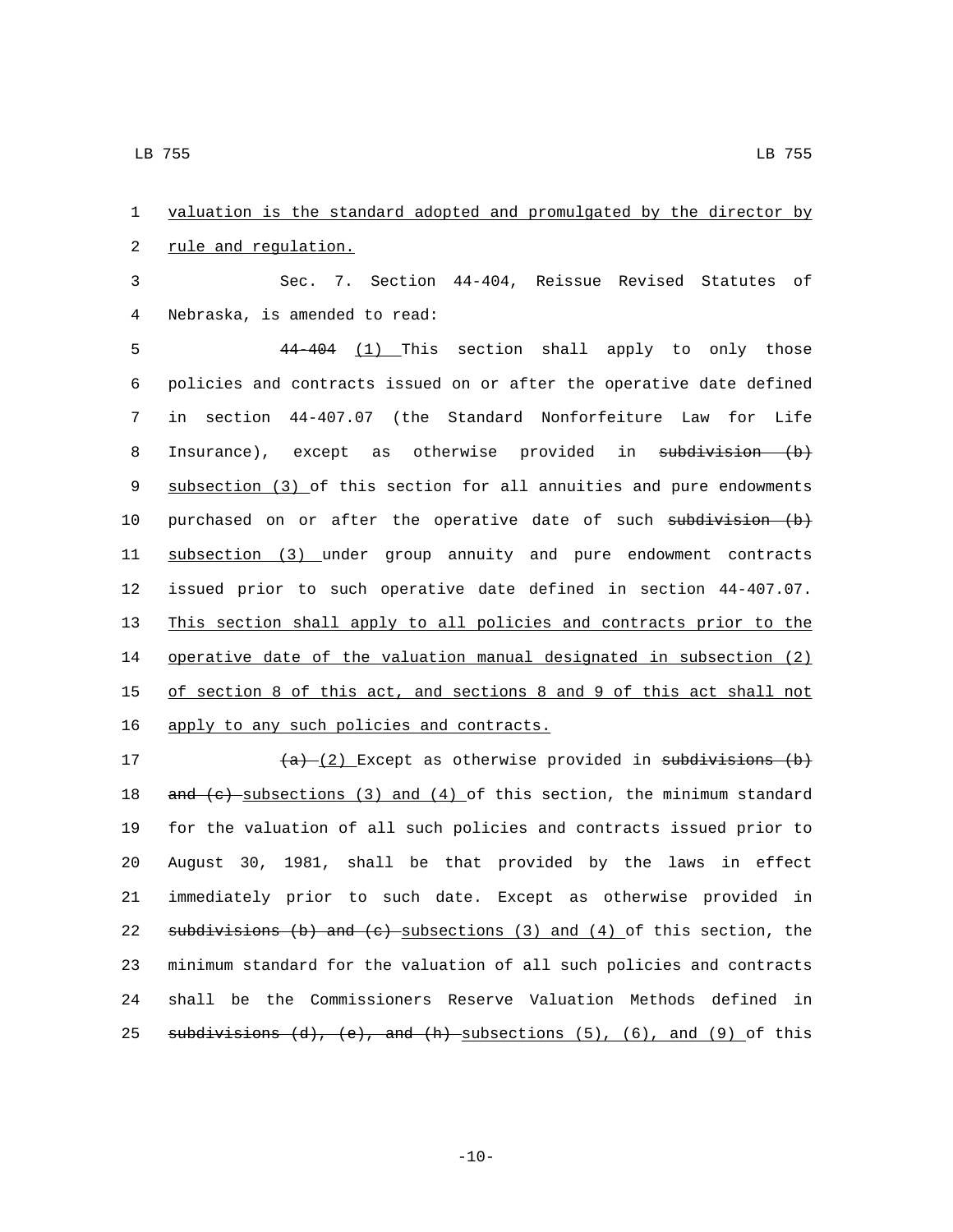section; five percent interest for group annuity and pure endowment contracts and three and one-half percent interest for all other such policies and contracts, or in the cases of policies and contracts, other than annuity and pure endowment contracts, issued on or after September 2, 1973, four percent interest for such policies issued prior to August 24, 1979, and four and one-half percent interest for such policies issued on or after August 24, 1979; and the following 8 tables:  $\frac{1}{(d)}$   $\frac{1}{(d)}$  For all ordinary policies of life insurance issued on the standard basis, excluding any disability and accidental death benefits in such policies,—the Commissioners 1941 Standard Ordinary Mortality Table for such policies issued prior to the operative date of section 44-407.08 (Standard Nonforfeiture Law for Life Insurance), the Commissioners 1958 Standard Ordinary Mortality Table for such policies issued on or after such operative date and prior to the 15 operative date of section  $44-407.24$ , except ; Provided, that for any category of such policies issued on female risks, all modified net premiums and present values referred to in this section may be calculated according to an age not more than six years younger than the actual age of the insured; and for such policies on or after the 20 operative date of section  $44-407.24$   $(a)$  (i) the Commissioners 1980 21 Standard Ordinary Mortality Table, or  $\left(\frac{b}{1} \right)$  at the election of the company for any one or more specified plans of life insurance, the Commissioners 1980 Standard Ordinary Mortality Table with Ten-Year 24 Select Mortality Factors, or  $\leftarrow$  (iii) any ordinary mortality table, adopted after 1980 by the National Association of Insurance

-11-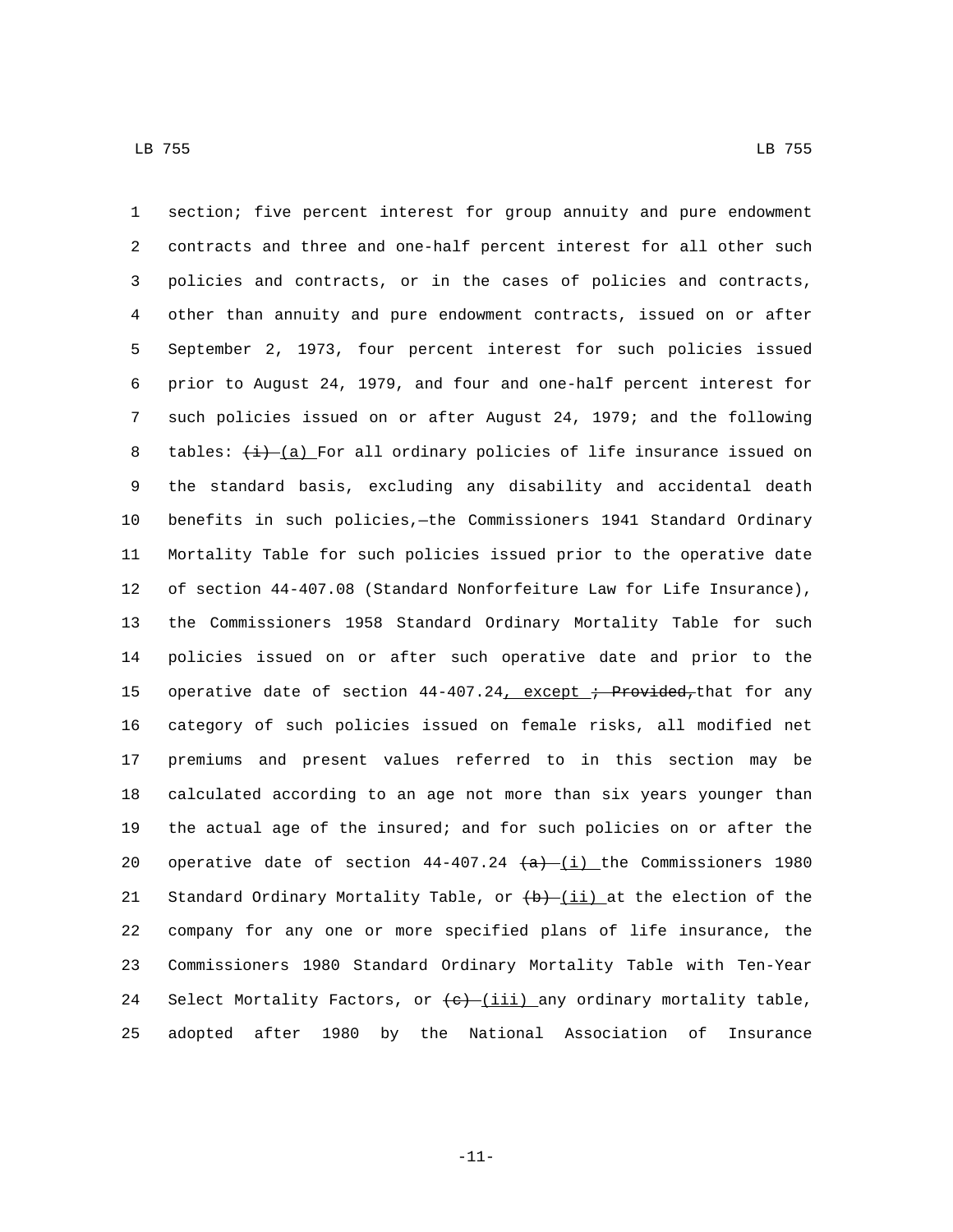Commissioners, that is approved by regulation promulgated by the Department of Insurance for use in determining the minimum standard 3 of valuation for such policies;  $(\pm i)$  (b) for all industrial life insurance policies issued on the standard basis, excluding any disability and accidental death benefits in such policies,—the 1941 Standard Industrial Mortality Table for such policies issued prior to the operative date of section 44-407.09 (Standard Nonforfeiture Law for Life Insurance), and for such policies issued on or after such operative date, the Commissioners 1961 Standard Industrial Mortality Table or any industrial mortality table, adopted after 1980 by the National Association of Insurance Commissioners, that is approved by regulation promulgated by the Department of Insurance for use in determining the minimum standard of valuation for such policies;  $(i$ iii)  $(c)$  for individual annuity and pure endowment contracts, excluding any disability and accidental death benefits in such policies,—the 1937 Standard Annuity Mortality Table, or at the option of the company, the Annuity Mortality Table for 1949, Ultimate, or any modification of either of these tables approved by the Department 19 of Insurance;  $\frac{1}{x}$   $\frac{1}{y}$  for group annuity and pure endowment contracts, excluding any disability and accidental death benefits in such policies,—the Group Annuity Mortality Table for 1951, any modification of such table approved by the Department of Insurance, or, at the option of the company, any of the tables or modifications of tables specified for individual annuity and pure endowment 25 contracts;  $(v)$  (e) for total and permanent disability benefits in or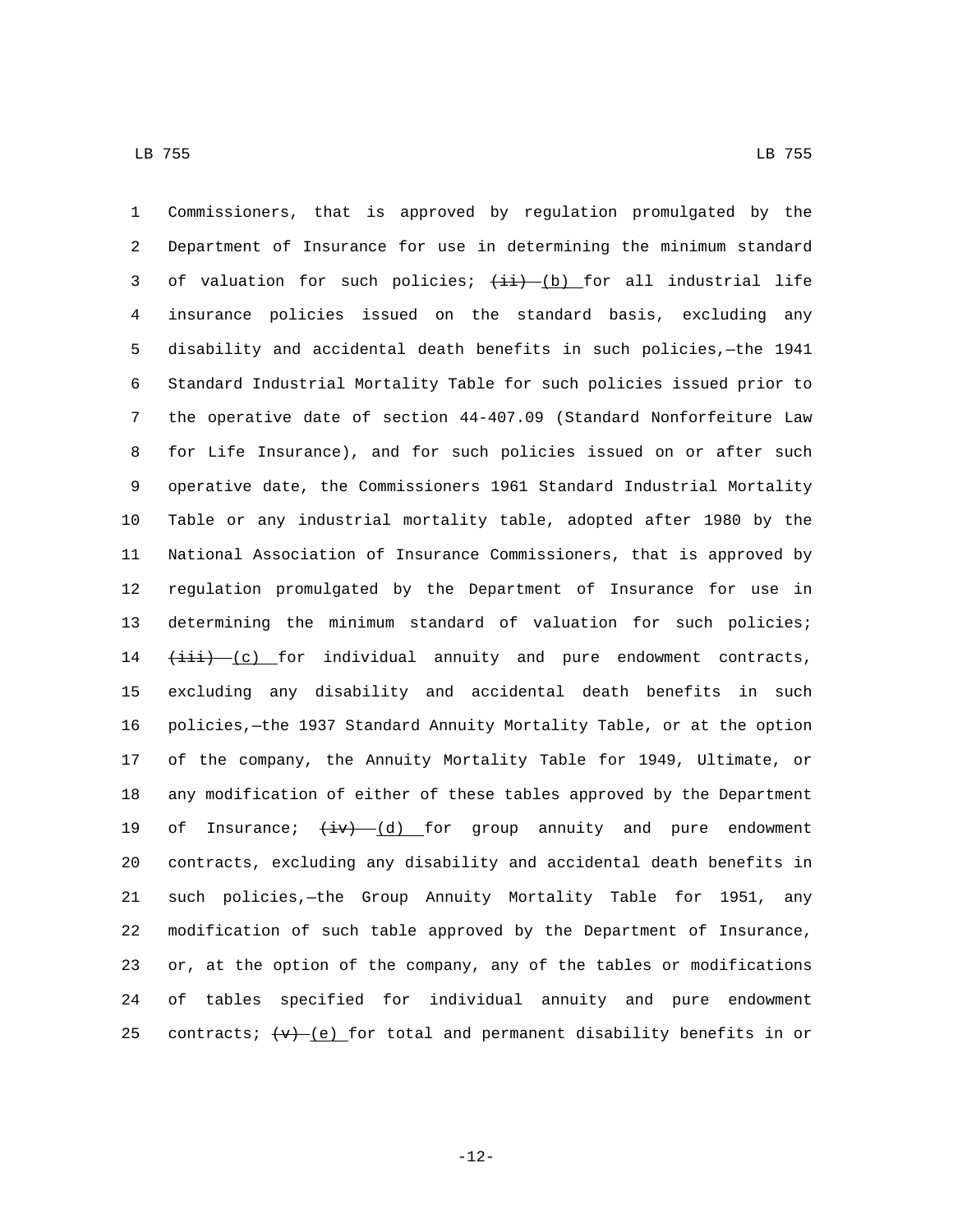supplementary to ordinary policies or contracts—for policies or contracts issued on or after January 1, 1966, the tables of Period 2 disablement rates and the 1930 to 1950 termination rates of the 1952 Disability Study of the Society of Actuaries, with due regard to the type of benefit, or any tables of disablement rates and termination rates, adopted after 1980 by the National Association of Insurance Commissioners, that are approved by regulation promulgated by the Department of Insurance for use in determining the minimum standard of valuation for such policies; for policies or contracts issued on or after January 1, 1961, and prior to January 1, 1966, either such tables or, at the option of the company, the Class (3) Disability Table (1926); and for policies issued prior to January 1, 1961, the Class (3) Disability Table (1926). Any such table shall, for active lives, be combined with a mortality table permitted for calculating 15 the reserves for life insurance policies;  $\overline{(vi) - (f)}$  for accidental death benefits in or supplementary to policies—for policies issued on or after January 1, 1966, the 1959 Accidental Death Benefits Table; for policies issued on or after January 1, 1961, and prior to January 1, 1966, either such table or, at the option of the company, the Inter-Company Double Indemnity Mortality Table; and for policies issued prior to January 1, 1961, the Inter-Company Double Indemnity Mortality Table. Either table shall be combined with a mortality table permitted for calculating the reserves for life insurance 24 policies; and  $\overline{(v_{ii}) - (g)}$  for group life insurance, life insurance issued on the substandard basis and other special benefits—such

-13-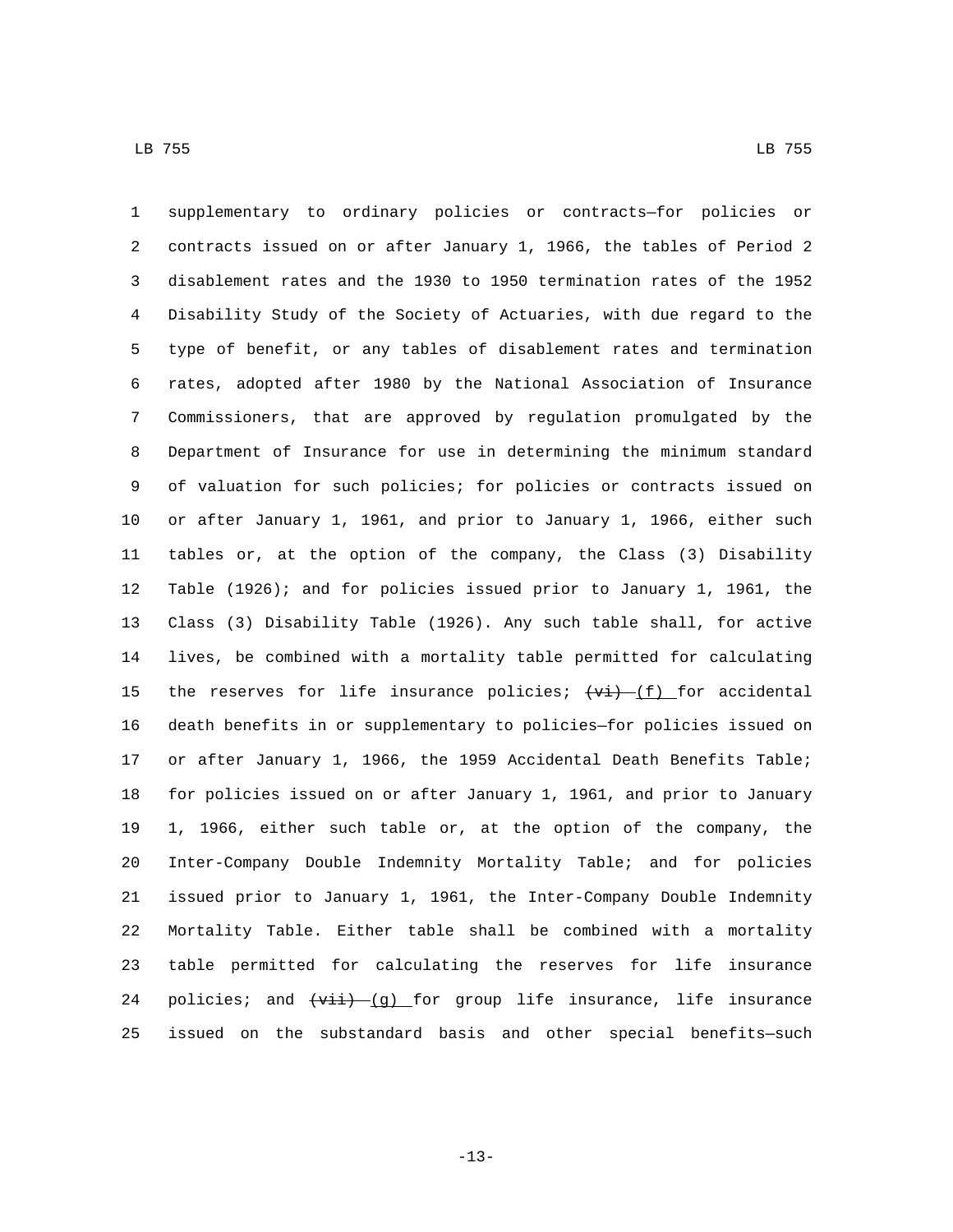tables as may be approved by the Department of Insurance.

 $(b)$   $(3)$  Except as provided in subdivision (c) subsection (4) of this section, the minimum standard for the valuation of all individual annuity and pure endowment contracts issued on or after the operative date of this subdivision, as defined herein, and for all annuities and pure endowments purchased on or after such operative date under group annuity and pure endowment contracts, shall be the Commissioners Reserve Valuation Methods defined in 9 subdivisions (d) and (e) subsections (5) and (6) of this section and 10 the following tables and interest rates:

11 (i) (a) For individual annuity and pure endowment contracts issued prior to August 24, 1979, excluding any disability and accidental death benefits in such contracts—the 1971 Individual Annuity Mortality Table, or any modification of this table approved by the Department of Insurance, and six percent interest for single premium immediate annuity contracts, and four percent interest for all other individual annuity and pure endowment contracts;

 $\left(\frac{1}{11} - \left(\frac{b}{b}\right)\right)$  For individual single premium immediate annuity contracts issued on or after August 24, 1979, excluding any disability and accidental death benefits in such contracts—the 1971 Individual Annuity Mortality Table, or any individual annuity mortality table, adopted after 1980 by the National Association of Insurance Commissioners, that is approved by regulation promulgated by the Department of Insurance for use in determining the minimum standard of valuation for such contracts, or any modification of

-14-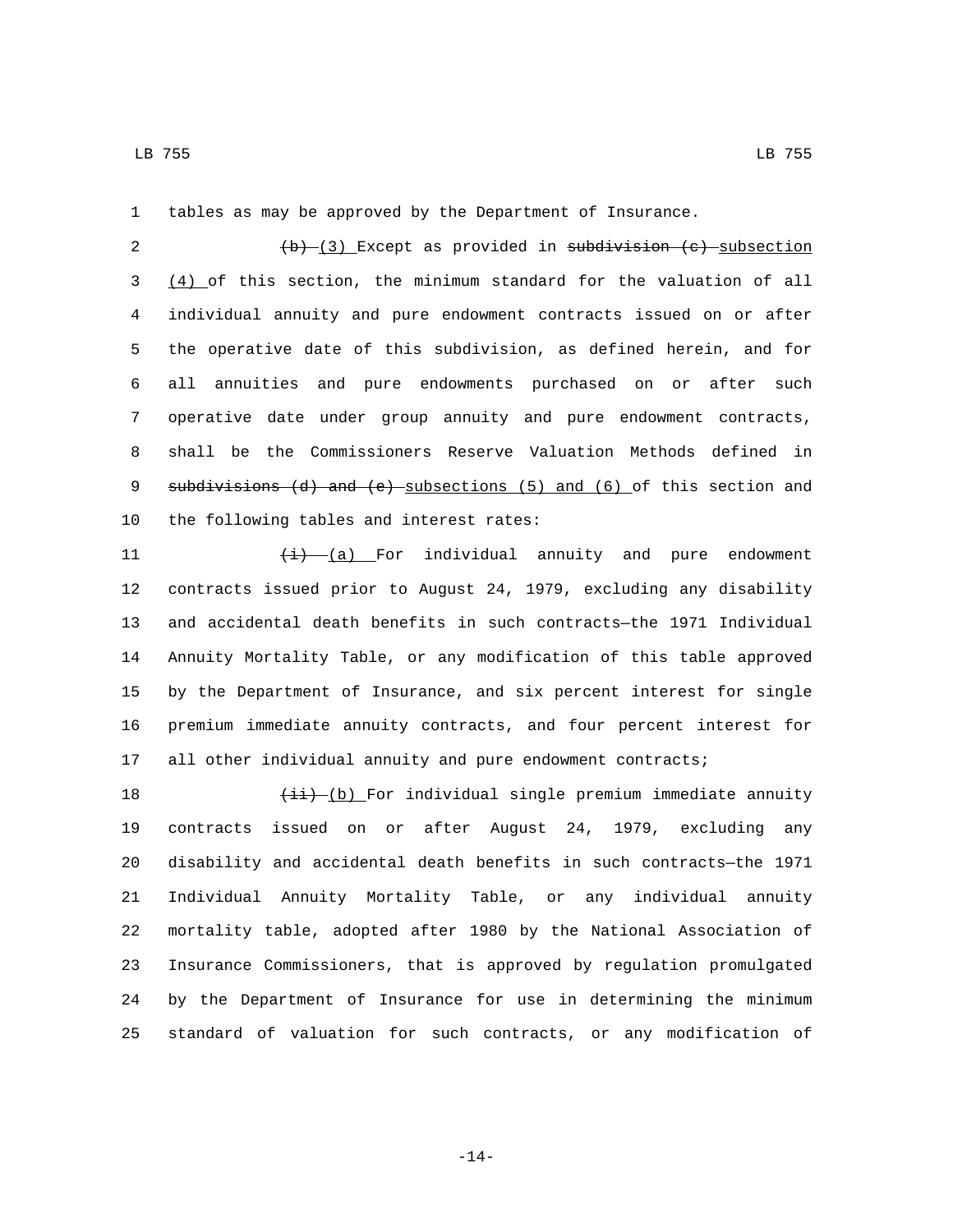these tables approved by the director, and seven and one-half percent

2 interest;

3 (iii) (c) For individual annuity and pure endowment contracts issued on or after August 24, 1979, other than single premium immediate annuity contracts, excluding any disability and accidental death benefits in such contracts—the 1971 Individual Annuity Table, or any individual annuity mortality table, adopted after 1980 by the National Association of Insurance Commissioners, that is approved by regulation promulgated by the Department of Insurance for use in determining the minimum standard of valuation for such contracts, or any modification of these tables approved by the director, and five and one-half percent interest for single premium deferred annuity and pure endowment contracts and four and one-half percent interest for all other such individual annuity and 15 pure endowment contracts;

 $\left(\frac{iv}{i}\right)$  (d) For all annuities and pure endowments purchased prior to August 24, 1979, under group annuity and pure endowment contracts, excluding any disability and accidental death benefits purchased under such contracts—the 1971 Group Annuity Mortality Table, or any modification of this table approved by the Department 21 of Insurance, and six percent interest; and

 $(v)$  (e) For all annuities and pure endowments purchased on or after August 24, 1979, under group annuity and pure endowment contracts, excluding any disability and accidental death benefits purchased under such contracts—the 1971 Group Annuity Mortality

-15-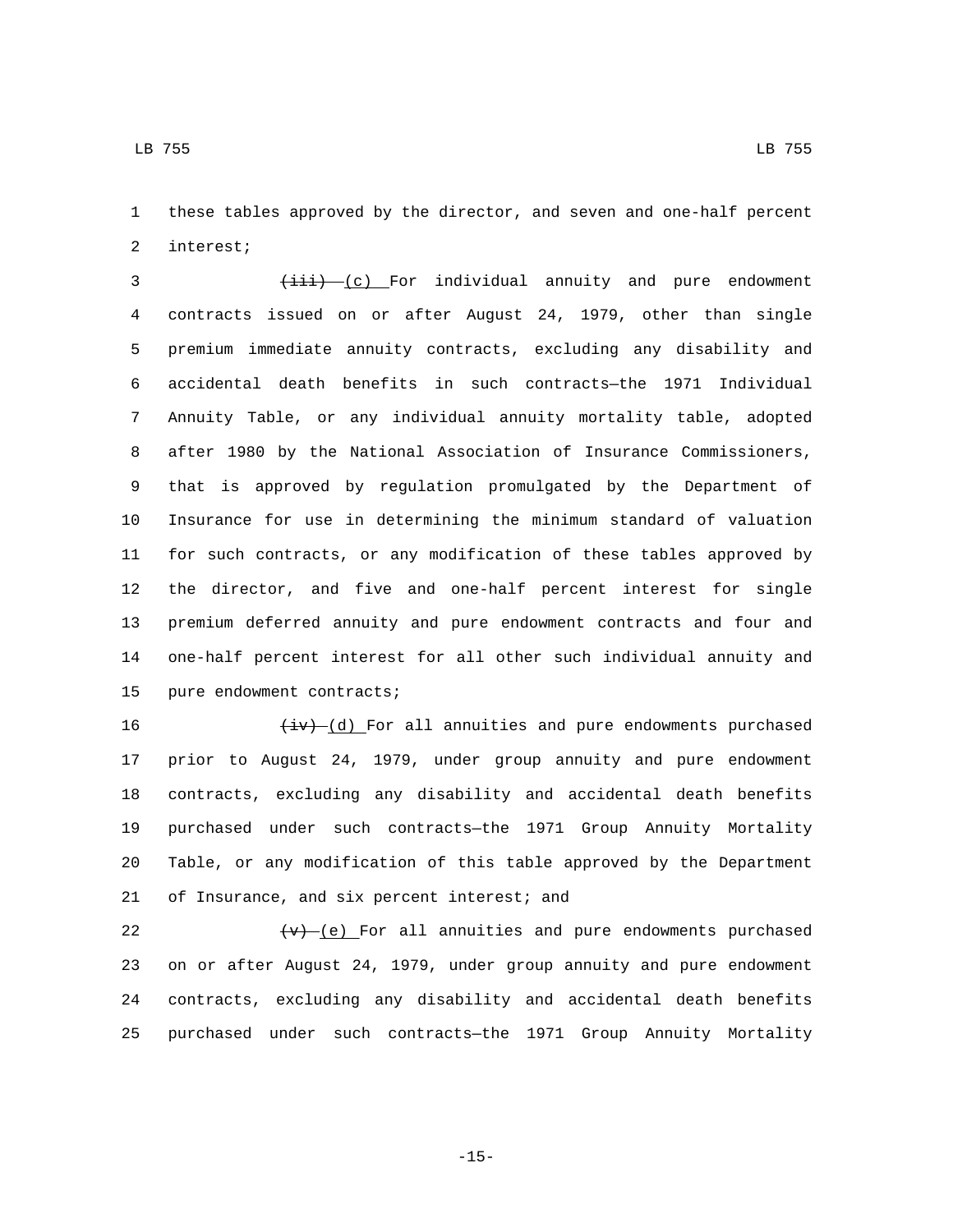Table, or any group annuity mortality table, adopted after 1980 by the National Association of Insurance Commissioners, that is approved by regulation promulgated by the Department of Insurance for use in determining the minimum standard of valuation for such annuities and pure endowments, or any modification of these tables approved by the 6 director, and seven and one-half percent interest.

 $(e)$  (4)(a) The calendar year statutory valuation interest 8 rates as defined in this subdivision subsection shall be used in determining the minimum standard for the valuation of all life insurance policies issued in a particular calendar year, on or after the operative date of section 44-407.02; all individual annuity and pure endowment contracts issued in a particular calendar year on or after January 1 of the calendar year next following August 30, 1981; all annuities and pure endowments purchased in a particular calendar year on or after January 1 of the calendar year next following August 30, 1981, under group annuity and pure endowment contracts; and the net increase, if any, in a particular calendar year after January 1 of the calendar year next following August 30, 1981, in amounts held 19 under guaranteed interest contracts.

20  $(b)(i)$  The calendar year statutory valuation interest 21 rates shall be determined as provided in this paragraph subdivision 22  $(4)(b)(i)$  of this section and the results rounded to the nearer one-23 quarter of one percent:  $\frac{1}{1}$   $(A)$  For life insurance, the calendar year 24 statutory valuation interest rate shall be equal to the sum of  $\{a\}$ 25 (I) three percent;  $\left(\frac{b}{b}\right) - \left(\frac{b}{c}\right)$  the weighting factor defined in this

-16-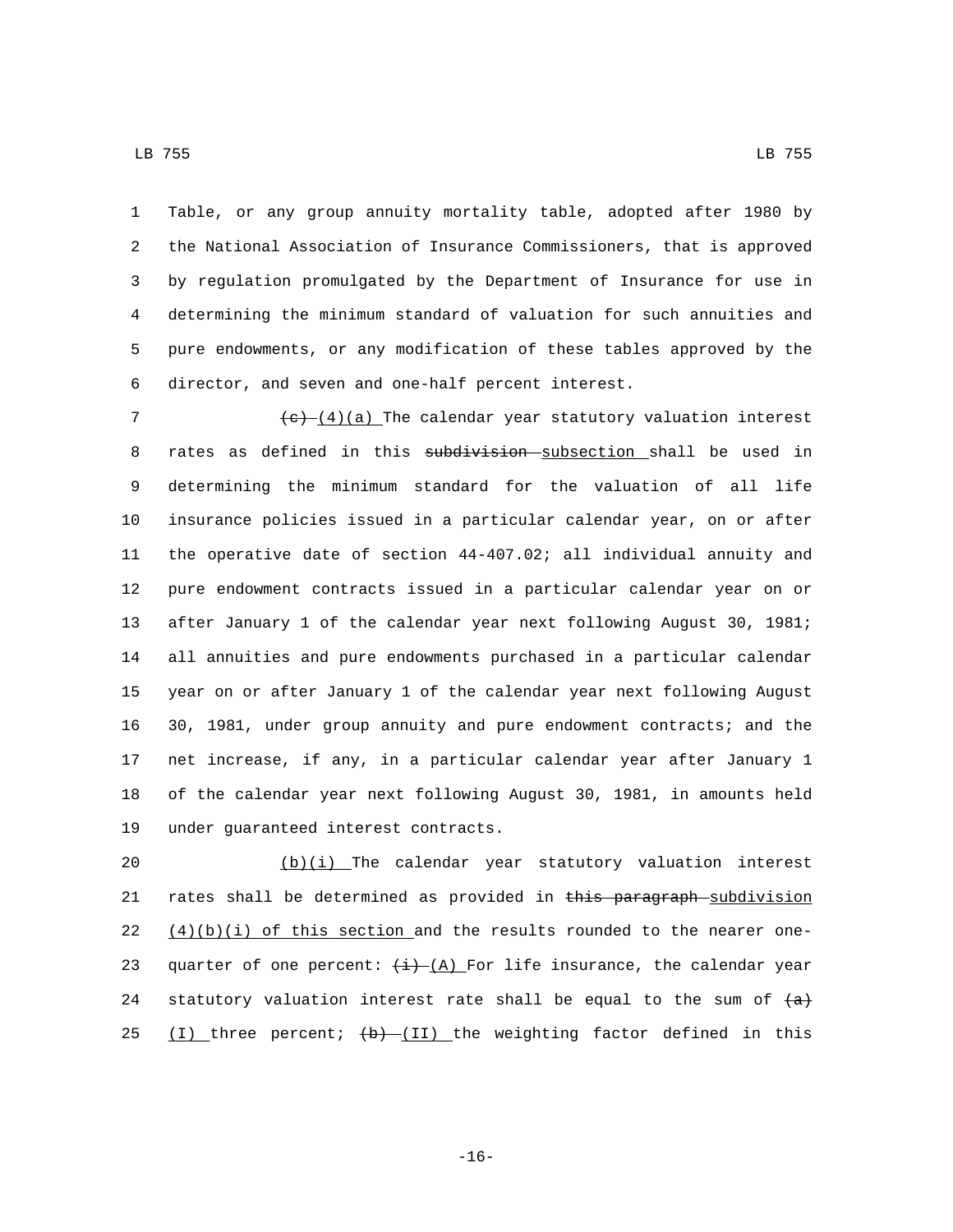1 subdivision subsection multiplied by the difference between  $(1)$  the 2 lesser of the reference interest rate defined in this subdivision 3 subsection and nine percent, and  $(2)$  -three percent; and  $(e)$  (III) 4 one-half the weighting factor defined in this subdivision-subsection 5 multiplied by the difference between  $(1)$  the greater of the reference 6 interest rate defined in this subdivision subsection and nine 7 percent, and  $(2)$ -nine percent.  $(\pm i)$ -(B) For single premium immediate 8 annuities and for annuity benefits involving life contingencies 9 arising from other annuities with cash settlement options and from 10 guaranteed interest contracts with cash settlement options, the 11 calendar year statutory valuation interest rates shall be equal to 12 the sum of  $(a)$  (I) three percent and  $(b)$  (II) the weighting factor 13 defined in this subdivision subsection multiplied by the difference 14 between  $(1)$  the reference interest rate defined in this subdivision 15 subsection and  $(2)$  three percent.  $(iii)$  (C) For other annuities with 16 cash settlement options and guaranteed interest contracts with cash 17 settlement options, valued on an issue-year basis, except as stated 18 in  $\{\pm i\}$  above, subdivision  $(4)(b)(i)(B)$  of this section, the formula 19 for life insurance in  $\left(\frac{1}{2}\right)$  above subdivision  $(4)(b)(i)(A)$  of this 20 section shall apply to annuities and guaranteed interest contracts 21 with guarantee durations in excess of ten years, and the formula for 22 single premium immediate annuities in  $(i)$  above subdivision  $(4)(b)$  $23$   $(i)(B)$  of this section shall apply to annuities and guaranteed 24 interest contracts with guarantee duration of ten years or less.  $\overleftrightarrow{iv}$ 25 (D) For other annuities with no cash settlement options and for

-17-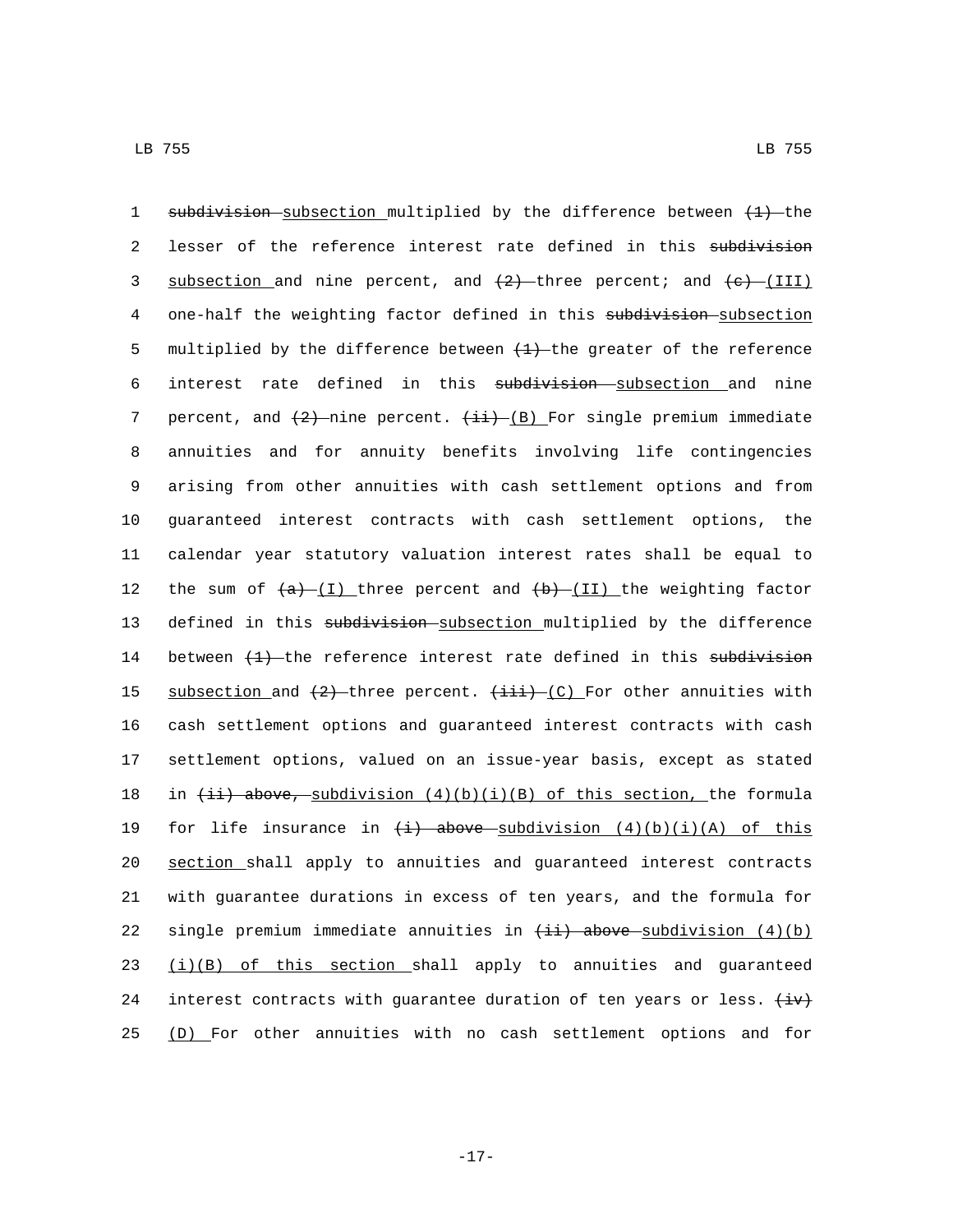guaranteed interest contracts with no cash settlement options, the 2 formula for single premium immediate annuities in  $\overline{t}$  above 3 subdivision  $(4)(b)(i)(B)$  of this section shall apply.  $\left(\forall\right)$   $\left(\infty\right)$  For other annuities with cash settlement options and guaranteed interest contracts with cash settlement options, valued on a change in fund 6 basis, the formula for single premium immediate annuities in  $\overline{\{4i\}}$ 7 above subdivision  $(4)(b)(i)(B)$  of this section shall apply.  $(vi)$  (F) However, if the calendar year statutory valuation interest rate for any life insurance policies issued in any calendar year determined without reference to this sentence differs from the corresponding actual rate for similar policies issued in the immediately preceding calendar year by less than one-half of one percent, the calendar year statutory valuation interest rate for such life insurance policies shall be equal to the corresponding actual rate for the immediately preceding calendar year. For purposes of applying the immediately preceding sentence, the calendar year statutory valuation interest rate for life insurance policies issued in a calendar year shall be determined for 1980 (using the reference interest rate defined for 1979) and shall be determined for each subsequent calendar year regardless of when section 44-407.24 becomes operative.

 (ii) The weighting factors referred to in the formulas 22 stated in this subdivision subsection are as follows:  $(i)$  (A) For life insurance, with a guarantee duration of ten years or less, the weighting factor is .50; with a guarantee duration of more than ten years but not more than twenty years, the weighting factor is .45;

-18-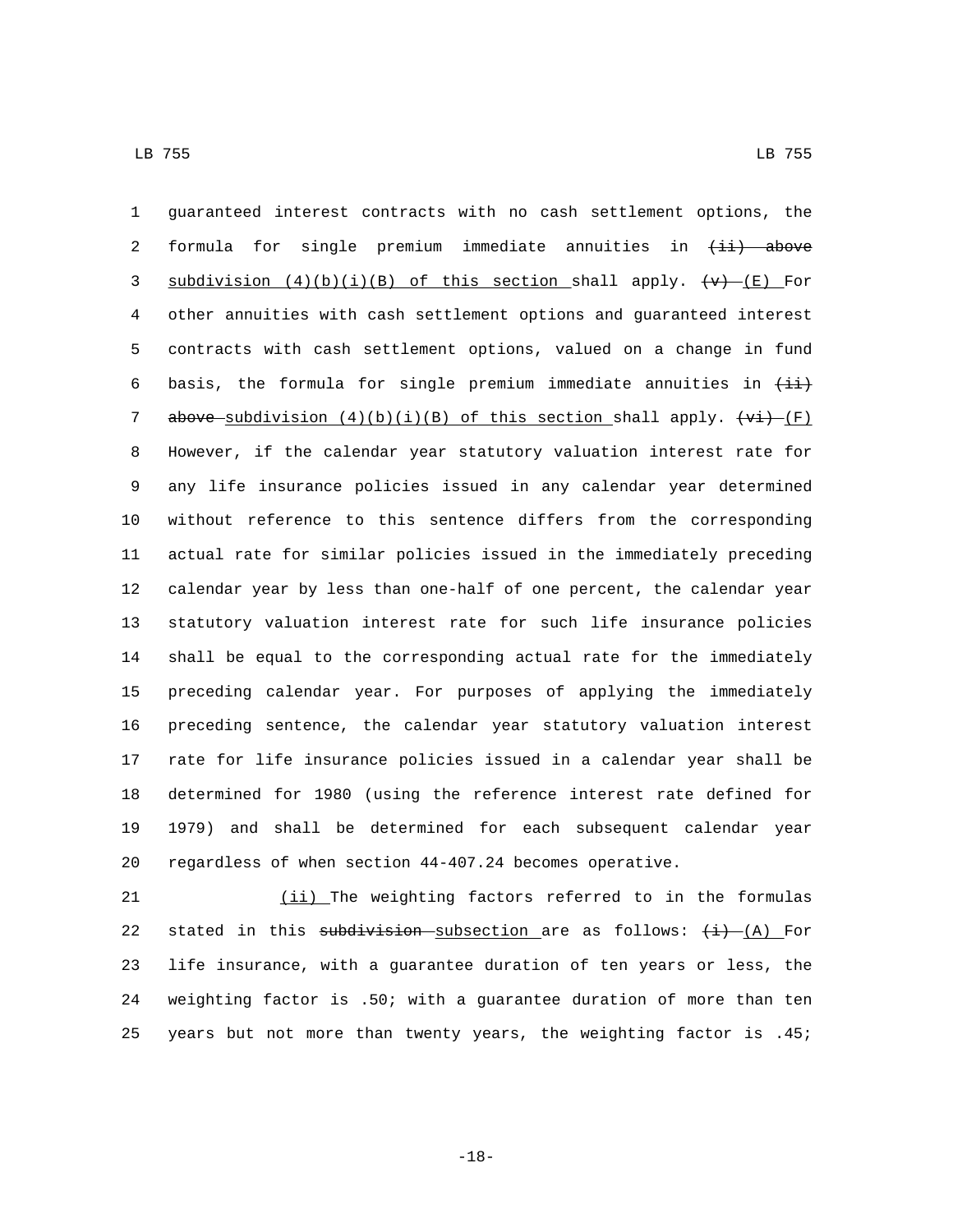and with a guarantee duration of more than twenty years, the weighting factor is .35. For life insurance, the guarantee duration is the maximum number of years the life insurance can remain in force on a basis guaranteed in the policy or under options to convert to plans of life insurance with premium rates or nonforfeiture values or 6 both which are guaranteed in the original policy.  $(\pm i)$  (B) The weighting factor for single premium immediate annuities and for annuity benefits involving life contingencies arising from other annuities with cash settlement options and guaranteed interest 10 contracts with cash settlement options is .80.  $(\pm i\pm)$  (C) The weighting factors for other annuities and for guaranteed interest 12 contracts, except as stated in  $\overline{\text{iii}}$  above, subdivision  $(4)(b)(ii)(B)$  of this section, are as follows, according to plan type as defined in 14 this subdivision:  $(a)$  (I) For annuities and guaranteed interest contracts valued on an issue-year basis with a guarantee duration of five years or less, the weighting factor is .80 for plan type A, .60 for plan type B, and .50 for plan type C; with a guarantee duration of more than five years but not more than ten years, the weighting factor is .75 for plan type A, .60 for plan type B, and .50 for plan type C; with a guarantee duration of more than ten years but not more than twenty years, the weighting factor is .65 for plan type A, .50 for plan type B, and .45 for plan type C; and with more than twenty years guarantee duration the weighting factor is .45 for plan type 24 A, .35 for plan type B, and .35 for plan type C.  $\left(\frac{b}{11}\right)$  For annuities and guaranteed interest contracts valued on an issue-year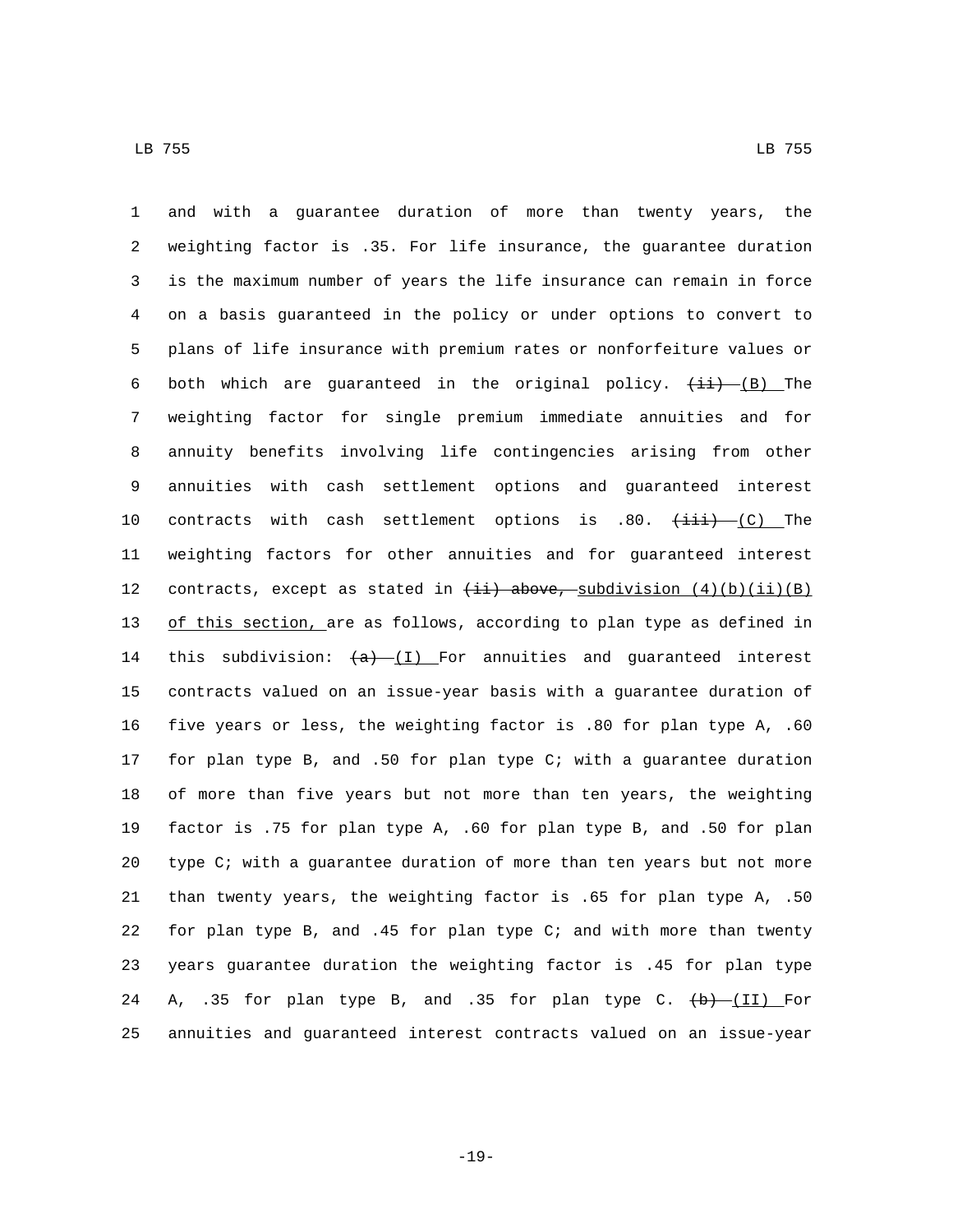basis (other than those with no cash settlement options) which do not guarantee interest on considerations received more than one year after issue or purchase, the weighting factors are the factors shown 4 in  $\overline{(i\pm i)(a)}$  above subdivision  $(4)(b)(ii)(C)(I)$  of this section 5 increased by .05 for all plan types.  $\leftarrow$  (III) For annuities and guaranteed interest contracts valued on a change in fund basis, the 7 weighting factors are the factors as computed in  $(\pm i\mathbf{i})$  above 8 subdivision  $(4)(b)(ii)(C)(II)$  of this section increased by .10 for plan type A, increased by .20 for plan type B, and not increased for 10 plan type C.  $(d)$  (IV) For annuities and guaranteed interest contracts valued on a change in fund basis which do not guarantee interest rates on considerations received more than twelve months beyond the valuation date, the weighting factors are the factors as computed in (iii)(c) above subdivision (4)(b)(ii)(C)(III) of this section increased by .05 for all plan types. For other annuities with cash settlement options and guaranteed interest contracts with cash settlement options, the guarantee duration is the number of years for which the contract guarantees interest rates in excess of the calendar year statutory valuation interest rate for life insurance policies with guarantee duration in excess of twenty years. For other annuities with no cash settlement options and for guaranteed interest contracts with no cash settlement options, the guarantee duration is the number of years from the date of issue or date of purchase to the 24 date annuity benefits are scheduled to commence.

25 (c) Plan types used in this subdivision subsection are

-20-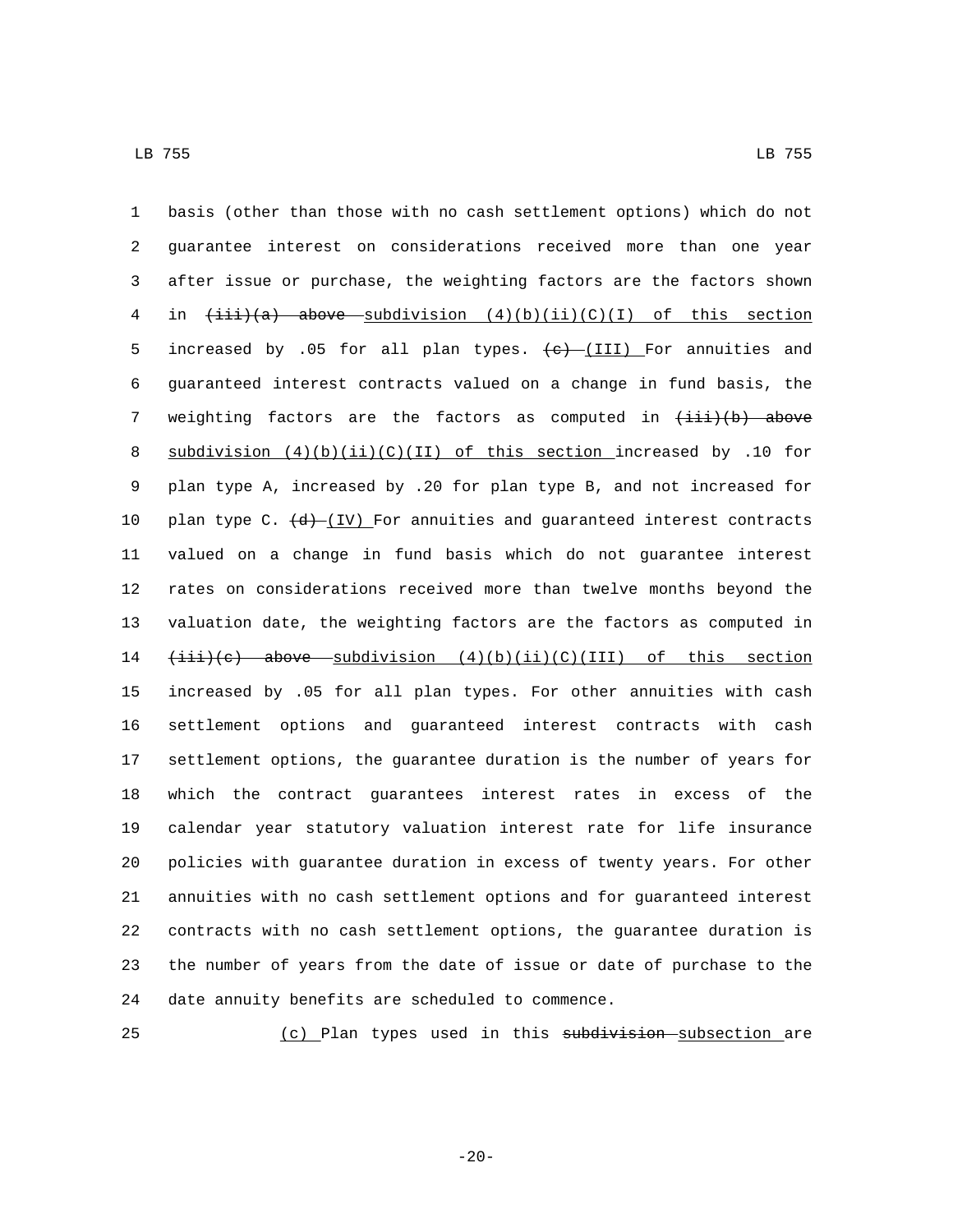defined as follows: Under plan type A, at any time a policyholder may withdraw funds only with an adjustment to reflect changes in interest rates or asset values since receipt of the funds by the insurance company, without such an adjustment but in installments over five years or more, or as an immediate life annuity, or no withdrawal may be permitted. Under plan type B, before expiration of the interest rate guarantee, a policyholder may withdraw funds only with an adjustment to reflect changes in interest rates or asset values since receipt of the funds by the insurance company or without such an adjustment but in installments over five years or more, or no withdrawal may be permitted. At the end of interest rate guarantee, funds may be withdrawn without such adjustment in a single sum or installments over less than five years. Under plan type C, a policyholder may withdraw funds before expiration of the interest rate guarantee in a single sum or installments over less than five years either without an adjustment to reflect changes in interest rates or asset values since receipt of the funds by the insurance company, or subject only to a fixed surrender charge stipulated in 19 the contract as a percentage of the fund.

 (d) A company may elect to value guaranteed interest contracts with cash settlement options and annuities with cash settlement options on either an issue-year basis or on a change in fund basis. Guaranteed interest contracts with no cash settlement options and other annuities with no cash settlement options must be 25 valued on an issue-year basis. As used in this subdivision,

-21-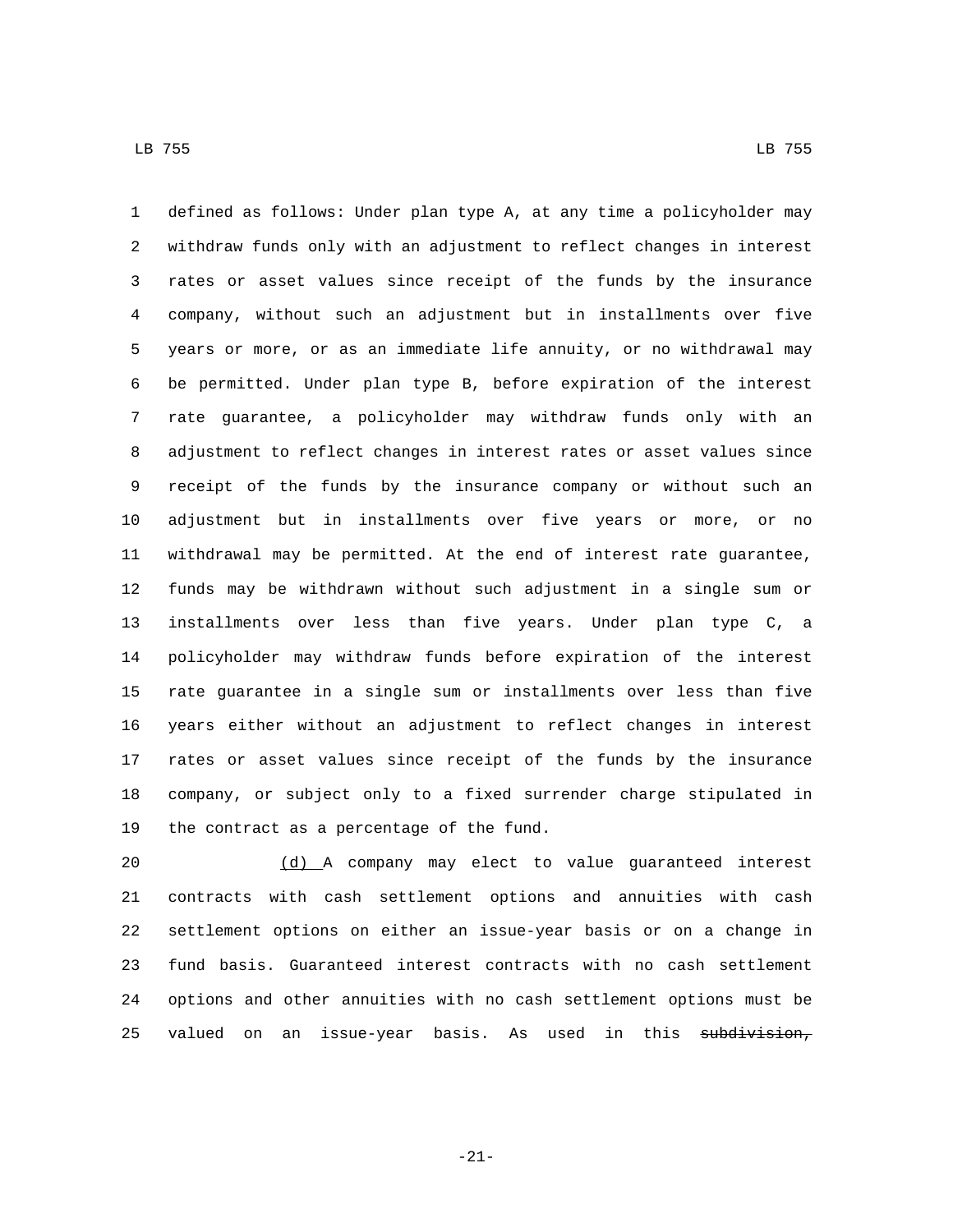subsection, an issue-year basis of valuation refers to a valuation basis under which the interest rate used to determine the minimum valuation standard for the entire duration of the annuity or guaranteed interest contract is the calendar year valuation interest rate for the year of issue or year of purchase of the annuity or guaranteed interest contract, and the change in fund basis of valuation refers to a valuation basis under which the interest rate used to determine the minimum valuation standard applicable to each change in the fund held under the annuity or guaranteed interest contract is the calendar year valuation interest rate for the year of 11 the change in the fund.

 (e) The reference interest rate referred to in this 13 subdivision subsection shall be defined as follows: (i) For all life insurance, the lesser of the average over a period of thirty-six months and the average over a period of twelve months, ending on June 30 of the calendar year next preceding the year of issue, of the 17 reference monthly average as defined in this subdivision. subsection. (ii) For single premium immediate annuities and for annuity benefits involving life contingencies arising from other annuities with cash settlement options and guaranteed interest contracts with cash settlement options, the average over a period of twelve months, ending on June 30 of the calendar year of issue or year of purchase, 23 of the reference monthly average as defined in this subdivision. 24 subsection. (iii) For other annuities with cash settlement options and guaranteed interest contracts with cash settlement options,

-22-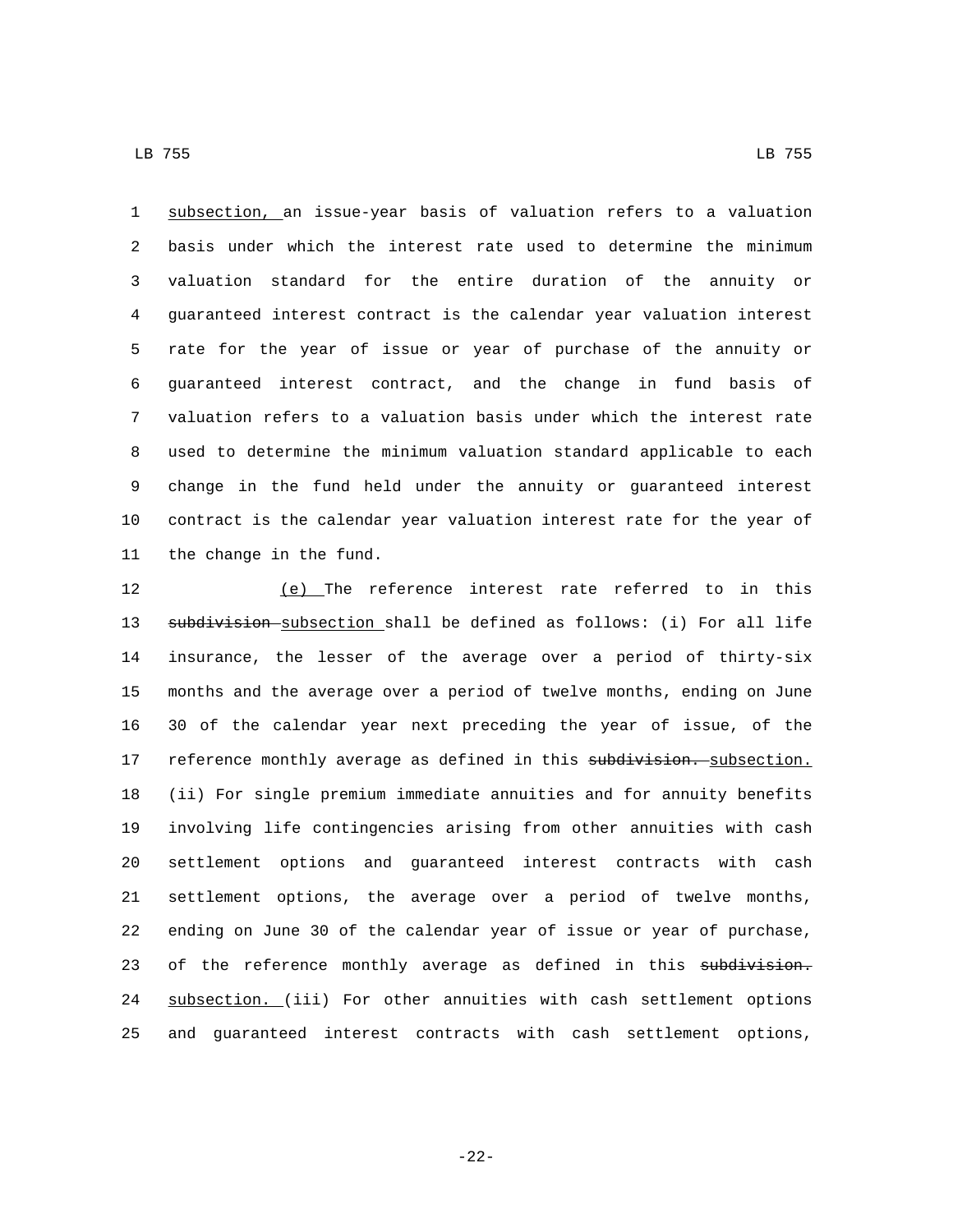1 valued on a year of issue basis, except as stated in  $(i)$  above, 2 subdivision  $(4)(e)(ii)$  of this section, with guarantee duration in excess of ten years the lesser of the average over a period of thirty-six months and the average over a period of twelve months, ending on June 30 of the calendar year of issue or purchase, of the 6 reference monthly average as defined in this subdivision. subsection. (iv) For other annuities with cash settlement options and guaranteed interest contracts with cash settlement options, valued on a year of 9 issue basis, except as stated in  $(i)$  above, subdivision  $(4)(e)(ii)$ 10 of this section, with guarantee duration of ten years or less, the average over a period of twelve months, ending on June 30 of the calendar year of issue or purchase, of the reference monthly average 13 as defined in this subdivision. subsection.  $(v)$  For other annuities with no cash settlement options and for guaranteed interest contracts with no cash settlement options, the average over a period of twelve months, ending on June 30 of the calendar year of issue or purchase, 17 of the reference monthly average as defined in this subdivision. subsection. (vi) For other annuities with cash settlement options and guaranteed interest contracts with cash settlement options, valued on 20 a change in fund basis, except as stated in  $\{\pm i\}$  above, subdivision  $(4)(e)(ii)$  of this section, the average over a period of twelve months, ending on June 30 of the calendar year of the change in the fund, of the reference monthly average as defined in this 24 subdivision. subsection.

25 (f) The reference monthly average referred to in this

-23-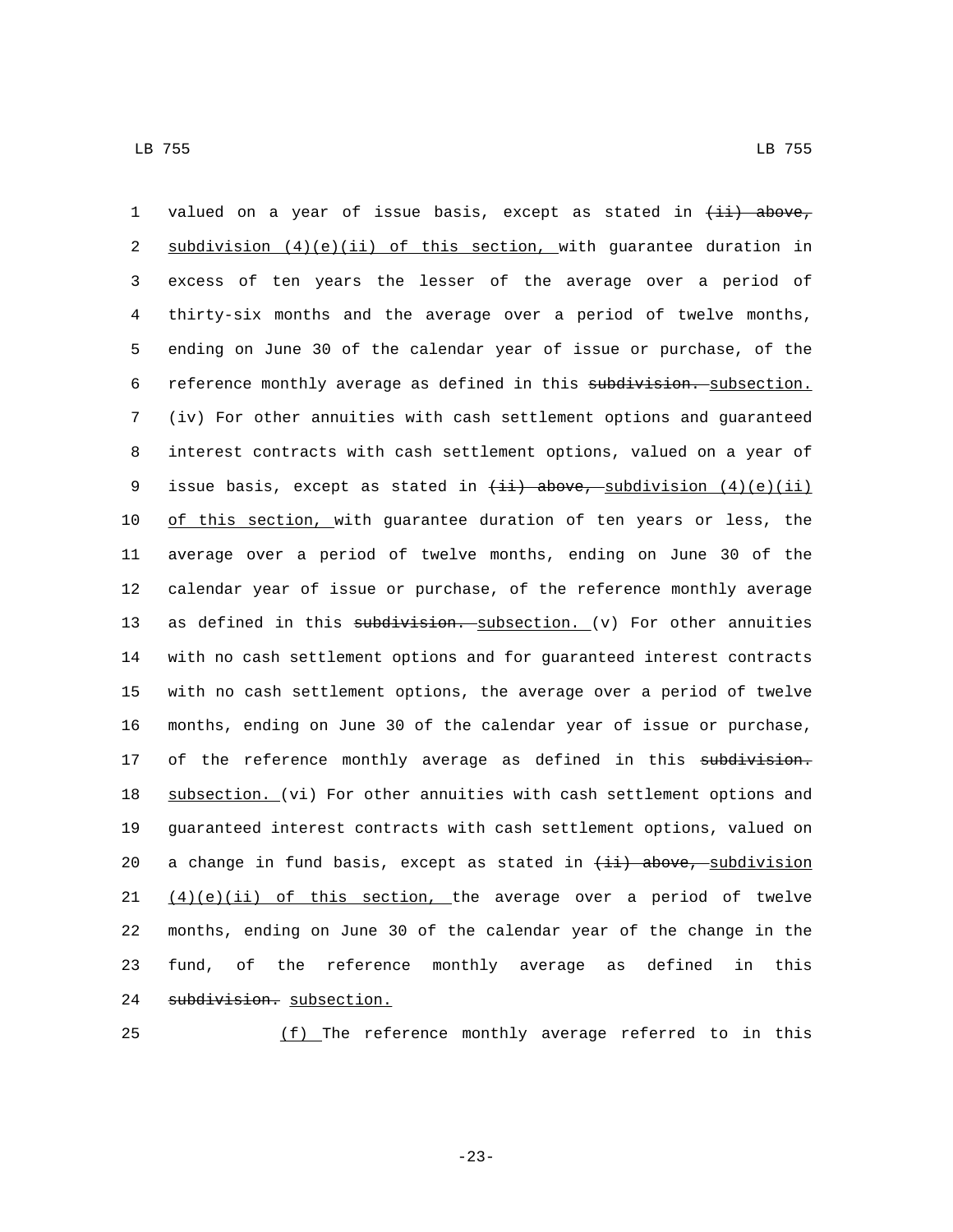1 subdivision subsection shall mean a monthly bond yield average which is published by a national financial statistical organization, recognized by the National Association of Insurance Commissioners, in current general use in the insurance industry, and designated by the Director of Insurance. In the event that the National Association of Insurance Commissioners determines that an alternative method for determination of the reference interest rate is necessary, an alternative method, which is adopted by the National Association of Insurance Commissioners and approved by regulation promulgated by the 10 Department of Insurance, may be substituted.

 $(d)$   $(\frac{d}{d})$   $(x)$  Except as otherwise provided in subdivisions (e) and (h) subsections (6) and (9) of this section and section 6 of this act, reserves according to the Commissioners Reserve Valuation Methods, for the life insurance and endowment benefits of policies providing for a uniform amount of insurance and requiring the payment of uniform premiums shall be the excess, if any, of the present value, at the date of valuation, of such future guaranteed benefits provided for by such policies, over the then present value of any future modified net premiums therefor. The modified net premiums for any such policy shall be such uniform percentage of the respective contract premiums for such benefits that the present value, at the date of issue of the policy, of all such modified net premiums shall be equal to the sum of the then present value of such benefits provided for by the policy and the excess of (i) over (ii), as follows: (i) A net level annual premium equal to the present value,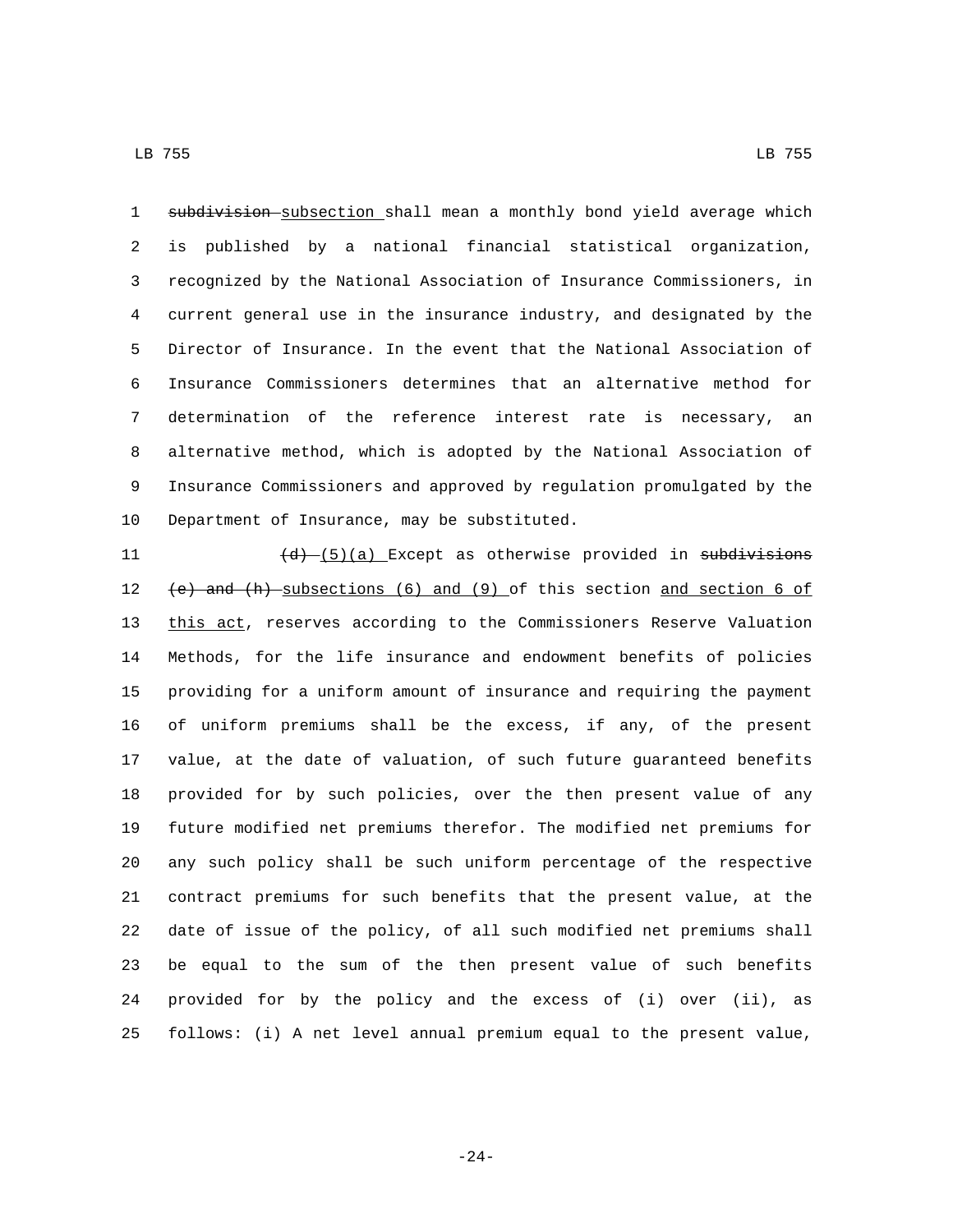at the date of issue, of such benefits provided for after the first policy year, divided by the present value, at the date of issue, of an annuity of one per annum payable on the first and each subsequent 4 anniversary of such policy on which a premium falls due, except  $\div$ 5 Provided, that such net level annual premium shall not exceed the net level annual premium on the nineteen year premium whole life plan for insurance of the same amount at an age one year higher than the age

 at issue of such policy; (ii) a net one year term premium for such 9 benefits provided for in the first policy year.

 (b) For any life insurance policy issued on or after January 1 of the fourth calendar year commencing after August 30, 1981, for which the contract premium in the first policy year exceeds that of the second year and for which no comparable additional benefit is provided in the first year for such excess and which provides an endowment benefit or a cash surrender value or a combination thereof in an amount greater than such excess premium, the reserve according to the Commissioners Reserve Valuation Methods as of any policy anniversary occurring on or before the assumed ending date defined herein as the first policy anniversary on which the sum of any endowment benefit and any cash surrender value then available is greater than such excess premium shall, except as 22 otherwise provided in subdivision (h) subsection (9) of this section, be the greater of the reserve as of such policy anniversary 24 calculated as described in the preceding paragraph, subdivision (5) 25 (a) of this section, and the reserve as of such policy anniversary

LB 755 LB 755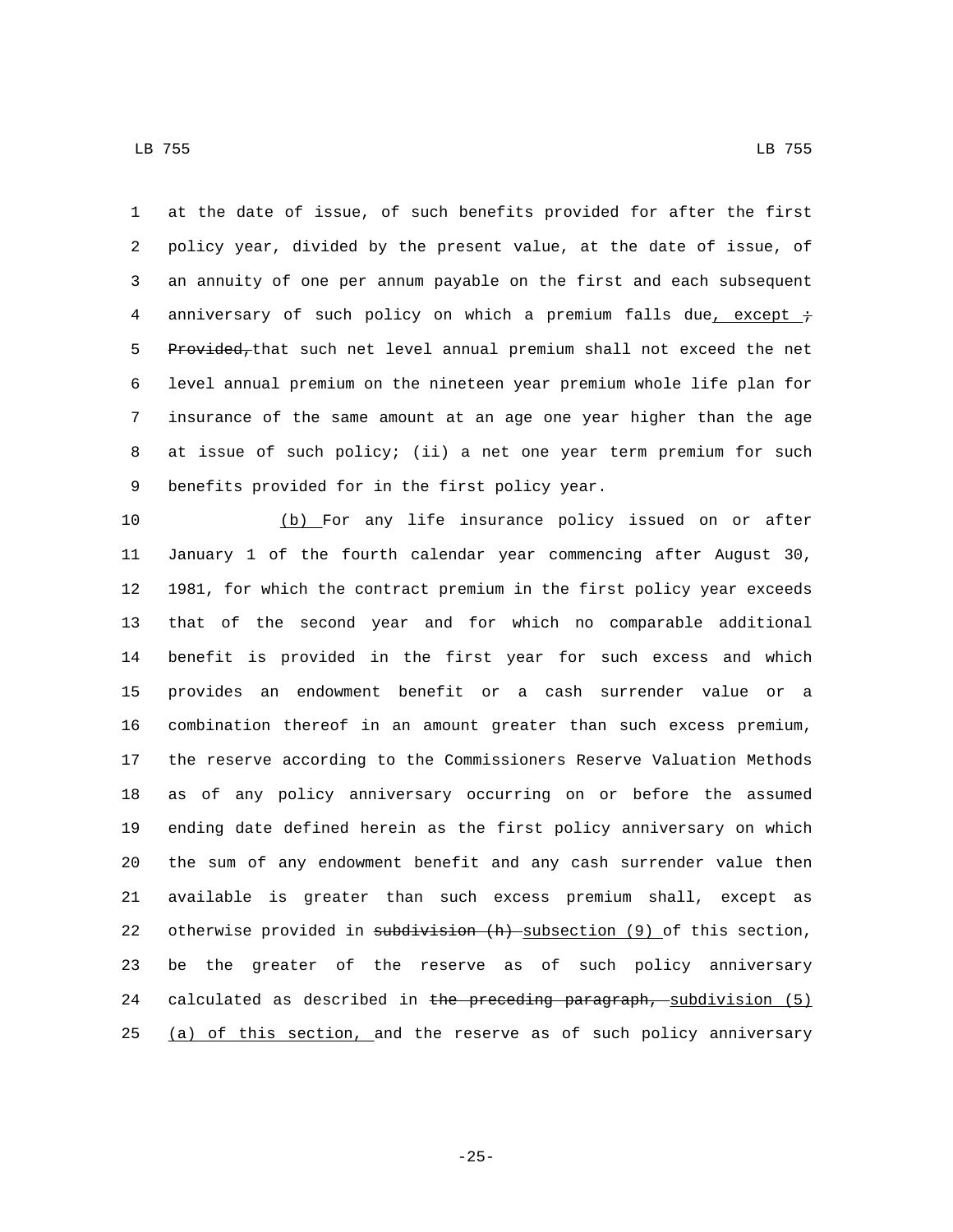1 calculated as described in the preceding paragraph-subdivision  $(5)(a)$ 2 of this section but with (i) the net level annual premium calculated 3 as described in the preceding paragraph subdivision (5)(a) of this section being reduced by fifteen percent of the amount of such excess first year premium, (ii) all present values of benefits and premiums being determined without reference to premiums or benefits provided for by the policy after the assumed ending date, (iii) the policy being assumed to mature on such date as an endowment, and (iv) the cash surrender value provided on such date being considered as an endowment benefit. In making the above comparison the mortality and 11 interest bases stated in subdivisions (a) and (c) subsections (2) and  $(4)$  of this section shall be used.

 (c) Reserves according to the Commissioners Reserve Valuation Methods for (i) life insurance policies providing for a varying amount of insurance or requiring the payment of varying premiums, (ii) group annuity and pure endowment contracts purchased under a retirement plan or plan of deferred compensation, established or maintained by an employer, including a partnership, limited liability company, or sole proprietorship, or by an employee organization, or by both, other than a plan providing individual retirement accounts or individual retirement annuities under section 408 of the Internal Revenue Code, (iii) disability and accidental death benefits in all policies and contracts, and (iv) all other benefits, except life insurance and endowment benefits in life insurance policies and benefits provided by all other annuity and

-26-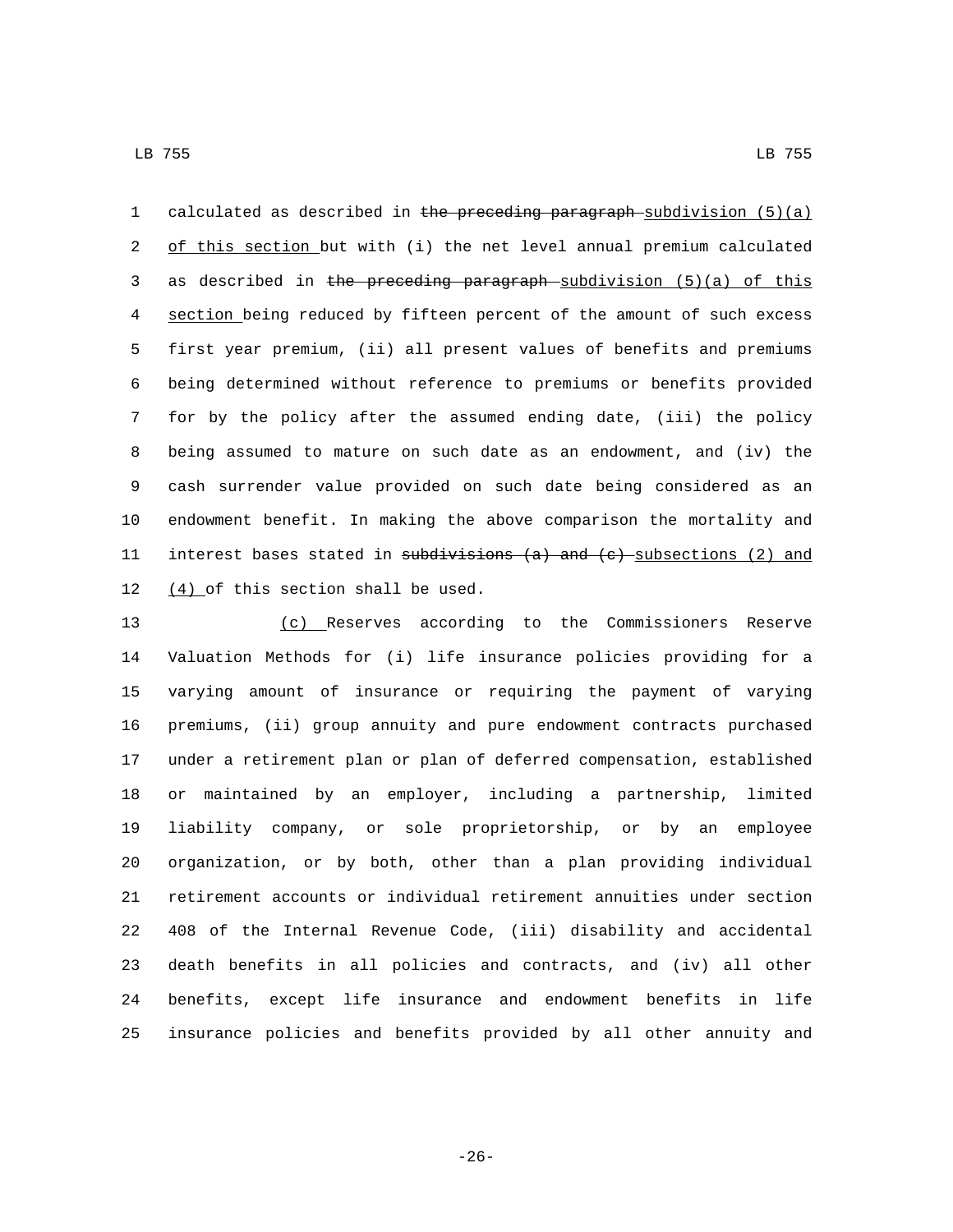pure endowment contracts, shall be calculated by a method consistent 2 with the principles of this subdivision, subsection, except that any extra premiums charged because of impairments or special hazards shall be disregarded in the determination of modified net premiums.

5 (e) (6) This subdivision subsection shall apply to all annuity and pure endowment contracts other than group annuity and pure endowment contracts purchased under a retirement plan or plan of deferred compensation, established or maintained by an employer, including a partnership, limited liability company, or sole proprietorship, or by an employee organization, or by both, other than a plan providing individual retirement accounts or individual retirement annuities under section 408 of the Internal Revenue Code.

 Reserves according to the commissioners annuity reserve method for benefits under annuity or pure endowment contracts, excluding any disability and accidental death benefits in such contracts, shall be the greatest of the respective excesses of the present values, at the date of valuation, of the future guaranteed benefits, including guaranteed nonforfeiture benefits, provided for by such contracts at the end of each respective contract year, over the present value, at the date of valuation, of any future valuation considerations derived from future gross considerations, required by the terms of such contract, that become payable prior to the end of such respective contract year. The future guaranteed benefits shall be determined by using the mortality table, if any, and the interest rate, or rates, specified in such contracts for determining

LB 755 LB 755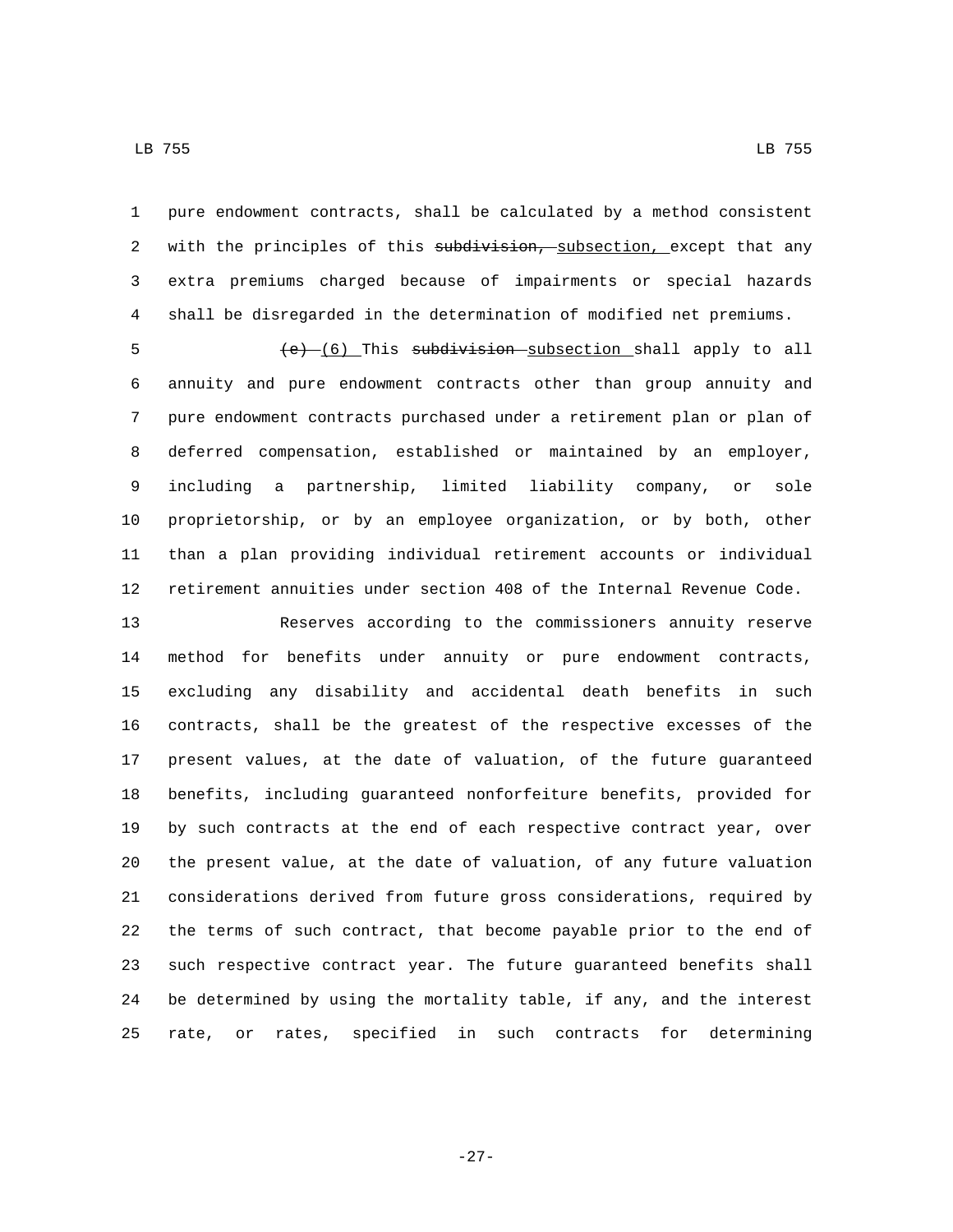guaranteed benefits. The valuation considerations shall be the portions of the respective gross considerations applied under the terms of such contracts to determine nonforfeiture values.

 $(f)$  (7)(a) In no event shall a company's aggregate reserves for all life insurance policies, excluding disability and accidental death benefits, be less than the aggregate reserves 7 calculated in accordance with the methods set forth in subdivisions 8 (d), (e), (h), and (i) subsections  $(5)$ ,  $(6)$ ,  $(9)$ , and  $(10)$  of this section and the mortality table or tables and rate or rates of interest used in calculating nonforfeiture benefits for such 11 policies.

 (b) In no event shall the aggregate reserves for all policies, contracts, and benefits be less than the aggregate reserves 14 determined by the appointed actuary to be necessary to render the 15 opinion required by sections 44-420 to 44-427.

 $(g)$  (8)(a) Reserves for all policies and contracts issued prior to August 30, 1981, may be calculated, at the option of the company, according to any standards which produce greater aggregate reserves for all such policies and contracts than the minimum reserves required by the laws in effect immediately prior to such 21 date.

 (b) Reserves for any category of policies, contracts, or benefits as established by the Department of Insurance, may be calculated, at the option of the company, according to any standards which produce greater aggregate reserves for such category than those

-28-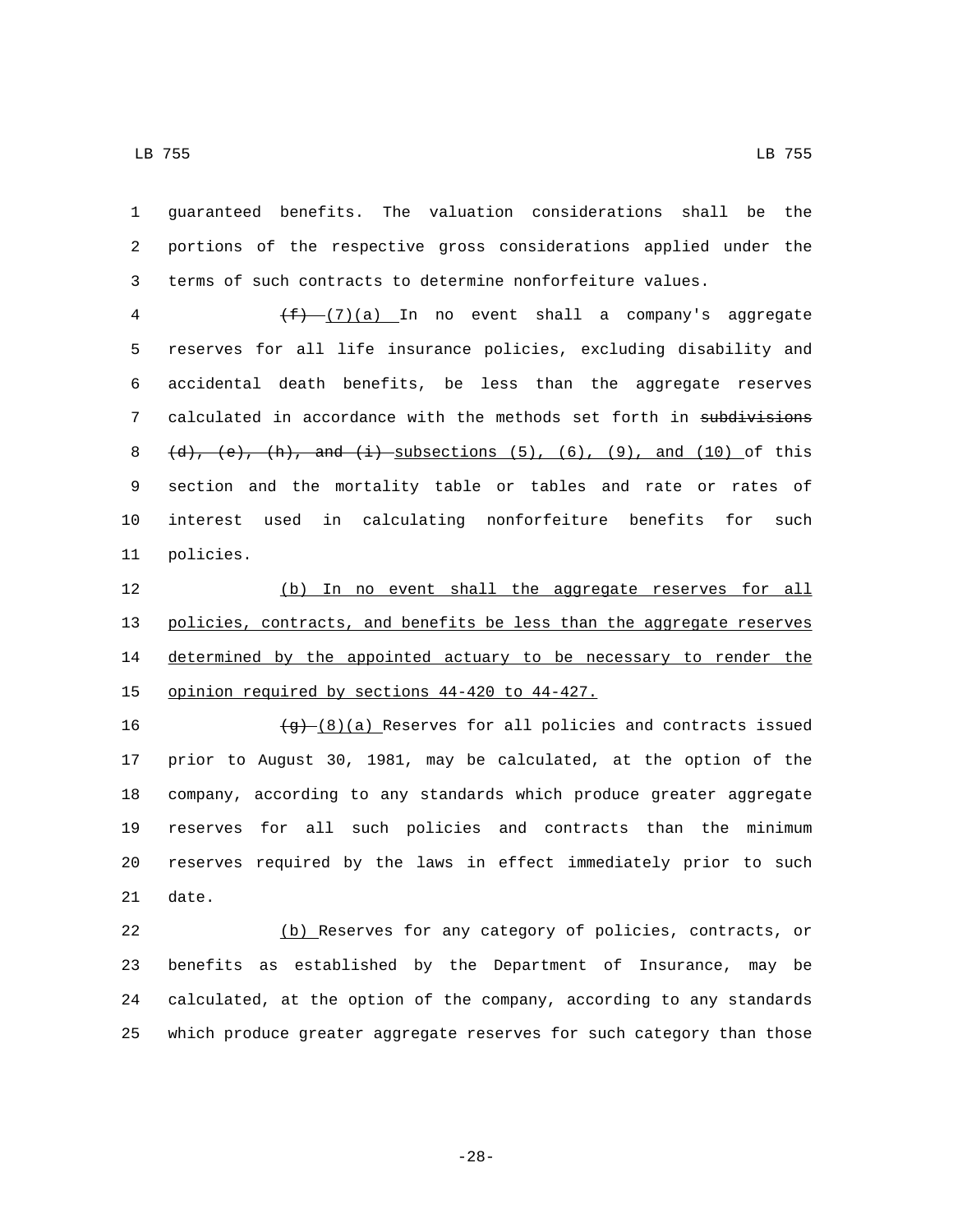1 calculated according to the minimum standard herein provided under 2 the Standard Valuation Act, but the rate or rates of interest used for policies and contracts, other than annuity and pure endowment 4 contracts, shall not be higher greater than the corresponding rate or rates of interest used in calculating any nonforfeiture benefits provided for therein.6

 (c) A company which adopts at any time a standard of valuation producing greater aggregate reserves than those calculated according to the minimum standard provided under the Standard Valuation Act may adopt a lower standard of valuation with the 11 approval of the director, but not lower than the minimum standard provided under the act. For the purposes of this subdivision, the holding of additional reserves previously determined by the appointed 14 actuary to be necessary to render the opinion required by section 5 of this act shall not be deemed to be the adoption of a higher 16 standard of valuation.

 $\frac{(h) - (9)}{h}$  If in any contract year the gross premium charged by any life insurance company on any policy or contract is less than the valuation net premium for the policy or contract calculated by the method used in calculating the reserve thereon but using the minimum valuation standards of mortality and rate of interest, the minimum reserve required for such policy or contract shall be the greater of either the reserve calculated according to the mortality table, rate of interest, and method actually used for such policy or contract, or the reserve calculated by the method actually used for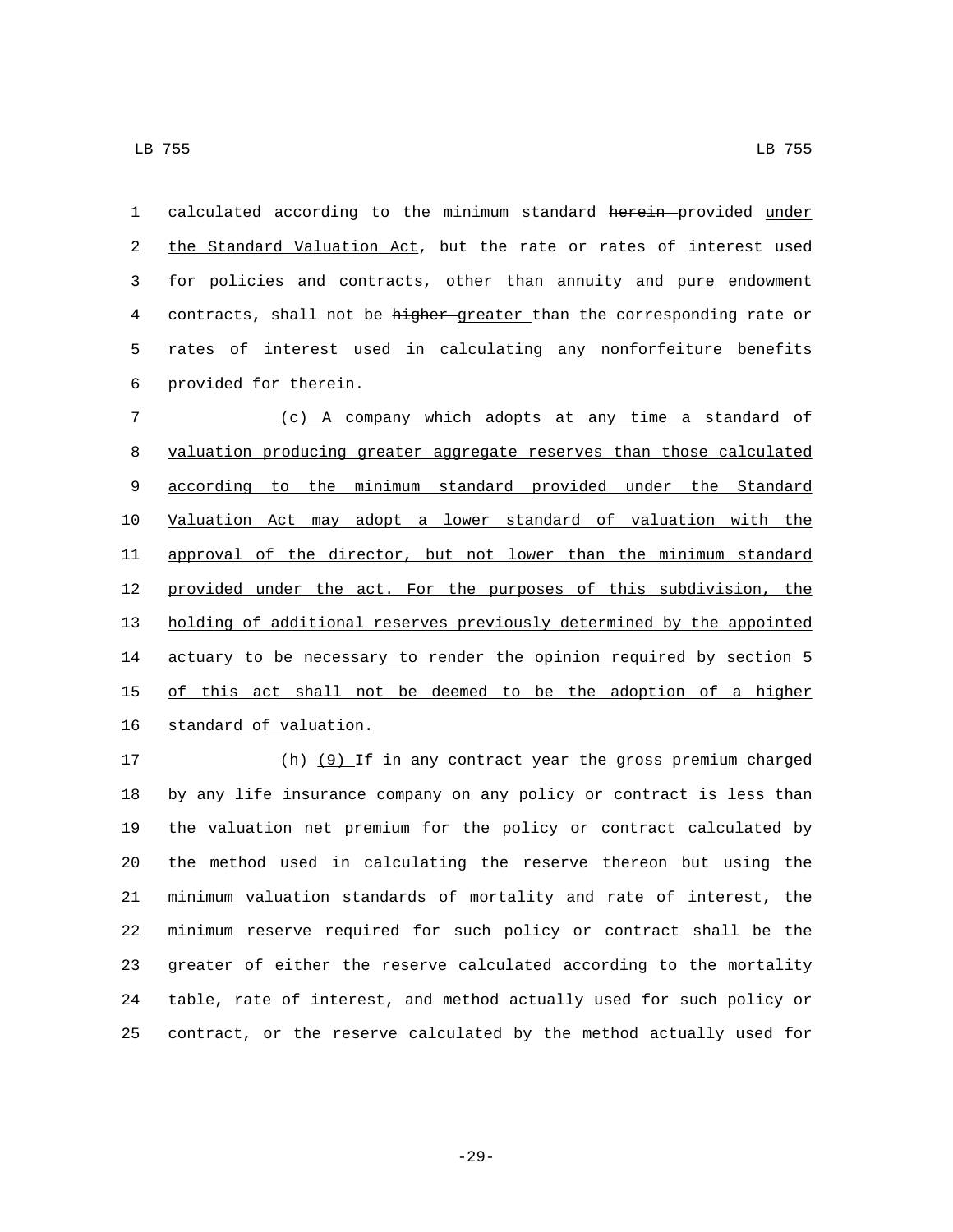such policy or contract, but using the minimum valuation standards of mortality and rate of interest and replacing the valuation net premium by the actual gross premium in each contract year for which the valuation net premium exceeds the actual gross premium. The minimum valuation standards of mortality and rate of interest 6 referred to in this subdivision subsection are those standards stated 7 in subdivisions (a) and (c) subsections (2) and (4) of this section.

8 For any life insurance policy issued on or after January 9 1 of the fourth calendar year commencing after August 30, 1981, for 10 which the gross premium in the first policy year exceeds that of the 11 second year and for which no comparable additional benefit is 12 provided in the first year for such excess and which provides an 13 endowment benefit or a cash surrender value or a combination thereof 14 in an amount greater than such excess premium, the foregoing 15 provisions of this subdivision subsection shall be applied as if the 16 method actually used in calculating the reserve for such policy were 17 the method described in subdivision (d) subsection (5) of this 18 section, ignoring the second paragraph of subdivision (d) subdivision 19 (5)(b) of this section. The minimum reserve at each policy 20 anniversary of such a policy shall be the greater of the minimum 21 reserve calculated in accordance with  $substitution$  (d) subsection (5) 22 of this section, including the second paragraph of that subdivision, 23 subdivision (5)(b) of this section, and the minimum reserve 24 calculated in accordance with this subdivision. subsection.

25  $\left(\frac{1}{1}\right)$  (10) In the case of any plan of life insurance which

-30-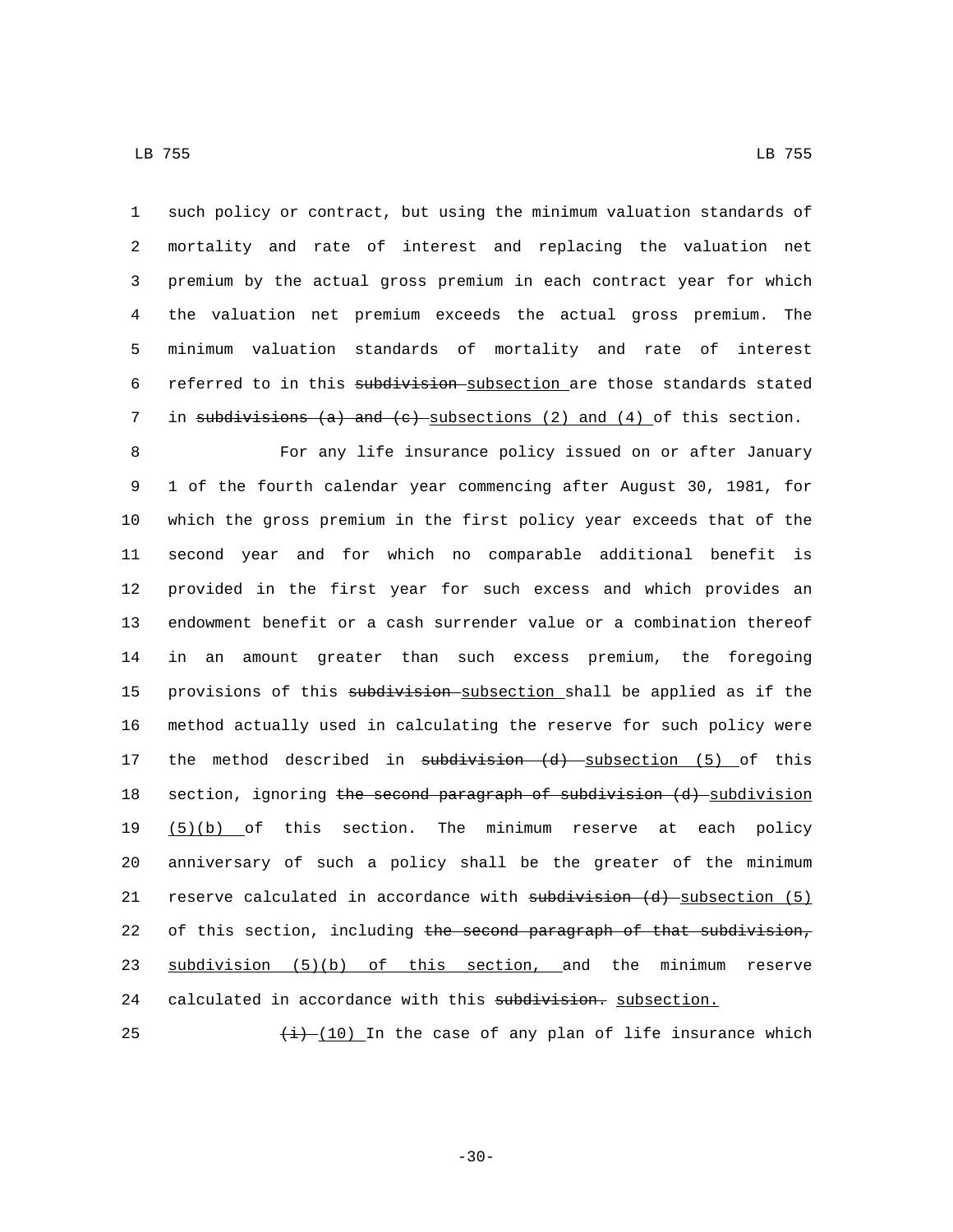| 1  | provides for future premium determination, the amounts of which are           |
|----|-------------------------------------------------------------------------------|
| 2  | to be determined by the insurance company based on then estimates of          |
| 3  | future experience, or in the case of any plan of life insurance or            |
| 4  | annuity which is of such a nature that the minimum reserves cannot be         |
| 5  | determined by the methods described in subdivisions $(d)$ , $(e)$ , and $(h)$ |
| 6  | subsections $(5)$ , $(6)$ , and $(9)$ of this section, the reserves which are |
| 7  | held under any such plan must $(\pm)$ (a) be appropriate in relation to       |
| 8  | the benefits and the pattern of premiums for that plan, and $(i + j)$         |
| 9  | be computed by a method which is consistent with the principles of            |
| 10 | determined by regulations promulgated by the<br>section<br>this<br>as         |
| 11 | Department of Insurance.                                                      |
| 12 | Sec. 8. (1) For policies issued on or after the operative                     |
| 13 | date of the valuation manual designated in subsection (2) of this             |
| 14 | section, the standard prescribed in the valuation manual is the               |
| 15 | minimum standard of valuation required under section 5 of this act            |
| 16 | except as provided under subsections (5) and (7) of this section.             |
| 17 | (2) The director shall prescribe the valuation manual no                      |
| 18 | later than July 1, 2017. The director shall designate the operative           |
| 19 | date of the valuation manual as of January 1 after the date on which          |
| 20 | the director prescribes the valuation manual.                                 |
| 21 | (3) Unless a change in the valuation manual specifies a                       |
| 22 | later effective date, the changes adopted by the director to the              |
| 23 | valuation manual shall be effective on January 1 following the                |
| 24 | adoption of the change by the director.                                       |
| 25 | (4) The valuation manual must specify all of the                              |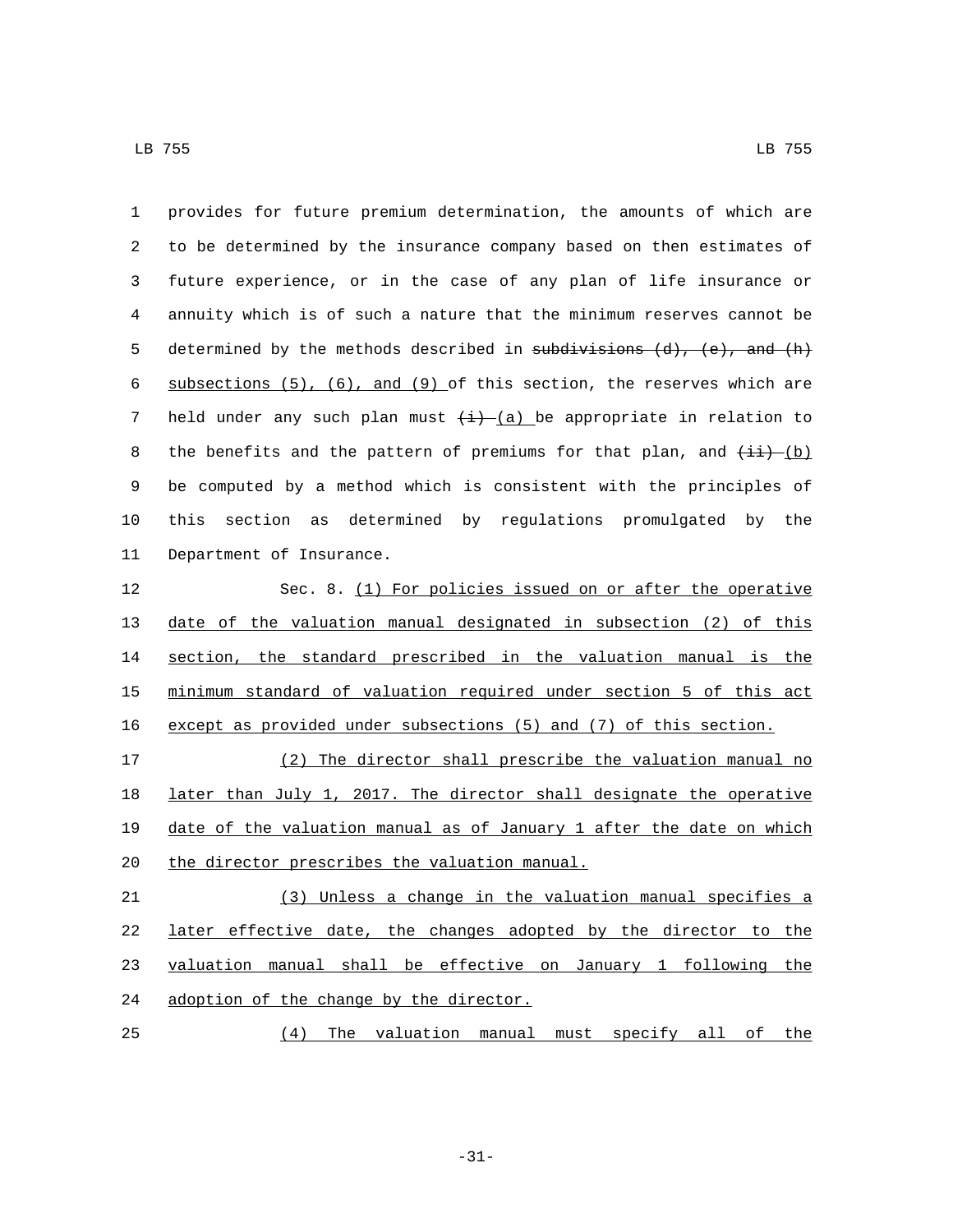| 1              | following:                                                            |
|----------------|-----------------------------------------------------------------------|
| $\overline{2}$ | (a) Minimum valuation standards for and definitions of                |
| 3              | the policies or contracts subject to section 4 of this act. Such      |
| 4              | minimum valuation standards shall be:                                 |
| 5              | (i) The director's reserve valuation method for life                  |
| 6              | insurance contracts, other than annuity contracts, subject to section |
| 7              | 4 of this act;                                                        |
| 8              | (ii) The director's annuity reserve valuation method for              |
| 9              | annuity contracts subject to section 4 of this act; and               |
| 10             | (iii) Minimum reserves for all other policies or                      |
| 11             | contracts subject to section 4 of this act;                           |
| 12             | (b) Which policies or contracts or types of policies or               |
| 13             | contracts that are subject to the requirements of a principle-based   |
| 14             | valuation in subsection (1) of section 9 of this act and the minimum  |
| 15             | valuation standards consistent with those requirements;               |
| 16             | (c) For policies and contracts subject to a principle-                |
| 17             | based valuation under section 9 of this act:                          |
| 18             | (i) Requirements for the format of reports to the                     |
| 19             | director under subdivision $(2)(c)$ of section 9 of this act which    |
| 20             | shall include information necessary to determine if the valuation is  |
| 21             | appropriate and in compliance with the Standard Valuation Act;        |
| 22             | (ii) Assumptions shall be prescribed for risks over which             |
| 23             | the company does not have significant control or influence; and       |
| 24             | (iii) Procedures for corporate governance and oversight               |
| 25             | of the actuarial function, and a process for appropriate waiver or    |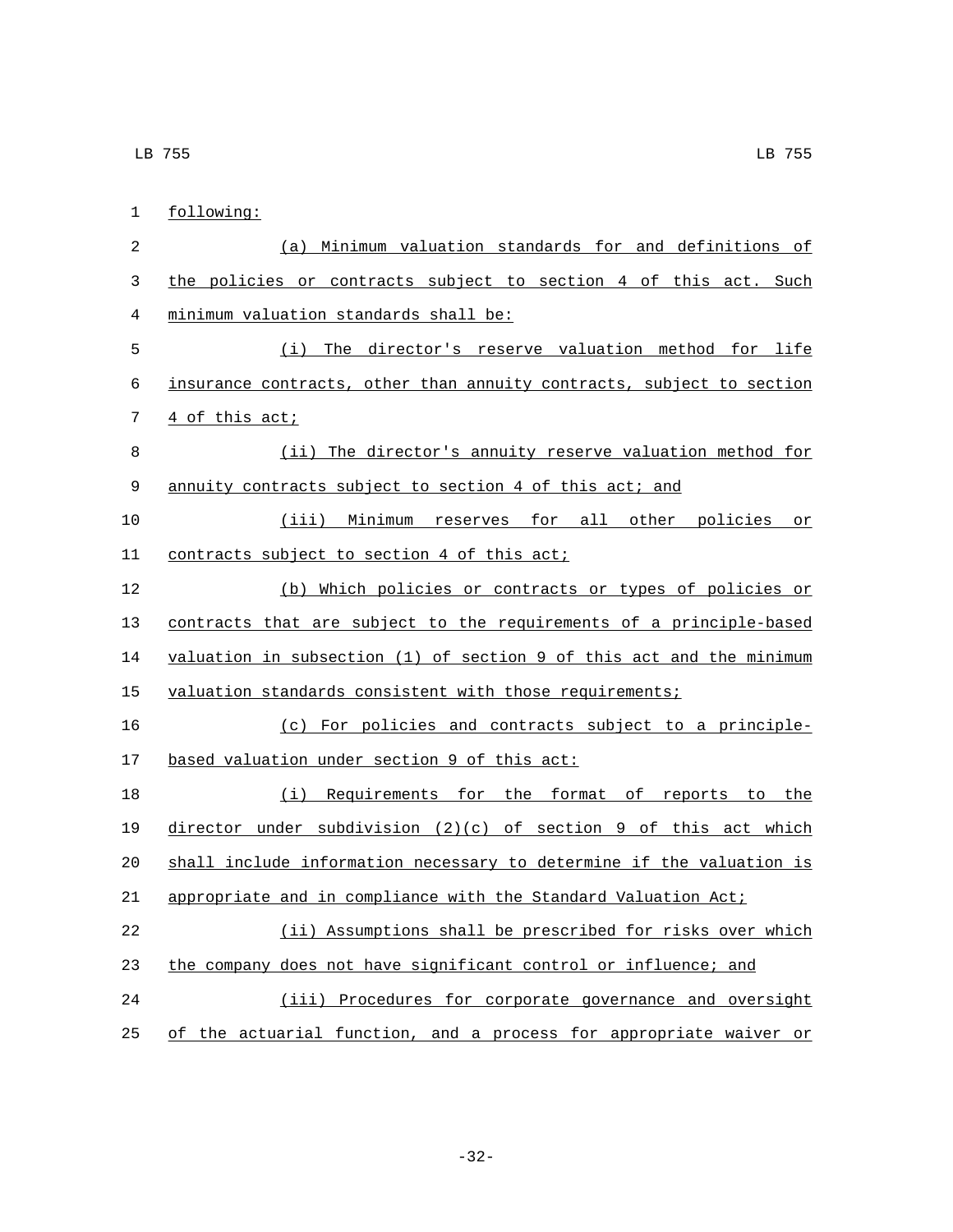| 1  | modification of such procedures.                                      |
|----|-----------------------------------------------------------------------|
| 2  | (d) For policies not subject to a principle-based                     |
| 3  | valuation under section 9 of this act, the minimum valuation standard |
| 4  | shall either:                                                         |
| 5  | (i) Be consistent with the minimum standard of valuation              |
| 6  | prior to the operative date of the valuation manual designated in     |
| 7  | subsection (2) of this section; or                                    |
| 8  | (ii) Develop reserves that quantify the benefits and                  |
| 9  | guarantees, and the funding, associated with the contracts and their  |
| 10 | risks at a level of conservatism that reflects conditions that        |
| 11 | include unfavorable events that have a reasonable probability of      |
| 12 | occurring.                                                            |
| 13 | (e) Other requirements, including, but not limited to,                |
| 14 | those relating to reserve methods, models for measuring risk,         |
| 15 | generation of economic scenarios, assumptions, margins, use of        |
| 16 | company experience, risk measurement, disclosure, certifications,     |
| 17 | reports, actuarial opinions and memorandums, transition rules, and    |
| 18 | internal controls; and                                                |
| 19 | (f) The data and form of the data required under section              |
| 20 | 10 of this act and with whom the data must be submitted.              |
| 21 | The valuation manual may specify other requirements,                  |
| 22 | including data analyses and reporting of analyses.                    |
| 23 | (5) In the absence of a specific valuation requirement or             |
| 24 | if a specific valuation requirement in the valuation manual is not,   |
| 25 | in the opinion of the director, in compliance with the act, then the  |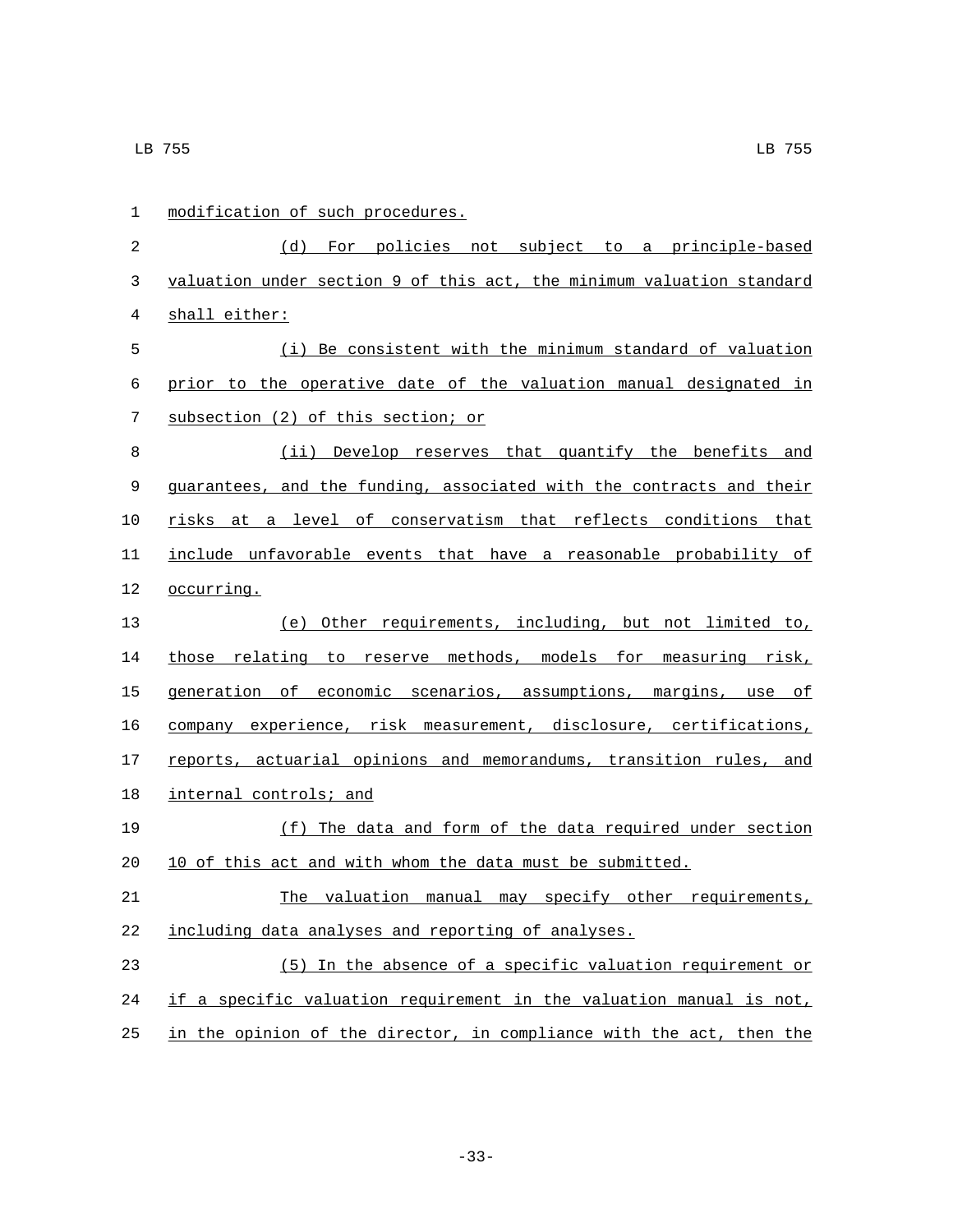company shall, with respect to such requirements, comply with minimum valuation standards prescribed by the director by rule and 3 regulation.

 (6) The director may employ or contract with a qualified actuary, at the expense of the company, to perform an actuarial examination of the company and opine on the appropriateness of any reserve assumption or method used by the company or to review and opine on a company's compliance with any requirement set forth in the act. The director may rely upon the opinion, regarding provisions contained within the act, of a qualified actuary engaged by the insurance commissioner of another state, district, or territory of 12 the United States.

 (7) The director may require a company to change any assumption or method that in the opinion of the director is necessary 15 in order to comply with the requirements of the valuation manual or the act and the company shall adjust the reserves as required by the director. The director may take other disciplinary action pursuant to 18 <u>law.</u>

 Sec. 9. (1) A company must establish reserves using a principle-based valuation that meets the following conditions for policies or contracts as specified in the valuation manual;

 (a) Quantify the benefits and guarantees, and the funding, associated with the contracts and their risks at a level of conservatism that reflects conditions that include unfavorable events that have a reasonable probability of occurring during the lifetime

-34-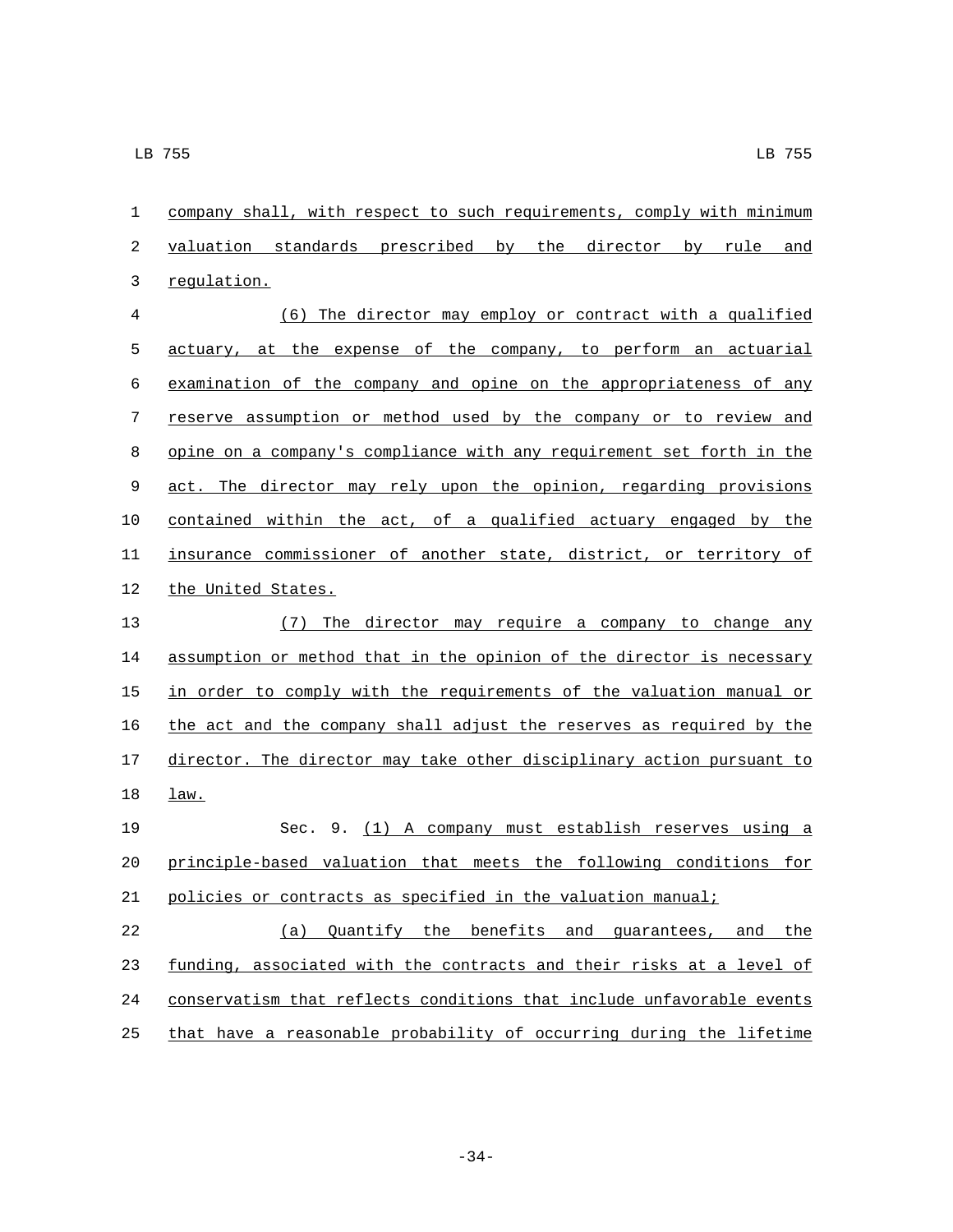| 1              | of the contracts. For polices or contracts with significant tail      |
|----------------|-----------------------------------------------------------------------|
| 2              | risk, reflects conditions appropriately adverse to quantify the tail  |
| 3              | risk;                                                                 |
| $\overline{4}$ | Incorporate assumptions, risk analysis methods, and<br>(b)            |
| 5              | financial models and management techniques that are consistent with,  |
| 6              | but not necessarily identical to, those utilized within the company's |
| 7              | overall risk<br>assessment process, while recognizing potential       |
| 8              | differences in financial reporting structures and any prescribed      |
| 9              | assumptions or methods;                                               |
| 10             | (c) Incorporate assumptions that are derived in one of                |
| 11             | the following manners:                                                |
| 12             | (i) The assumption is prescribed in the valuation manual;             |
| 13             | $or$                                                                  |
| 14             | For assumptions that<br>$(i$ ii)<br>not prescribed, the<br>are        |
| 15             | assumptions shall:                                                    |
| 16             | (A) Be established utilizing the company's available                  |
| 17             | experience, to the extent it is relevant and statistically credible;  |
| 18             | or                                                                    |
| 19             | (B) To the extent that company data is not available,                 |
| 20             | relevant, or statistically credible, be established utilizing other   |
| 21             | relevant, statistically credible experience; and                      |
| 22             | (d) Provide margins for uncertainty including adverse                 |
| 23             | deviation and estimation error, such that the greater the uncertainty |
| 24             | the larger the margin and resulting reserve.                          |
| 25             | (2) A company using a principle-based valuation for one               |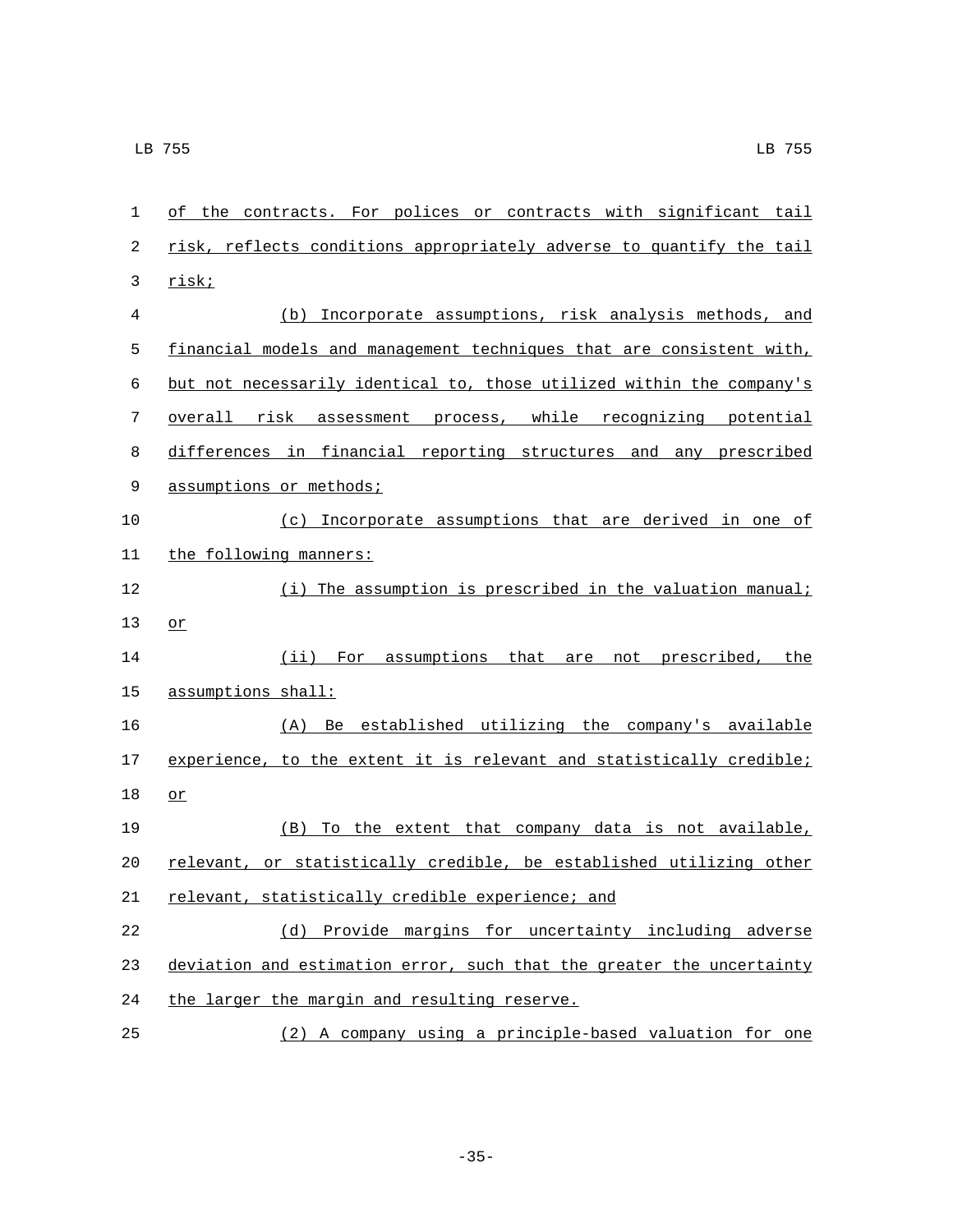| $\mathbf{1}$ | or more policies or contracts subject to this section as specified in |
|--------------|-----------------------------------------------------------------------|
| 2            | the valuation manual shall:                                           |
| 3            | (a) Establish procedures for corporate governance and                 |
| 4            | oversight of the actuarial valuation function consistent with those   |
| 5            | described in the valuation manual;                                    |
| 6            | (b) Provide to the director and the board of directors an             |
| 7            | annual certification of the effectiveness of the internal controls    |
| 8            | with respect to the principle-based valuation. Such controls shall be |
| 9            | designed to assure that all material risks inherent in the            |
| 10           | liabilities and associated assets subject to such valuation are       |
| 11           | included in the valuation and that valuations are made in accordance  |
| 12           | with the valuation manual. The certification shall be based on the    |
| 13           | controls in place as of the end of the preceding calendar year; and   |
| 14           | (c) Develop, and file with the director upon request, a               |
| 15           | principle-based valuation report that complies with standards         |
| 16           | prescribed in the valuation manual.                                   |
| 17           | (3) A principle-based valuation may include a prescribed              |
| 18           | formulaic reserve component.                                          |
| 19           | Sec. 10. A company shall submit mortality, morbidity,                 |
| 20           | policyholder behavior, or expense experience and other<br>data<br>as  |
| 21           | prescribed in the valuation manual.                                   |
| 22           | Sec. 11. (1) For purposes of this section, confidential               |
| 23           | information means:                                                    |
| 24           | (a) A memorandum in support of an opinion submitted under             |
| 25           | section 5 of this act and any other documents, materials, and other   |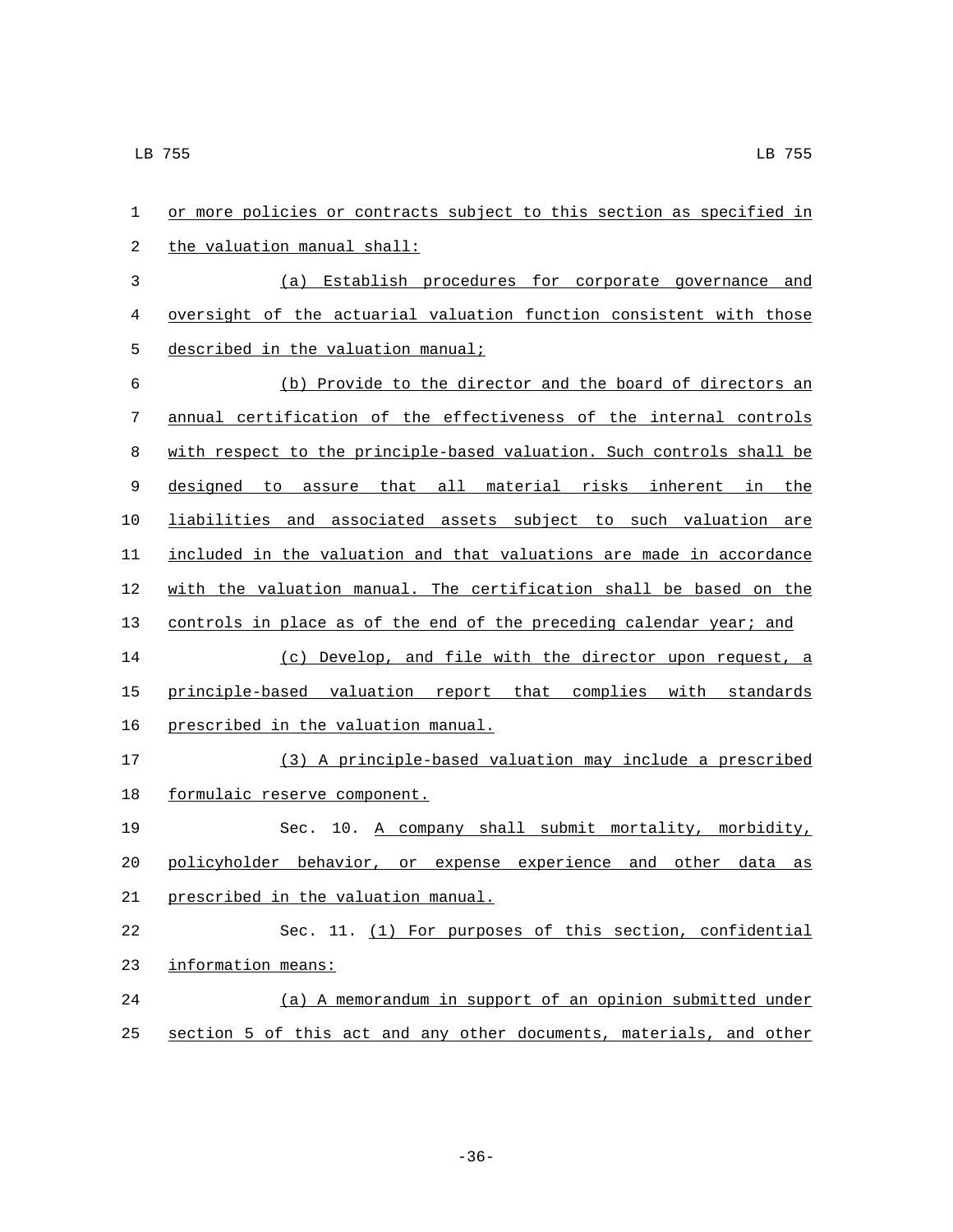| 1              | information, including, but not limited to, all working papers, and     |
|----------------|-------------------------------------------------------------------------|
| 2              | copies thereof, created, produced, or obtained by or disclosed to the   |
| $\mathfrak{Z}$ | director or any other person in connection with such memorandum;        |
| $\overline{4}$ | (b) All documents, materials, and other information,                    |
| 5              | including, but not limited to, all working papers, and copies           |
| $\epsilon$     | thereof, created, produced, or obtained by or disclosed to the          |
| 7              | director or any other person in the course of an examination made       |
| 8              | under subsection (6) of section 8 of this act except that if an         |
| 9              | examination report or other material prepared in connection with an     |
| 10             | examination made under the Insurers Examination Act is not held as      |
| 11             | private and confidential information under the act, an examination      |
| 12             | report or other material prepared in connection with an examination     |
| 13             | made under subsection (6) of section 8 of this act shall not be         |
| 14             | confidential information to the same extent as if such examination      |
| 15             | report or other material had been prepared under the Insurers           |
| 16             | Examination Act;                                                        |
| 17             | (c) Any reports, documents, materials, and other                        |
| 18             | information developed by a company in support of, or in connection      |
| 19             | with, an annual certification by the company under subdivision $(2)(b)$ |
| 20             | of section 9 of this act evaluating the effectiveness of the            |
| 21             | company's internal controls with respect to a principle-based           |
| 22             | valuation and any other documents, materials, and other information,    |
| 23             | including, but not limited to, all working papers, and copies           |
| 24             | thereof, created, produced, or obtained by or disclosed to the          |
| 25             | director or any other person in connection with such reports,           |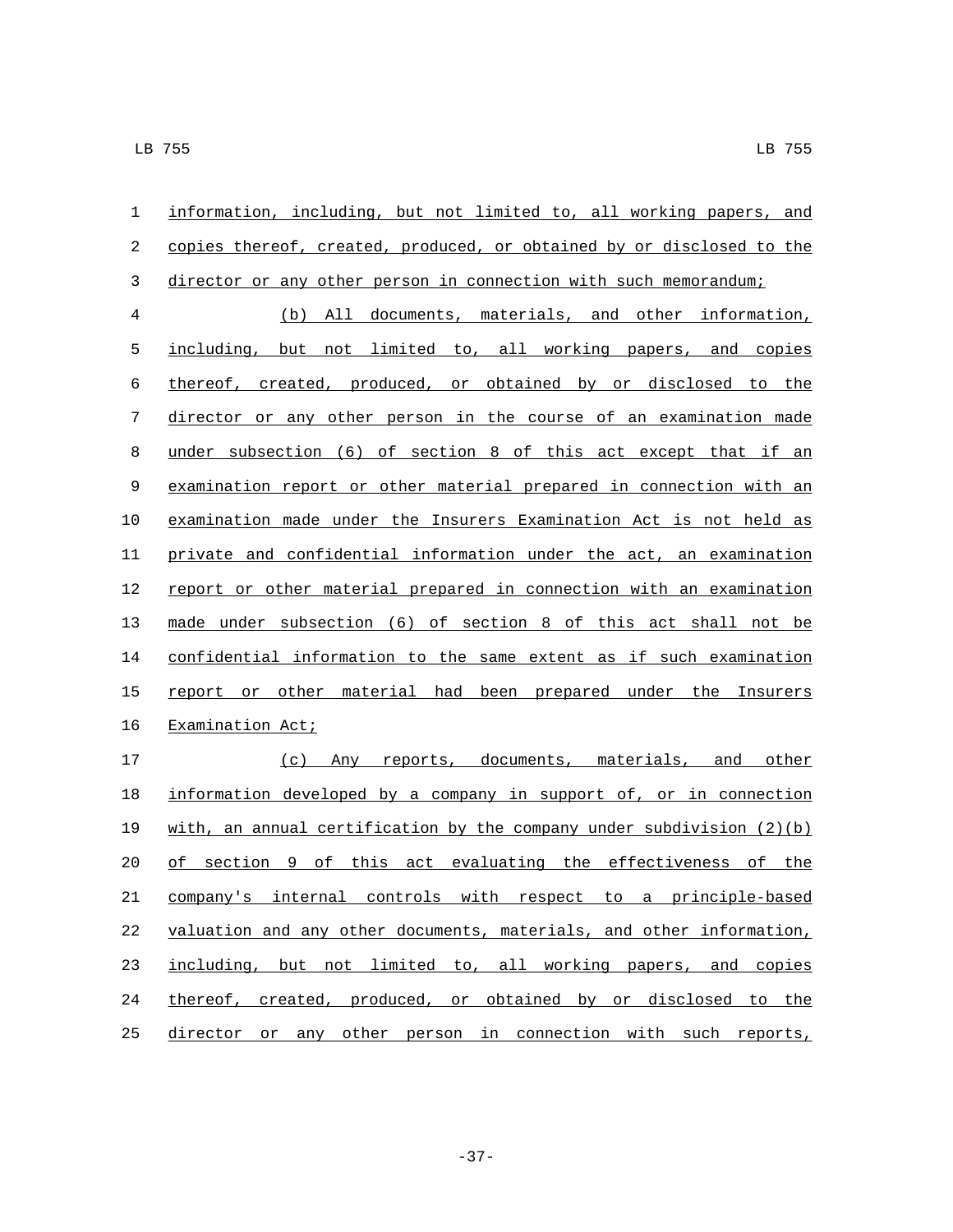| 1  | documents, materials, and other information;                           |
|----|------------------------------------------------------------------------|
| 2  | (d) Any principle-based valuation report developed under               |
| 3  | $subdivision (2)(c)$ of section 9 of this act and any other documents, |
| 4  | materials, and other information, including, but not limited to, all   |
| 5  | working papers, and copies thereof, created, produced, or obtained by  |
| 6  | or disclosed to the director or any other person in connection with    |
| 7  | such report; and                                                       |
| 8  | (e) Any data, documents, materials, and other information              |
| 9  | submitted by a company under section 10 of this act, known as          |
| 10 | experience data, and any other data, documents, materials, and         |
| 11 | information, including, but not limited to, all working papers, and    |
| 12 | copies thereof, created or produced in connection with such            |
| 13 | experience data, known as experience materials, in each case that      |
| 14 | includes any potentially company-identifying or personally             |
| 15 | identifiable information, that is provided to or obtained by the       |
| 16 | director and any other documents, materials, data, and other           |
| 17 | information, including, but not limited to, all working papers, and    |
| 18 | copies thereof, created, produced or obtained by or disclosed to the   |
| 19 | director or any other person in connection with such experience data   |
| 20 | <u>and experience materials.</u>                                       |
| 21 | (2)(a) Except as provided in this section, a company's                 |
| 22 | confidential information is confidential by law and privileged and     |
| 23 | shall not be a public record subject to disclosure by the director     |
| 24 | pursuant to sections 84-712 to 84-712.09, shall not be subject to      |
| 25 | subpoena, and shall not be subject to discovery or admissible in       |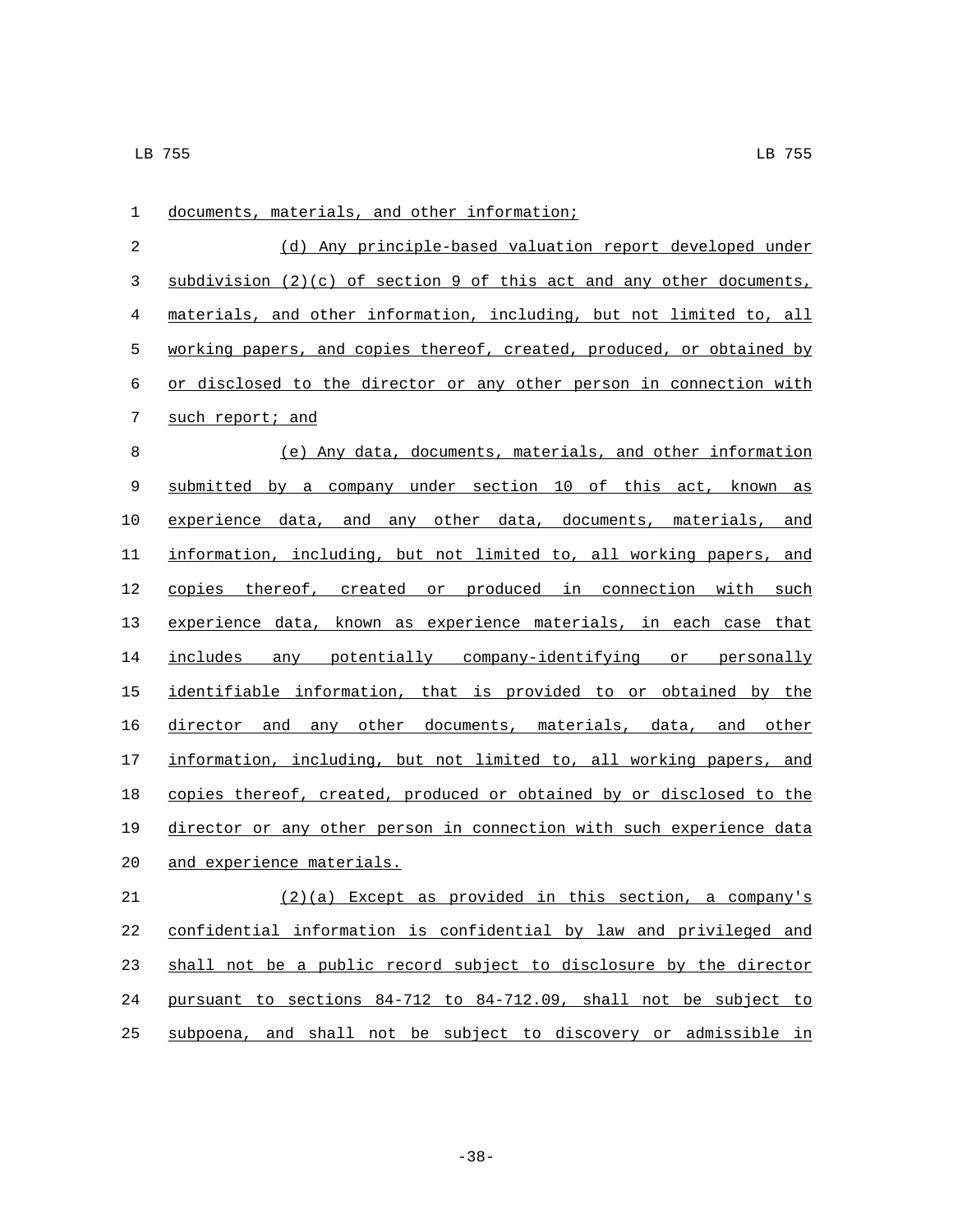| $\mathbf 1$ | evidence in any private civil action, except that the director may        |
|-------------|---------------------------------------------------------------------------|
| $\sqrt{2}$  | use the confidential information in the furtherance of any regulatory     |
| 3           | or legal action brought against the company as a part of the              |
| 4           | director's official duties.                                               |
| 5           | (b) Neither the director nor any person who received                      |
| 6           | confidential information while acting under the authority of the          |
| 7           | director shall be permitted or required to testify in any private         |
| 8           | civil action concerning any confidential information.                     |
| $\mathsf 9$ | (c) In order to assist in the performance of the                          |
| 10          | director's duties, the director may share confidential information        |
| 11          | (i) with other state, federal, and international regulatory agencies      |
| 12          | and with the National Association of Insurance Commissioners and its      |
| 13          | affiliates and subsidiaries, and (ii) in the case of confidential         |
| 14          | information specified in subdivisions $(1)(a)$ and $(b)$ of this section, |
| 15          | with the Actuarial Board for Counseling and Discipline or its             |
| 16          | successor upon request stating that the confidential information is       |
| 17          | required for the purpose of professional disciplinary proceedings.        |
| 18          | The recipient must agree, and must have the legal authority to agree,     |
| 19          | to maintain the confidentiality and privileged status of such data,       |
| 20          | documents, materials, and other information in the same manner and to     |
| 21          | the same extent as required for the director.                             |
| 22          | (d) The director may receive data, documents, materials,                  |
| 23          | other information, including otherwise confidential<br>and<br>and         |

National Association of Insurance Commissioners and its affiliates

privileged data, documents, materials, or information, from the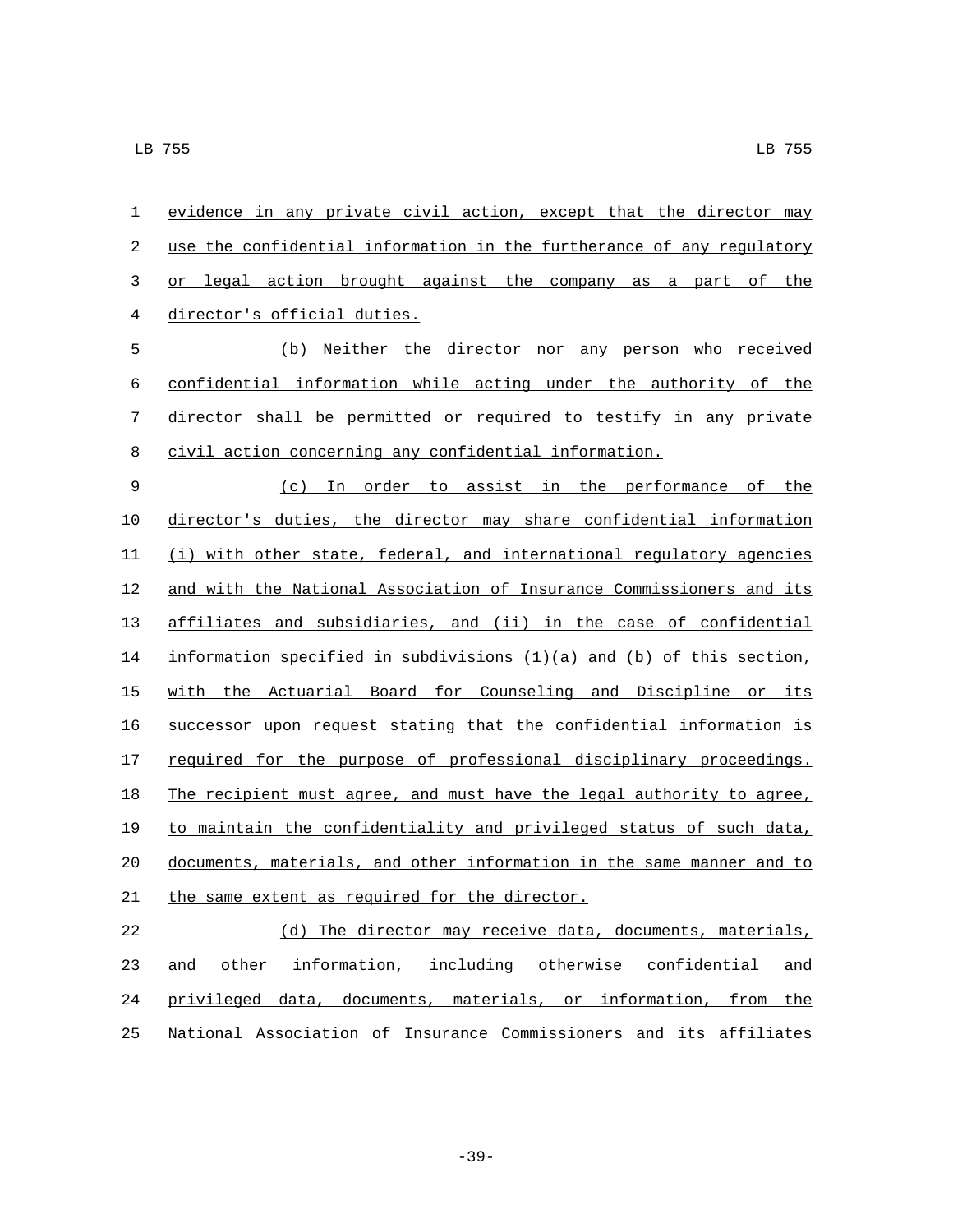| $\mathbf{1}$ | and subsidiaries, from regulatory or law enforcement officials of       |
|--------------|-------------------------------------------------------------------------|
| 2            | other foreign or domestic jurisdictions, and from the Actuarial Board   |
| 3            | for Counseling and Discipline or its successor and shall maintain as    |
| 4            | confidential or privileged any data, document, material, or other       |
| 5            | information received with notice or the understanding that it is        |
| 6            | confidential or privileged under the laws of the jurisdiction that is   |
| 7            | the source of the data, document, material, or other information.       |
| $\,8\,$      | (e) The director may enter into agreements governing                    |
| 9            | sharing and use of information consistent with this subsection.         |
| 10           | (f) No waiver of any applicable privilege or claim of                   |
| 11           | confidentiality in the confidential information shall occur as a        |
| 12           | result of disclosure to the director under this section or as a         |
| 13           | result of sharing as authorized in subdivision (2)(c) of this           |
| 14           | section.                                                                |
| 15           | (g) A privilege established under the law of any state or               |
| 16           | jurisdiction that is substantially similar to the privilege             |
| 17           | established under subsection (2) of this section shall be available     |
| 18           | and enforced in any proceeding in, and in any court of, this state.     |
| 19           | (h) Regulatory agency, law enforcement agency, and the                  |
| 20           | National Association of Insurance Commissioners include employees,      |
| 21           | agents, consultants, and contractors of such entities.                  |
| 22           | (3) Notwithstanding subsection (2) of this section, any                 |
| 23           | confidential information specified in subdivision $(1)(a)$ and $(d)$ of |
| 24           | this section:                                                           |
| 25           | May be subject to subpoena for the purpose of<br>(a)                    |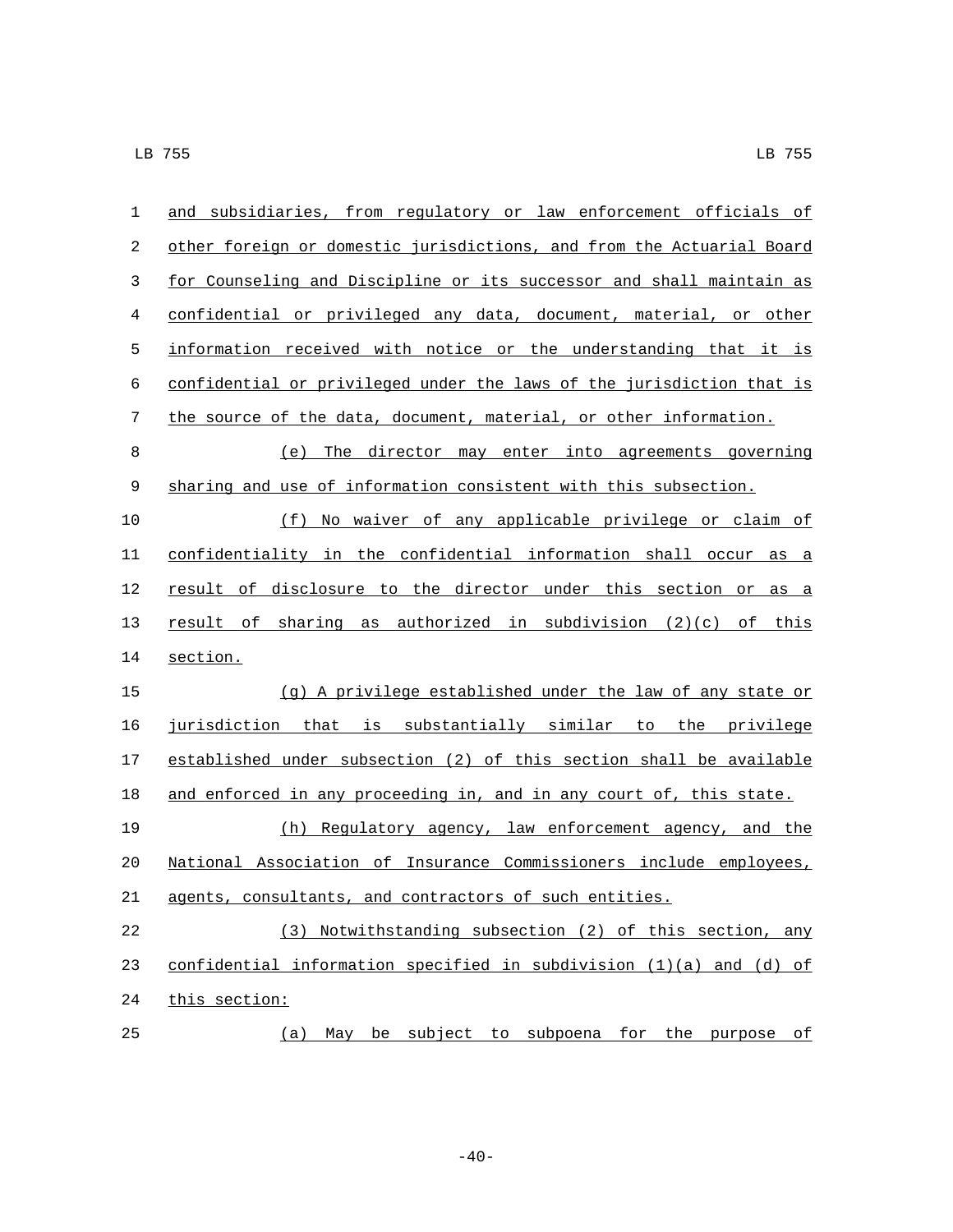| 1  | defending an action seeking damages from the appointed actuary          |
|----|-------------------------------------------------------------------------|
| 2  | submitting the related memorandum in support of an opinion submitted    |
| 3  | under section 5 of this act or principle-based valuation report         |
| 4  | developed under subdivision $(2)(c)$ of section 9 of this act by reason |
| 5  | of an action required by the Standard Valuation Act or by rule and      |
| 6  | regulation;                                                             |
| 7  | (b) May otherwise be released by the director with the                  |
| 8  | written consent of the company; and                                     |
| 9  | (c) Once any portion of a memorandum in support of an                   |
| 10 | opinion submitted under section 5 of this act or a principle-based      |
| 11 | valuation report developed under subdivision $(2)(c)$ of section 9 of   |
| 12 | this act is cited by the company in its marketing or is publicly        |
| 13 | volunteered to or before a governmental agency other than a state       |
| 14 | insurance department or is released by the company to the news media,   |
| 15 | all portions of such memorandum or report shall no<br>longer<br>be      |
| 16 | confidential.                                                           |
| 17 | Sec. 12. (1) The director may exempt specific product                   |
| 18 | forms or product lines of a domestic company that is licensed and       |
| 19 | doing business only in this state from the requirements of section 8    |
| 20 | if:                                                                     |
| 21 | (a) The director has issued an exemption in writing to                  |
| 22 | the company and has not subsequently revoked the exemption in           |
| 23 | writing; and                                                            |
| 24 | (b) The company computes reserves using assumptions and                 |
| 25 | methods used prior to the operative date of the valuation manual        |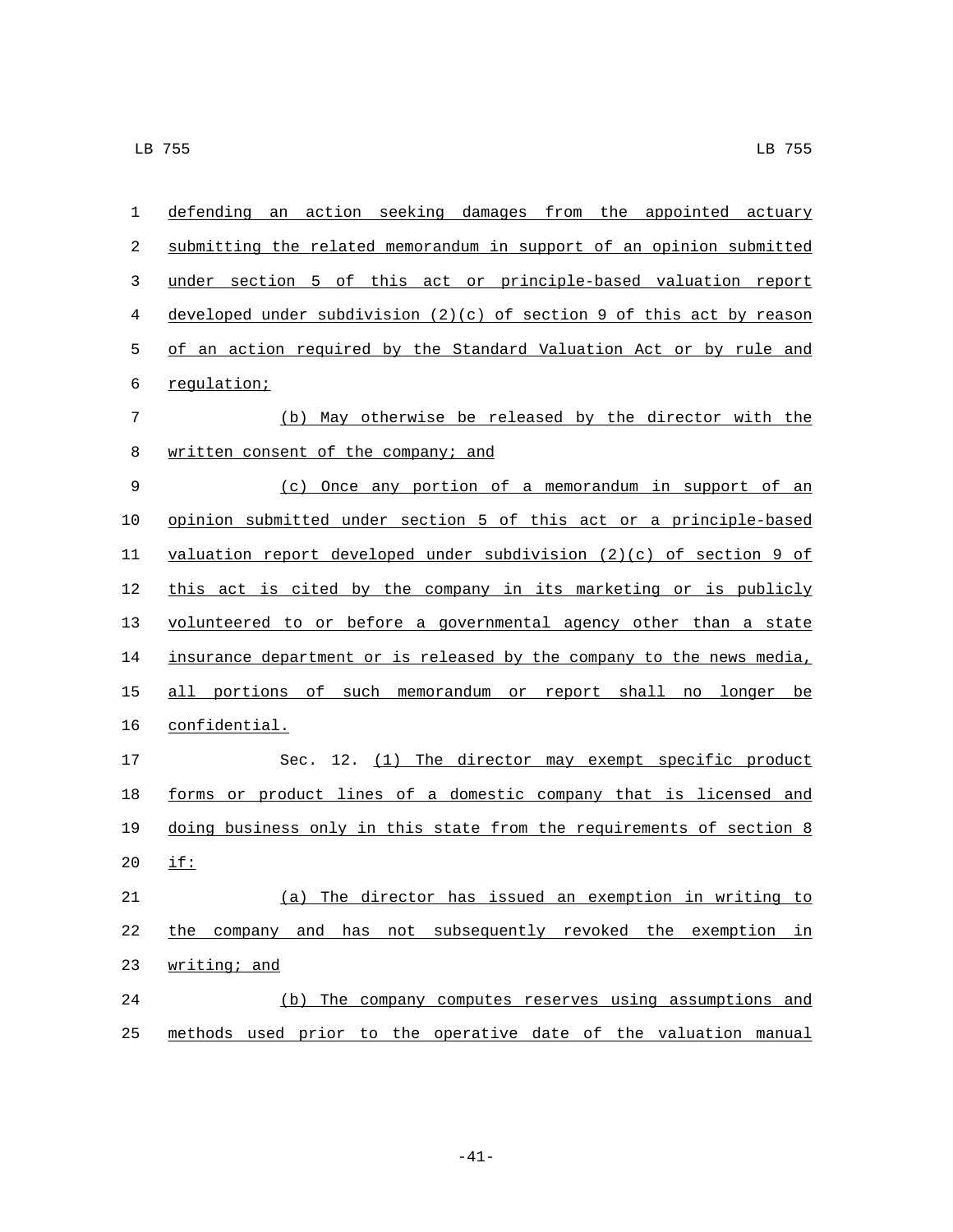designated in subsection (2) of section 8 of this act in addition to 2 any requirements established by the director and by rule and 3 regulation.

 (2) For any company granted an exemption under this section, sections 44-420 to 44-427 and sections 6 and 7 of this act shall be applicable. With respect to any company applying this exemption, any reference to section 8 of this act found in such 8 sections shall not be applicable.

 Sec. 13. Section 44-403, Reissue Revised Statutes of 10 Nebraska, is amended to read:

 44-403 This section shall apply to only those policies and contracts issued prior to the operative date defined in section 44-407.07 (the Standard Nonforfeiture Law for Life Insurance). All such valuations made by the Department of Insurance, or by its authority, shall be according to the standard of valuation adopted by the company, which standard shall be stated in its annual report to the department. Such standard of valuation, whether on the net level premium, preliminary term, any modified preliminary term, or select and ultimate reserve basis, for all such policies issued after July 17, 1913, shall be according to the American Experience or Actuaries' Table of Mortality, with not less than three and not more than four percent compound interest. When the preliminary term basis is used it shall not exceed one year. Insurance against total and permanent mental or physical disability resulting from accident or disease, or against accidental death, combined with a policy of life insurance,

-42-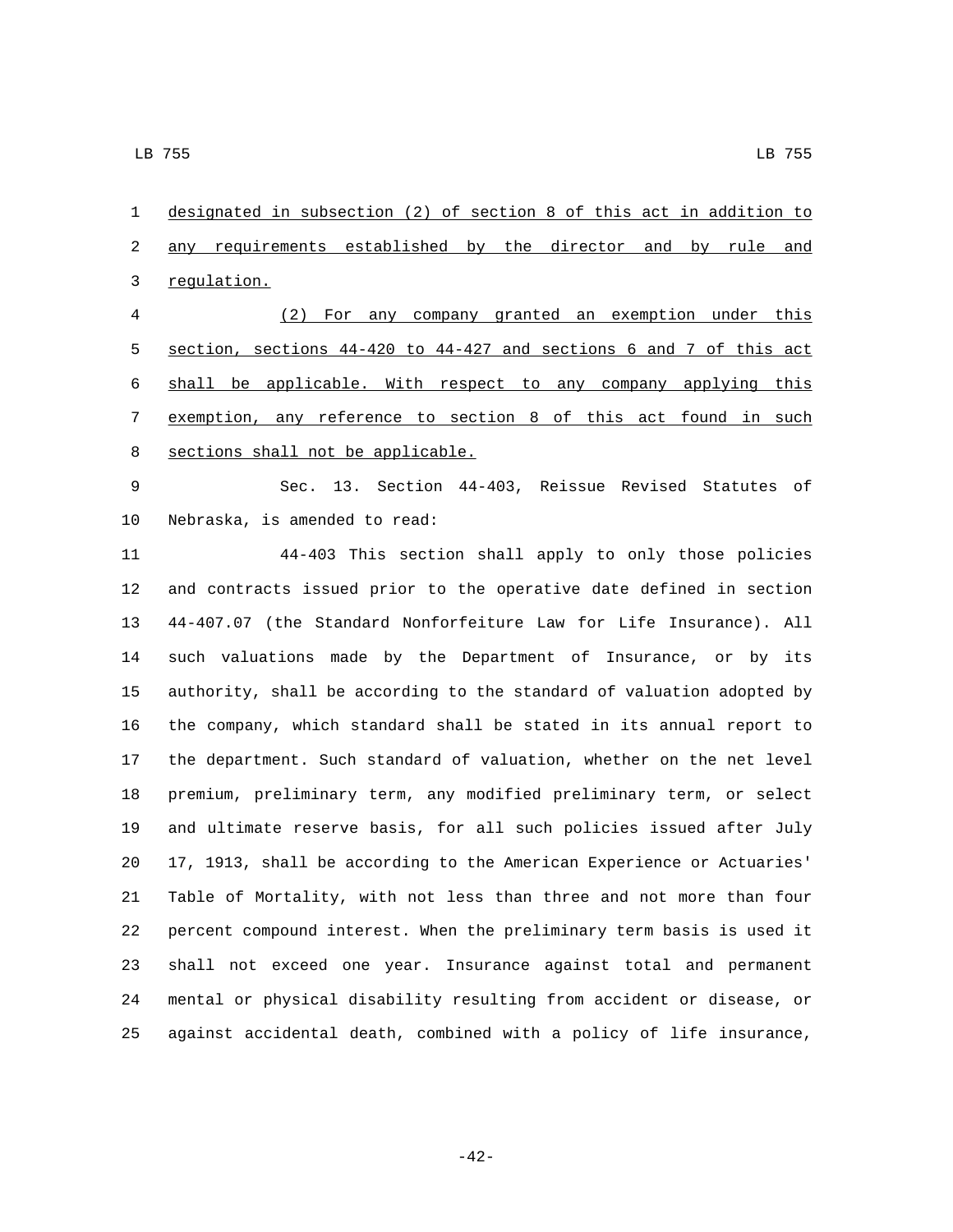shall be valued on the basis of the mean reserve, being one-half of the additional annual premium charged therefor. Except as otherwise provided in subdivision (b) subsection (3) of section 44-404 7 of this act for all annuities and pure endowments purchased on or after 5 the operative date of such subdivision (b) subsection under group annuity and pure endowment contracts, the legal minimum standard for the valuation of annuities shall be McClintock's Table of Mortality Among Annuitants, or the American Experience Table of Mortality, with compound interest at three and one-half percent per annum for individual annuities and five percent per annum for group annuities, but annuities deferred ten or more years, and written in connection with life or term insurance, shall be valued on the same mortality table from which the consideration or premiums were computed, with compound interest not higher than three and one-half percent per annum. The legal standard for the valuation of industrial policies shall be the American Experience Table of Mortality, with compound interest at not less than three nor more than three and one-half 18 percent per annum, except that ; Provided, any life insurance company may voluntarily value its industrial policies written on the weekly payment plan according to the Standard Industrial Mortality Table or the Substandard Industrial Mortality Table. Reserves for all such policies and contracts may be calculated, at the option of the company, according to any standards which produce greater aggregate reserves for all such policies and contracts than the minimum 25 reserves required by this section.

-43-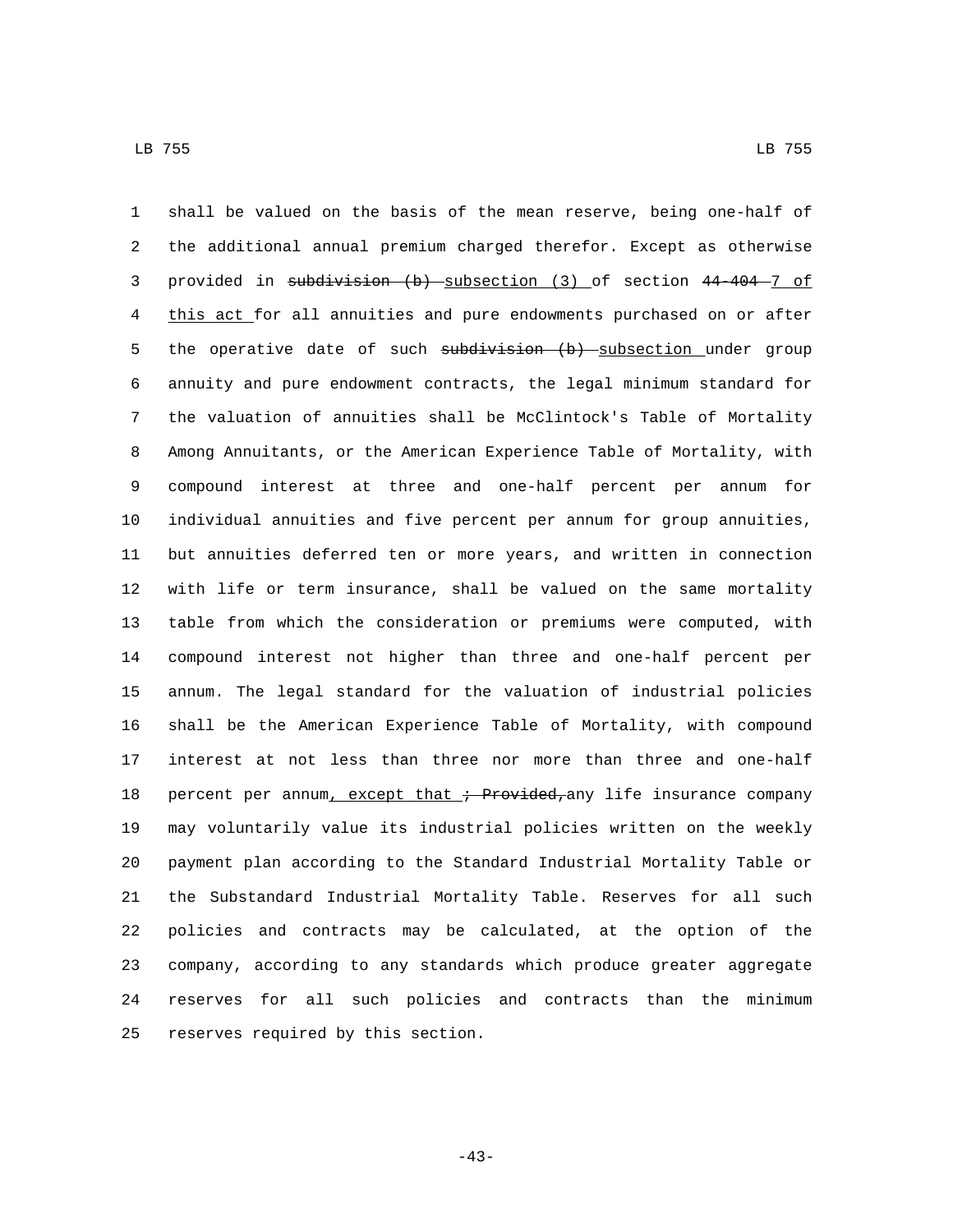Sec. 14. Section 44-407.23, Reissue Revised Statutes of 2 Nebraska, is amended to read:

 44-407.23 (1) After August 24, 1979, any company may file with the Department of Insurance a written notice of its election to comply with the provisions of sections 44-403, 44-404, and 44-407.08 to 44-407.23 and section 7 of this act after a specified date before the second anniversary of August 24, 1979. After the filing of such notice, such specified date shall be the operative date of this act for such company. Annuity contracts thereafter issued by such company shall comply with such sections. If a company makes no such election, the operative date of this act for such company shall be the second 12 anniversary of August 24, 1979.

 (2) After July 16, 2004, a company may elect to apply sections 44-407.08 to 44-407.23 to annuity contracts on a contract- form-by-contract-form basis before the second anniversary of July 16, 2004. In all other instances, sections 44-407.08 to 44-407.23 shall become operative with respect to annuity contracts issued by the company after the second anniversary of July 16, 2004.

 (3) The director may adopt and promulgate rules and regulations to carry out sections 44-407.10 to 44-407.23.

 Sec. 15. Section 44-407.24, Reissue Revised Statutes of 22 Nebraska, is amended to read:

 44-407.24 (1) This section shall apply to all policies issued on or after the operative date of this section as defined herein. Except as provided in subsection (7) of this section, the

-44-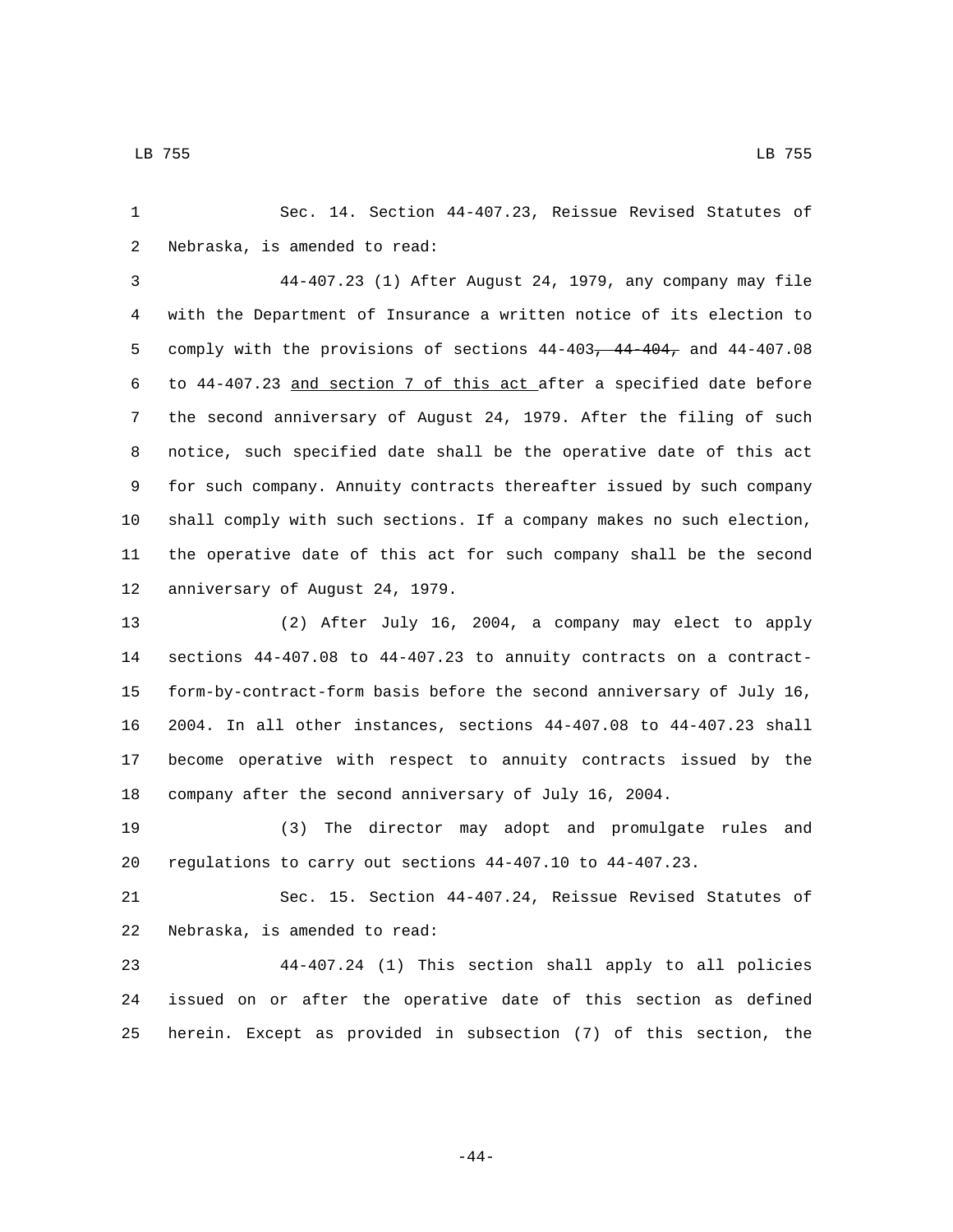adjusted premiums for any policy shall be calculated on an annual basis and shall be such uniform percentage of the respective premiums specified in the policy for each policy year, excluding amounts payable as extra premiums to cover impairments or special hazards and also excluding any uniform annual contract charge or policy fee specified in the policy in a statement of the method to be used in calculating the cash surrender values and paid-up nonforfeiture benefits, that the present value, at the date of issue of the policy, of all adjusted premiums shall be equal to the sum of (a) the then present value of the future guaranteed benefits provided for by the policy; (b) one percent of either the amount of insurance, if the insurance be uniform in amount, or the average amount of insurance at the beginning of each of the first ten policy years; and (c) one hundred twenty-five percent of the nonforfeiture net level premium as defined in this section. In applying the percentage specified in (c) above no nonforfeiture net level premium shall be deemed to exceed four percent of either the amount of insurance, if the insurance be uniform in amount, or the average amount of insurance at the beginning of each of the first ten policy years. The date of issue of a policy for the purpose of this section shall be the date as of 21 which the rated age of the insured is determined.

 (2) The nonforfeiture net level premium shall be equal to the present value, at the date of issue of the policy, of the guaranteed benefits provided for by the policy divided by the present value, at the date of issue of the policy, of an annuity of one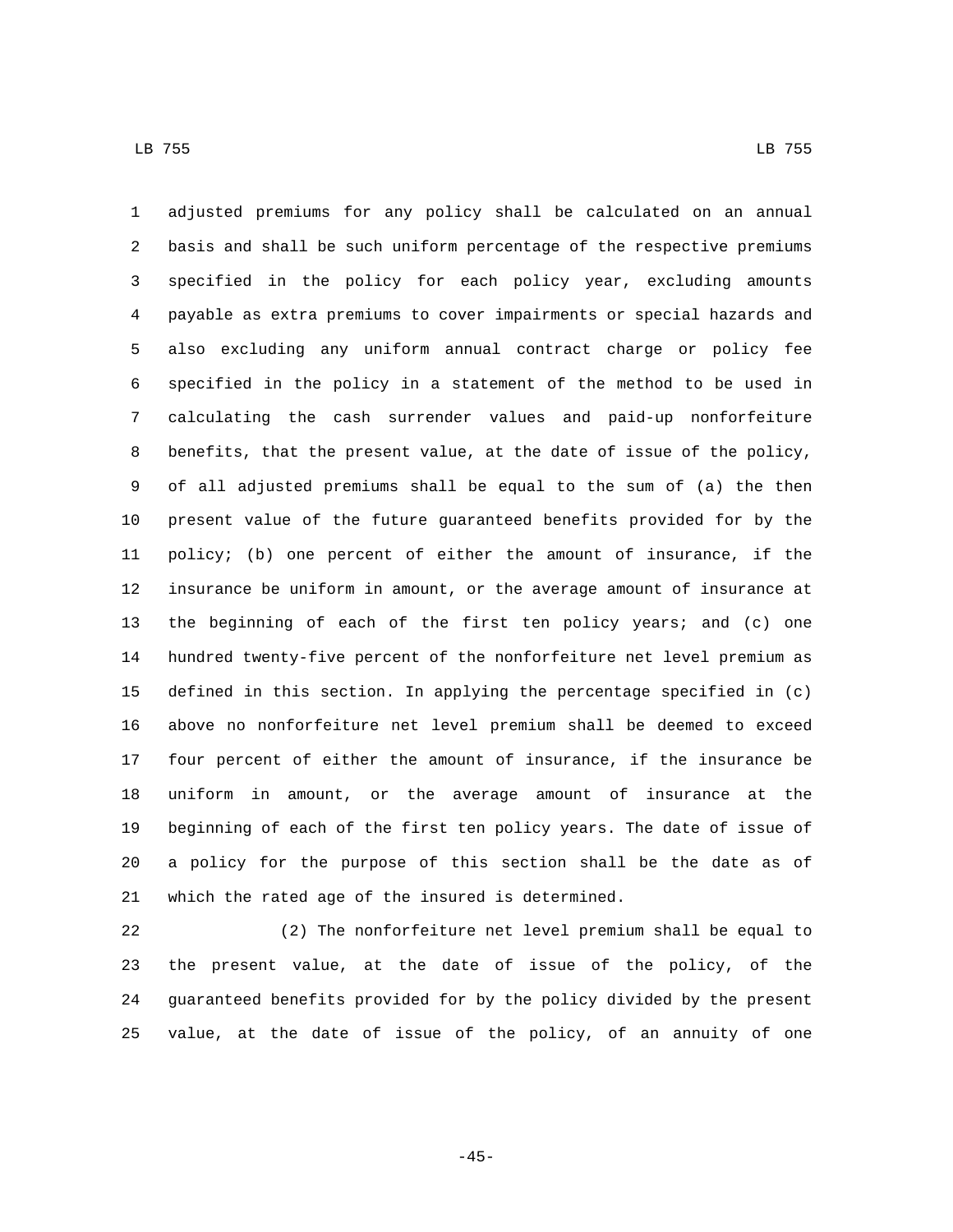percent per annum payable on the date of issue of the policy and on each anniversary of such policy on which a premium falls due.

 (3) In the case of policies which cause on a basis guaranteed in the policy unscheduled changes in benefits or premiums, or which provide an option for changes in benefits or premiums other than a change to a new policy, the adjusted premiums and present values shall initially be calculated on the assumption that future benefits and premiums do not change from those stipulated at the date of issue of the policy. At the time of any such change in the benefits or premiums the future adjusted premium, nonforfeiture net level premiums and present values shall be recalculated on the assumption that future benefits and premiums do not change from those stipulated by the policy immediately after the change.

 (4) Except as otherwise provided in subsection (7) of this section, the recalculated future adjusted premiums for any such policy shall be such uniform percentage of the respective future premiums specified in the policy for each policy year, excluding amounts payable as extra premiums to cover impairments and special hazards, and also excluding any uniform annual contract charge or policy fee specified in the policy in a statement of the method to be used in calculating the cash surrender values and paid-up nonforfeiture benefits, that the present value, at the time of change to the newly defined benefits or premiums, of all such future adjusted premiums shall be equal to the excess of (a) the sum of (i) the then present value of the then future guaranteed benefits

-46-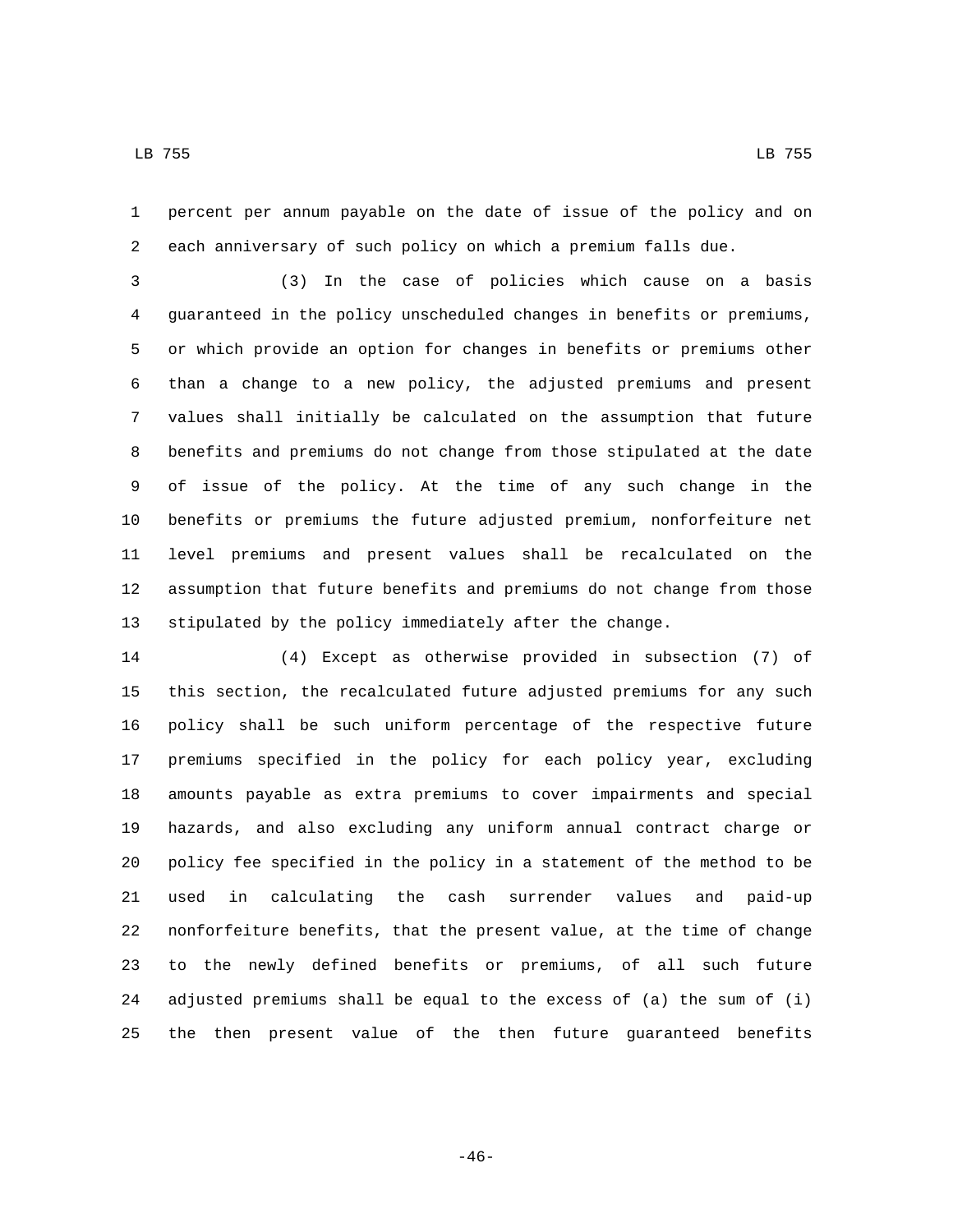provided for by the policy and (ii) the additional expense allowance, if any, over (b) the then cash surrender value, if any, or present value of any paid-up nonforfeiture benefit under the policy.

 (5) The additional expense allowance, at the time of the change to the newly defined benefits or premiums, shall be the sum of (a) one percent of the excess, if positive, of the average amount of insurance at the beginning of each of the first ten policy years subsequent to the change over the average amount of insurance prior to the change at the beginning of each of the first ten policy years subsequent to the time of the most recent previous change, or, if there has been no previous change, the date of issue of the policy; and (b) one hundred twenty-five percent of the increase, if positive, 13 in the nonforfeiture net level premium.

 (6) The recalculated nonforfeiture net level premium shall be equal to the result obtained by dividing (a) by (b), where (a) equals the sum of (i) the nonforfeiture net level premium applicable prior to the change times the present value of an annuity of one per annum payable on each anniversary of the policy on or subsequent to the date of the change on which a premium would have fallen due had the change not occurred, and (ii) the present value of the increase in future guaranteed benefits provided for by the policy; and (b) equals the present value of an annuity of one per annum payable on each anniversary of the policy on or subsequent to 24 the date of change on which a premium falls due.

(7) Notwithstanding any other provisions of this section

-47-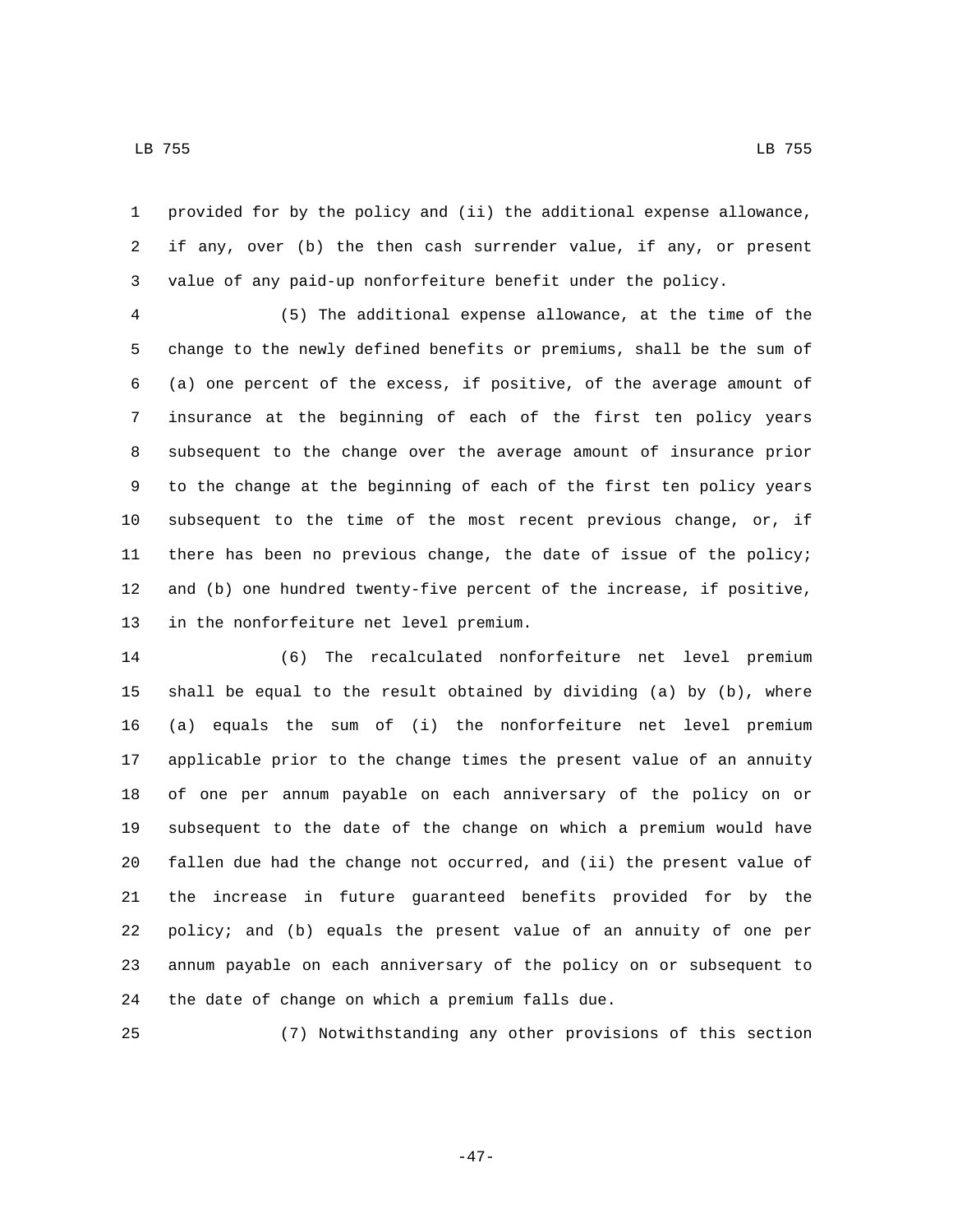to the contrary, in the case of a policy issued on a substandard basis which provides reduced graded amounts of insurance so that, in each policy year, such policy has the same tabular mortality cost as an otherwise similar policy issued on the standard basis which provides higher uniform amounts of insurance, adjusted premiums and present values for such substandard policy may be calculated as if it were issued to provide such higher uniform amounts of insurance on 8 the standard basis.

 (8) All adjusted premiums and present values referred to in sections 44-407 to 44-409 shall for all policies of ordinary insurance be calculated on the basis of (a) the Commissioners 1980 Standard Ordinary Mortality Table or (b) at the election of the company for any one or more specified plans of life insurance, the Commissioners 1980 Standard Ordinary Mortality Table with Ten-Year Select Mortality Factors; shall for all policies of industrial insurance be calculated on the basis of the Commissioners 1961 Standard Industrial Mortality Table; and shall for all policies issued in a particular calendar year be calculated on the basis of a rate of interest not exceeding the nonforfeiture interest rate as defined in this section for policies issued in that calendar year.

 At the option of the company, calculations for all policies issued in a particular calendar year may be made on the basis of a rate of interest not exceeding the nonforfeiture interest rate, as defined in this section, for policies issued in the immediately preceding calendar year. Under any paid-up nonforfeiture

-48-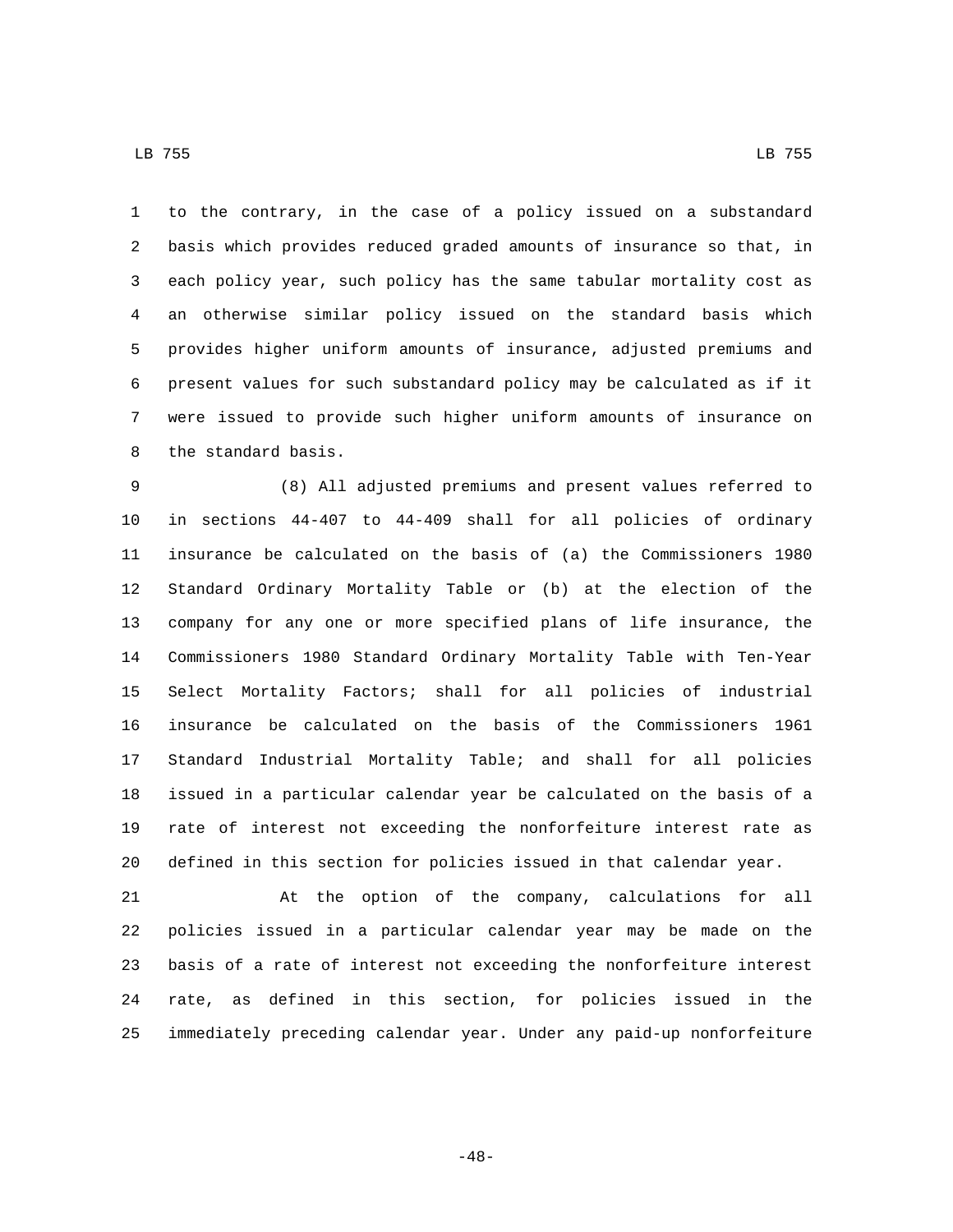benefit, including any paid-up dividend additions, any cash surrender value available whether or not required by section 44-407.01, shall be calculated on the basis of the mortality table and rate of interest used in determining the amount of such paid-up nonforfeiture benefit and paid-up dividend additions, if any. A company may calculate the amount of any guaranteed paid-up nonforfeiture benefit including any paid-up additions under the policy on the basis of an interest rate no lower than that specified in the policy for calculating cash surrender values. In calculating the present value of any paid-up term insurance with accompanying pure endowment, if any, offered as a nonforfeiture benefit, the rates of mortality assumed may be not more than those shown in the Commissioners 1980 Extended Term Insurance Table for policies of ordinary insurance and not more than the Commissioners 1961 Industrial Extended Term Insurance Table for policies of industrial insurance. For insurance issued on a substandard basis, the calculation of any such adjusted premiums and present values may be based on appropriate modifications 18 of such tables. Any For policies issued prior to the operative date of the valuation manual designated in subsection (2) of section 8 of 20 this act, any Commissioners Standard ordinary mortality tables, adopted after 1980 by the National Association of Insurance Commissioners, that are approved by regulation promulgated by the Department of Insurance for use in determining the minimum nonforfeiture standard may be substituted for the Commissioners 1980 Standard Ordinary Mortality Table with or without Ten-Year Select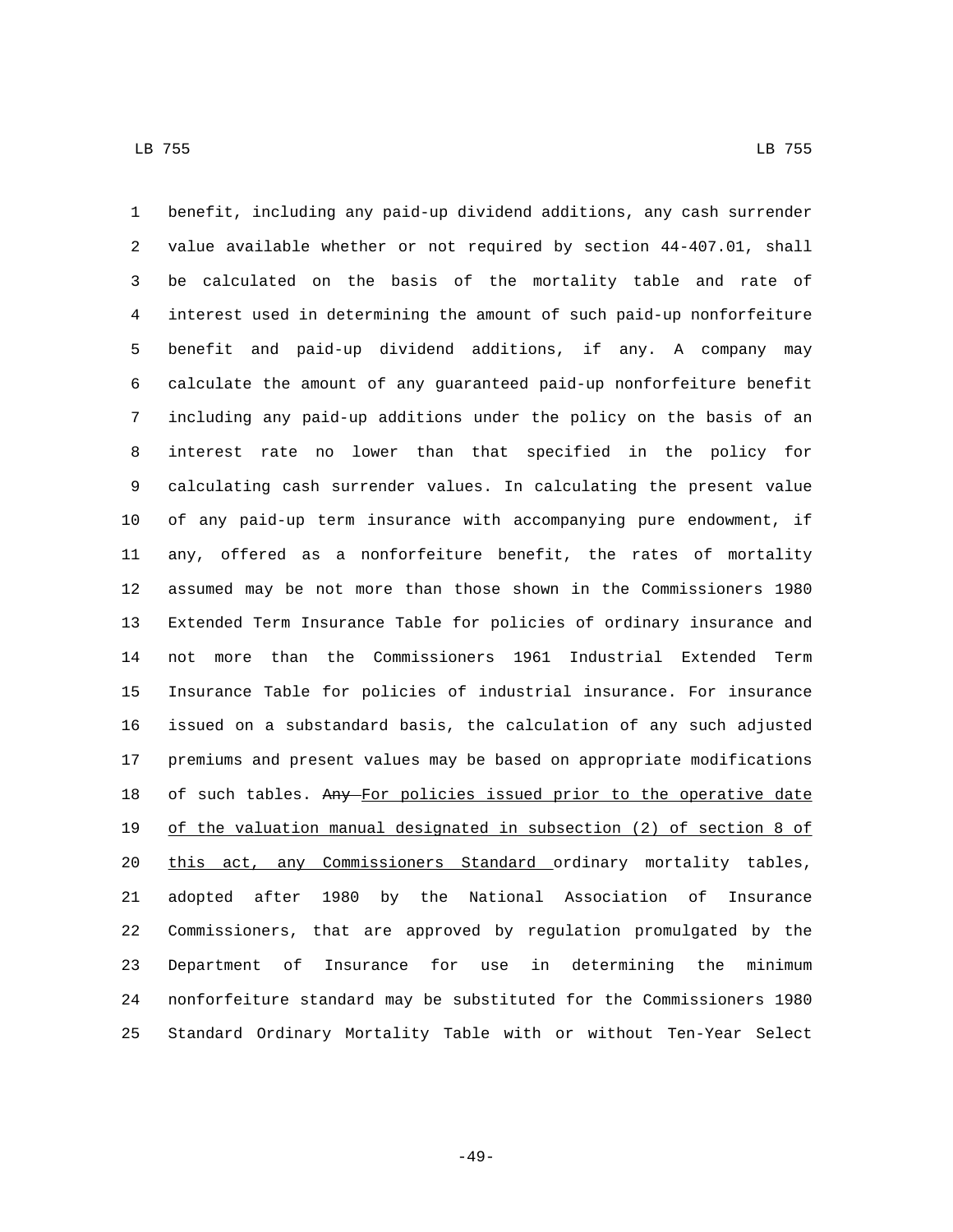| 1  | Mortality Factors or for the Commissioners 1980 Extended Term         |
|----|-----------------------------------------------------------------------|
| 2  | Insurance Table. Any For policies issued on or after the operative    |
| 3  | date of the valuation manual designated in subsection (2) of section  |
| 4  | 8 of this act, the valuation manual shall provide the Commissioners   |
| 5  | Standard mortality table for use in determining the minimum           |
| 6  | nonforfeiture standard that may be substituted for the Commissioners  |
| 7  | 1980 Standard Ordinary Mortality Table with or without Ten-Year       |
| 8  | Select Mortality Factors or for the Commissioners 1980 Extended Term  |
| 9  | Insurance Table. If the Department of Insurance approves by rule and  |
| 10 | regulation any commissioners standard ordinary mortality table        |
| 11 | adopted by the National Association of Insurance Commissioners for    |
| 12 | use in determining the minimum nonforfeiture standard for policies    |
| 13 | issued on or after the operative date of the valuation manual         |
| 14 | designated in subsection (2) of section 8 of this act, then that      |
| 15 | minimum nonforfeiture standard supersedes the minimum nonforfeiture   |
| 16 | standard provided by the valuation manual. For policies issued prior  |
| 17 | to the operative date of the valuation manual designated in           |
| 18 | subsection (2) of section 8 of this act, any commissioners standard   |
| 19 | industrial mortality tables, adopted after 1980 by the National       |
| 20 | Insurance Commissioners, that<br>Association<br>оf<br>are approved by |
| 21 | regulation promulgated by the Department of Insurance for use in      |
| 22 | determining the minimum nonforfeiture standard may be substituted for |
| 23 | the Commissioners 1961 Standard Industrial Mortality Table or the     |
| 24 | Commissioners 1961 Industrial Extended Term Insurance Table.<br>For   |
| 25 | policies issued on or after the operative date of the valuation       |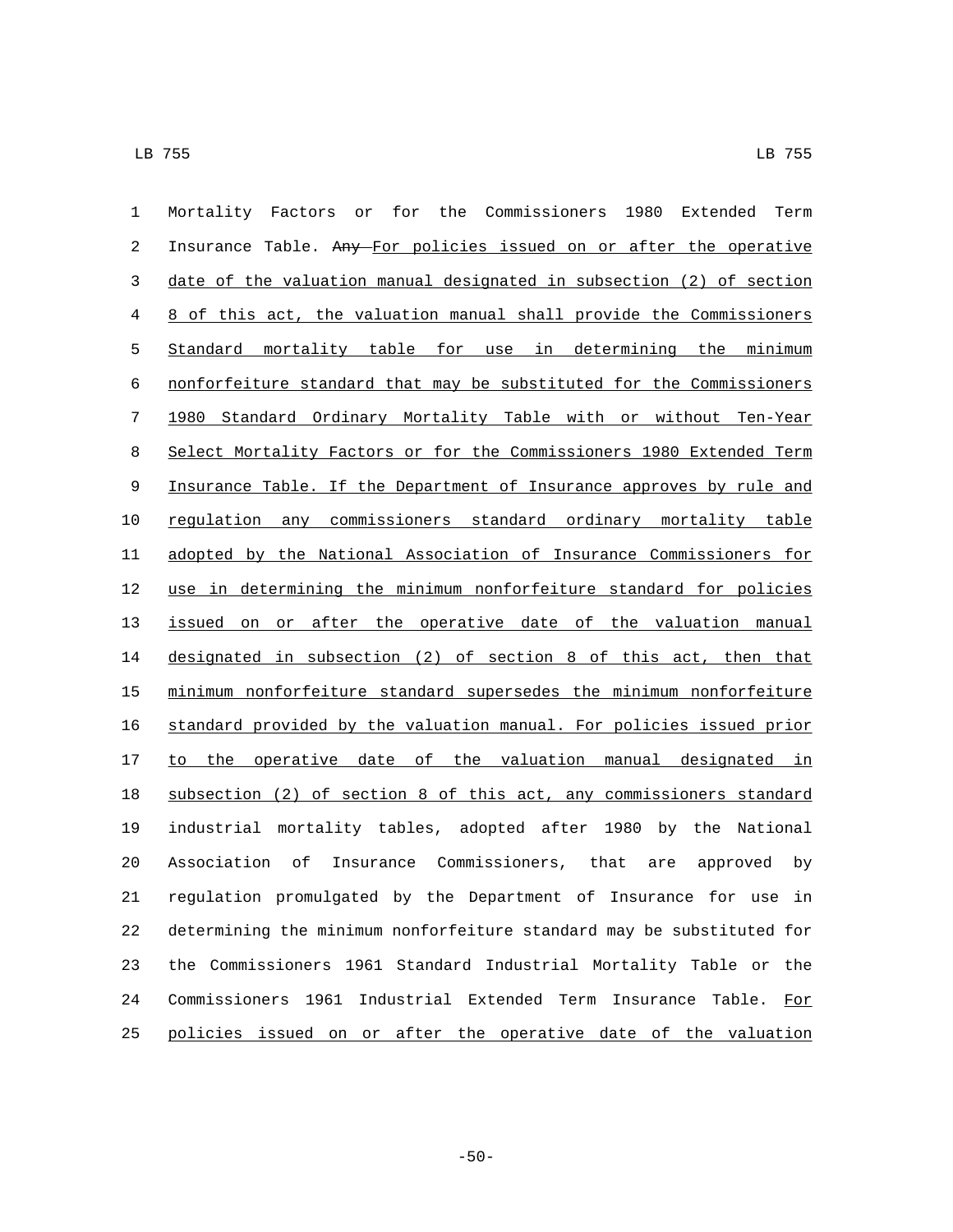manual designated in subsection (2) of section 8 of this act, the valuation manual shall provide the commissioners standard mortality table for use in determining the minimum nonforfeiture standard that may be substituted for the Commissioners 1961 Standard Industrial Mortality Table or the Commissioners 1961 Industrial Extended Term Insurance Table. If the Department of Insurance approves by rule and regulation any commissioners standard industrial mortality table adopted by the National Association of Insurance Commissioners for use in determining the minimum nonforfeiture standard for policies issued on or after the operative date of the valuation manual designated in subsection (2) of section 8 of this act, then that minimum nonforfeiture standard supersedes the minimum nonforfeiture 13 standard provided by the valuation manual.

 (9) The For policies issued before the operative date of the valuation manual designated in subsection (2) of section 8 of this act, the nonforfeiture interest rate per annum for any policy issued in a particular calendar year shall be equal to one hundred and twenty-five percent of the calendar year statutory valuation interest rate for such policy as defined in section 44-404, 7 of this 20 act, rounded to the nearer one-quarter of one percent except that the nonforfeiture interest rate shall not be less than four percent. For policies issued on and after the operative date of the valuation manual designated in subsection (2) of section 8 of this act, the nonforfeiture interest rate per annum for any policy issued in a particular calendar year shall be provided by the valuation manual.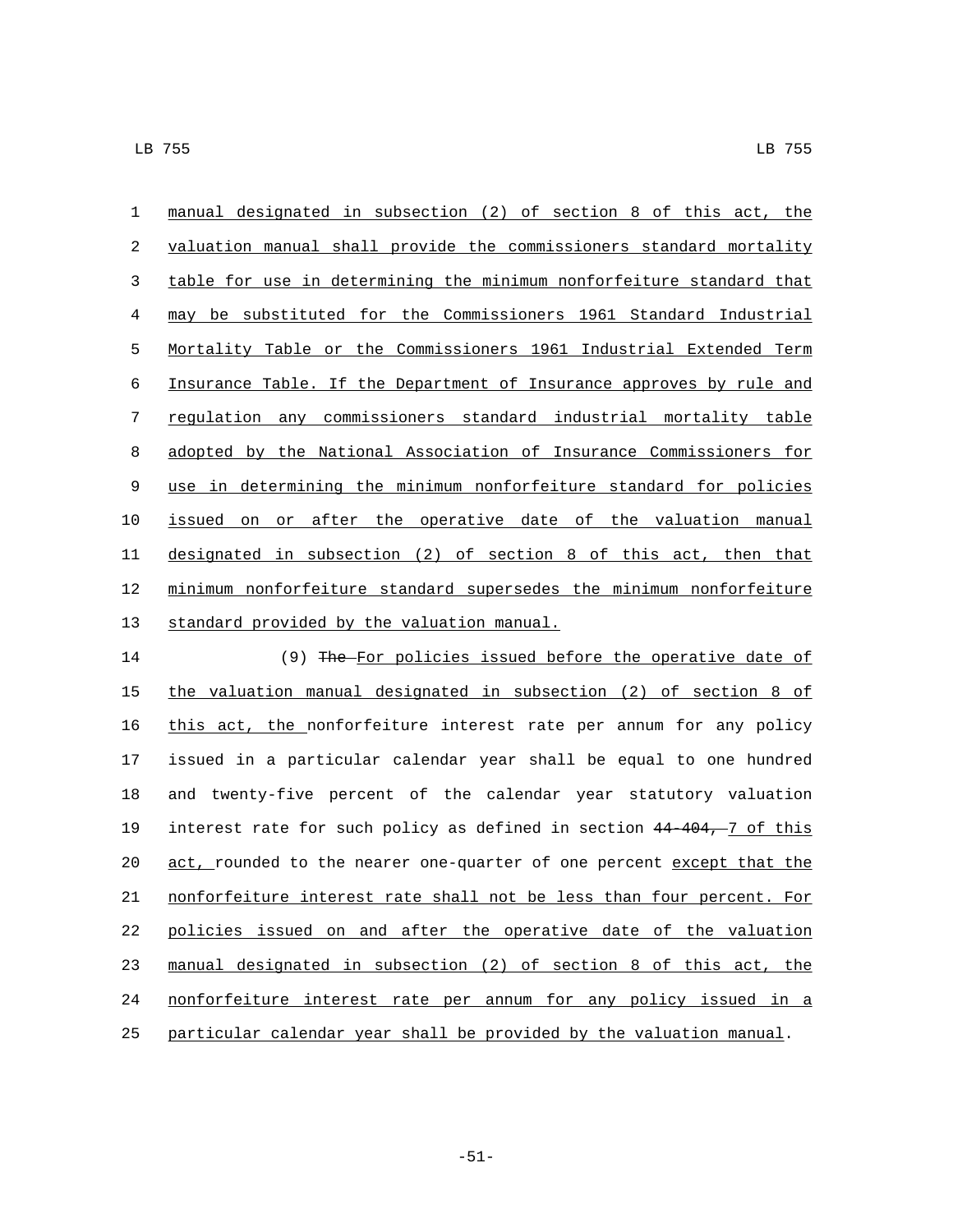(10) Notwithstanding any other provision in sections 44-404, 44-407 to 44-407.06, 44-407.08, 44-407.09, and 44-407.24 to 44-407.26 and section 7 of this act to the contrary, any refiling of nonforfeiture values or their methods of computation for any previously approved policy form which involves only a change in the interest rate or mortality table used to compute nonforfeiture values shall not require refiling of any other provisions of that policy 8 form.

 (11) After the effective date of this section any company may file with the Department of Insurance a written notice of its election to comply with the provisions of this section after a specified date before January 1, 1989, which shall be the operative date of this section for such company. If a company makes no such election, the operative date of this section for such company shall be January 1, 1989, except that the Director of Insurance may advance the operative date of this section for such a company after investigating and finding that (a) it is in the best interests of the policyholders of such company to do so, and (b) a majority of states in which such company is doing business have adopted legislation similar to sections 44-404, 44-407 to 44-407.06, 44-407.08, 44-407.09, and 44-407.24 to 44-407.26 and section 7 of this act.

 Sec. 16. Section 44-407.26, Reissue Revised Statutes of 23 Nebraska, is amended to read:

 44-407.26 This section, in addition to all other applicable provisions of sections 44-404, 44-407 to 44-407.06,

-52-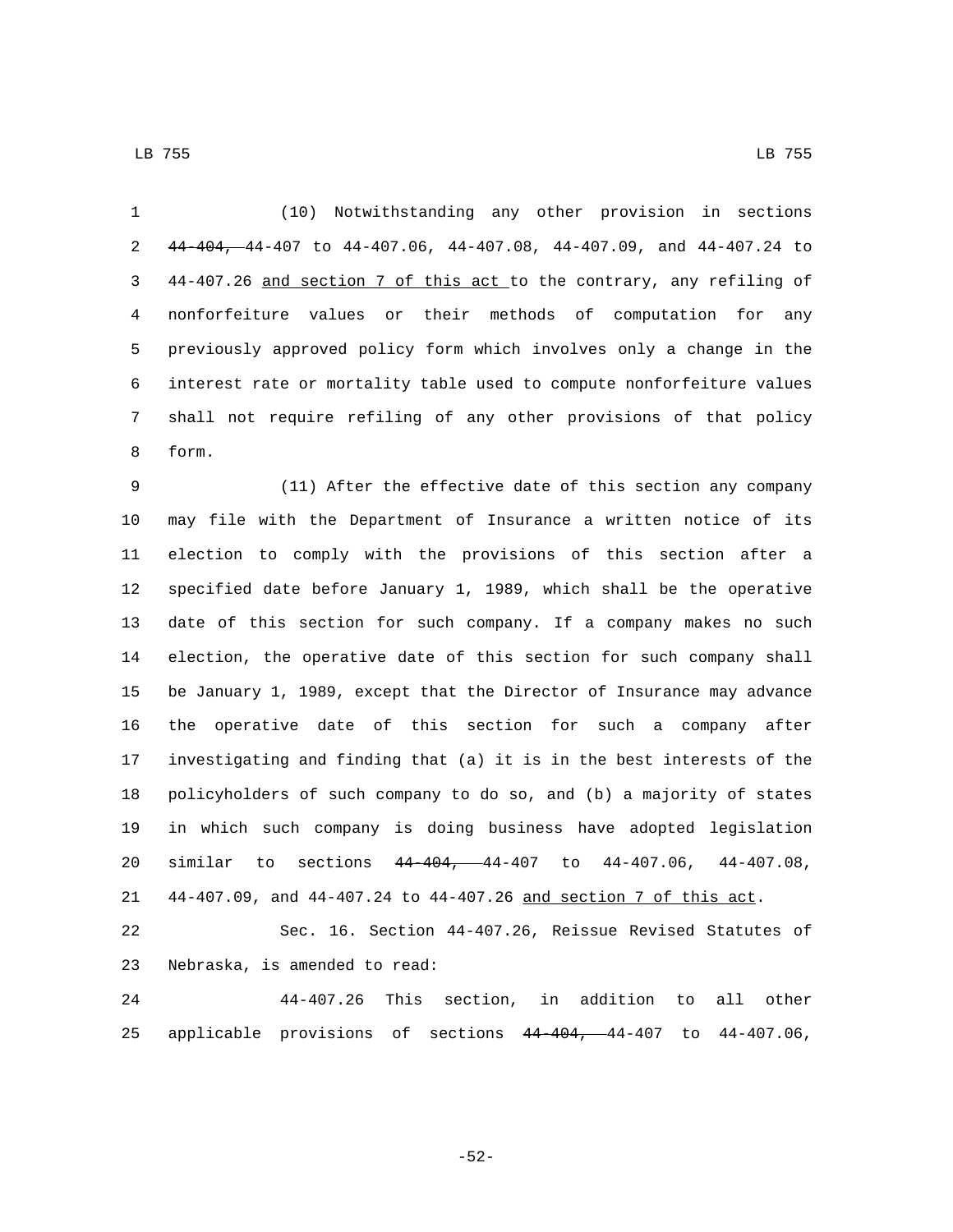44-407.08, 44-407.09, and 44-407.24 to 44-407.26 and section 7 of 2 this act, shall apply to all policies issued on or after January 1, 1985. Any cash surrender value available under the policy in the event of default in a premium payment due on any policy anniversary shall be in an amount which does not differ by more than two-tenths of one percent of either the amount of insurance, if the insurance be uniform in amount, or the average amount of insurance at the beginning of each of the first ten policy years, from the sum of (a) the greater of zero and the basic cash value specified in this section and (b) the present value of any existing paid-up additions less the amount of any indebtedness to the company under the policy.

 The basic cash value shall be equal to the present value, on such anniversary, of the future guaranteed benefits which would have been provided for by the policy, excluding any existing paid-up additions and before deduction of any indebtedness to the company, if there had been no default, less the then present value of the nonforfeiture factors, as hereinafter defined, corresponding to premiums which would have fallen due on and after such anniversary; Provided, however, that the effects on the basic cash value of supplemental life insurance or annuity benefits or of family coverage, as described in section 44-407.02 or 44-407.04, whichever is applicable, shall be the same as are the effects specified in section 44-407.02 or 44-407.04, whichever is applicable, on the cash 24 surrender values defined in that section.

The nonforfeiture factor for each policy year shall be an

-53-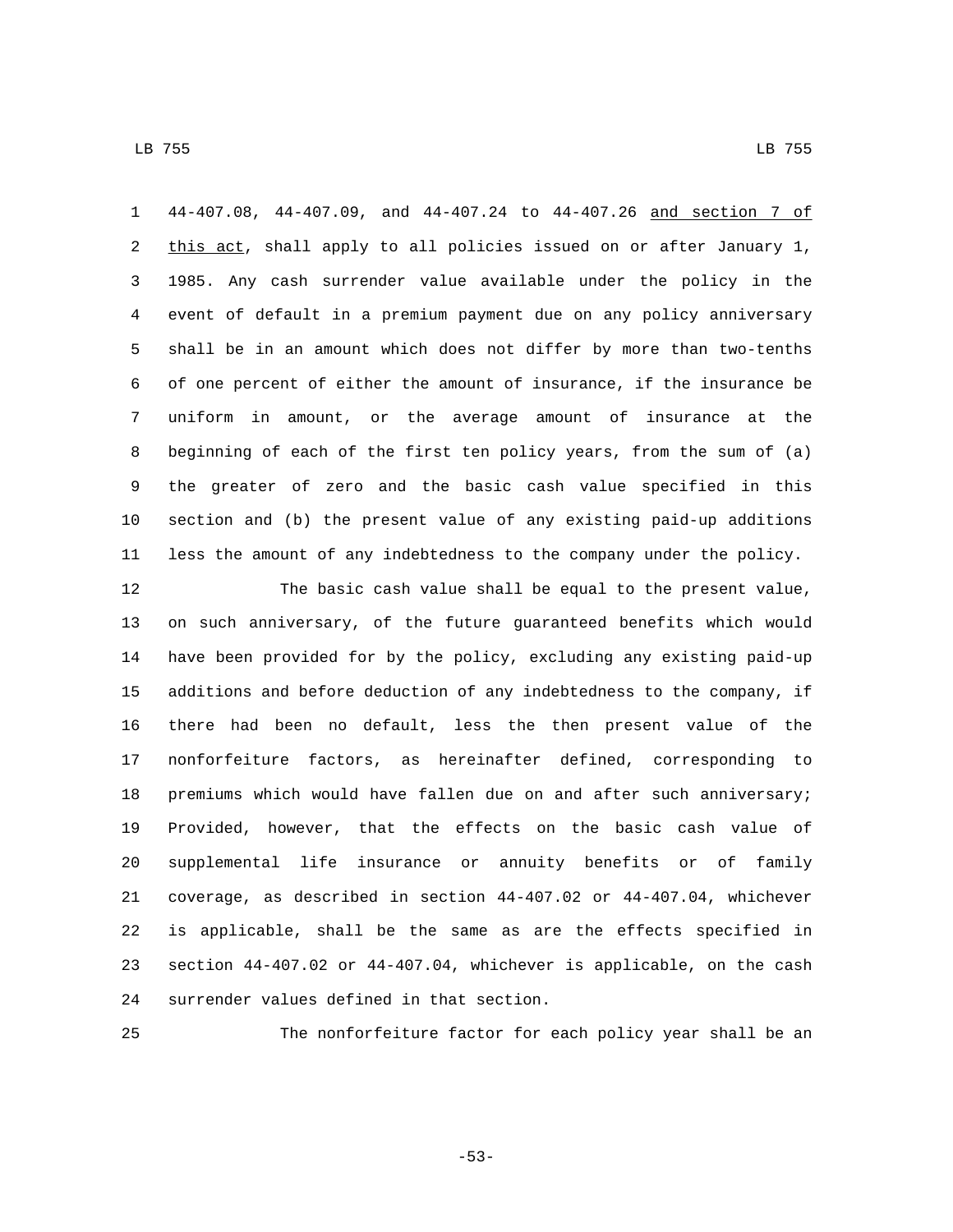amount equal to a percentage of the adjusted premium for the policy year, as defined in section 44-407.04 or 44-407.24, whichever is applicable. Except as is required by the next succeeding sentence of this paragraph, such percentage (a) must be the same percentage for each policy year between the second policy anniversary and the later of (i) the fifth policy anniversary and (ii) the first policy anniversary at which there is available under the policy a cash surrender value in an amount, before including any paid-up additions and before deducting any indebtedness, of at least two-tenths of one percent of either the amount of insurance, if the insurance be uniform in amount, or the average amount of insurance at the beginning of each of the first ten policy years, and (b) must be such that no percentage after the later of the two policy anniversaries specified in the preceding item (a) may apply to fewer than five consecutive policy years. No basic cash value may be less than the value which would be obtained if the adjusted premiums for the policy, as defined in section 44-407.04 or 44-407.24, whichever is applicable, were substituted for the nonforfeiture factors in the 19 calculation of the basic cash value.

 All adjusted premiums and present values referred to in this section shall for a particular policy be calculated on the same mortality and interest bases as are used in demonstrating the policy's compliance with the other sections of this Standard Nonforfeiture Law for Life Insurance. The cash surrender values referred to in this section shall include any endowment benefits

-54-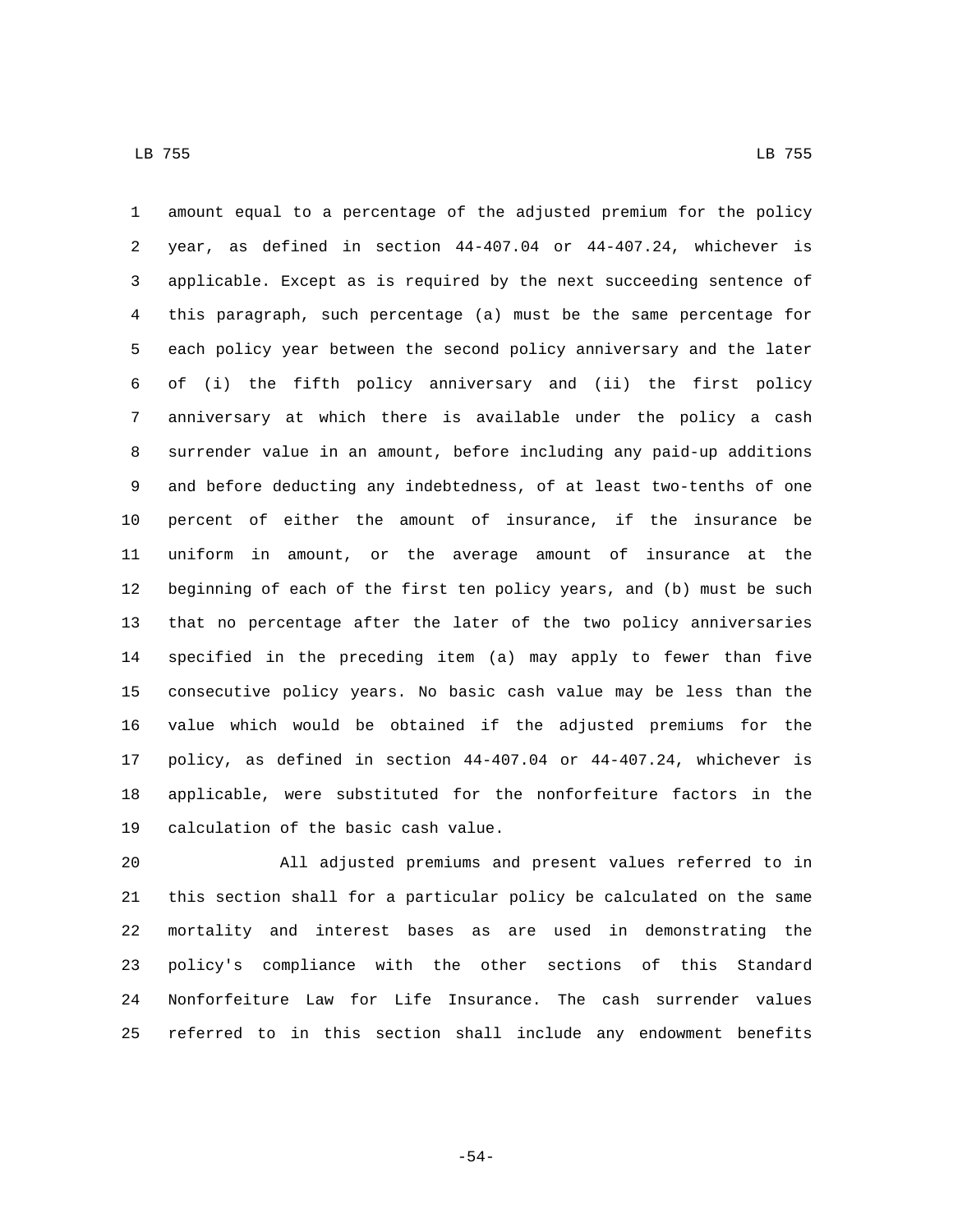1 provided for by the policy.

 Any cash surrender value available other than in the event of default in a premium payment due on a policy anniversary, and the amount of any paid-up nonforfeiture benefit available under the policy in the event of default in a premium payment shall be determined in manners consistent with the manners specified for determining the analogous minimum amounts in sections 44-407.01 to 44-407.03, 44-407.05, and 44-407.24. The amounts of any cash surrender values and of any paid-up nonforfeiture benefits granted in connection with additional benefits such as those listed in section 44-407.05 shall conform with the principles of this section.

 Sec. 17. Section 44-408, Reissue Revised Statutes of 13 Nebraska, is amended to read:

 44-408 In ascertaining the condition of any life insurance company, it shall be allowed as assets only such investments, cash, and accounts as are authorized by the laws of this 17 state<sub>7</sub> or of the state or country in which it is organized at the date of examination. There shall be charged against it as liabilities in addition to the capital stock, all outstanding indebtedness of the company, and the premium reserve on policies and additions thereto in force, computed according to the tables of mortality and rate of interest prescribed in sections 44-402 44-402.01 to 44-407.09.

 Sec. 18. Original sections 44-403, 44-404, 44-407.23, 44-407.24, 44-407.26, and 44-408, Reissue Revised Statutes of 25 Nebraska, are repealed.

LB 755 LB 755

-55-